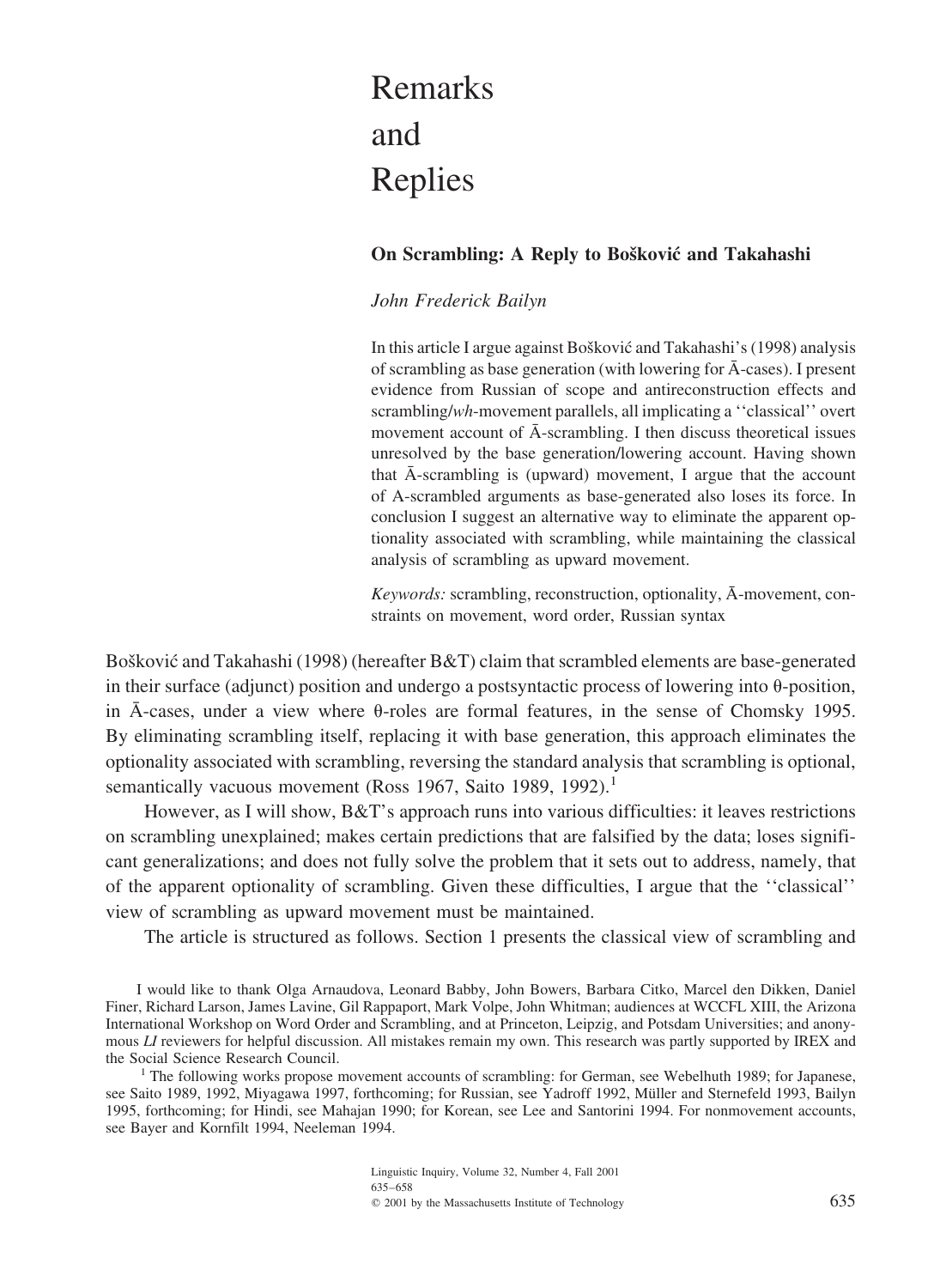B&T's alternative, identifying predictions that can be used to test them. Section 2 presents evidence from Russian against the predictions made by B&T's approach. Section 3 raises some theoretical issues that are problematic for their approach and returns to the original question of optionality. Section 4 discusses A-scrambling under B&T's account. An alternative way to eliminate the apparent optionality of scrambling while maintaining upward movement is presented in section 5.

# **1 Two Views of Scrambling**

Let us begin by looking at the "classical" analysis of long-distance scrambling, then at  $B&T$ 's alternative. The scrambling phenomenon is observed in sentence pairs like (1a–b) from Japanese (B&T's (3a–b)). Members of such pairs differ in word order, but are identical in grammatical relations, truth conditions, and morphology.

- (1) a. John-ga [Mary-ga *sono hon-o* katta to] omotteiru. John-NOM Mary-NOM that book-ACC bought that thinks 'John thinks that Mary bought the book.'
	- b. *Sono hon-o* John-ga [Mary-ga *t* katta to] omotteiru.

Starting with Ross (1967), many researchers have taken pairs like  $(1a-b)$  to be related by a ''scrambling'' transformation that derives (1b) from (1a) by reordering constituents.<sup>2</sup> The contrast between the classical analysis and B&T's alternative concerns whether or not (1a) is the transformational source sentence for (1b). The classical view, which I argue for in this article, claims that it is; B&T's alternative argues that the instances of *sono hon-o* in (1a) and (1b) occupy distinct base-generated positions.

# *1.1 The Classical Analysis of Scrambling*

The classical view takes the structural relationship between a predicate and its arguments and modifiers in scrambling languages to resemble that found in nonscrambling languages. Specifically, arguments and modifiers begin in a local relation with their associated predicates; only later are they scrambled away. On this view (1a) must be the source structure in the pair (1a–b) since only in (1a) does *sono hon-o* 'that book' stand in a local structural relation with its predicate *katta* 'bought'. Thus, (1b) must derive from (1a) by scrambling *sono hon-o* away from its base position through raising, as in (2).

(2) *Sono movement* that book-ACC John-NOM Mary-NOM bought that thinks John-ga [Mary-ga t katta to] omotteiru.

<sup>2</sup> Ross's original account limited the process to the local clause and would not have accounted for long-distance cases such as (1b). However, the term *scrambling* continued to be used in this derivational sense throughout the Government-Binding Theory period (see, among many others, Saito 1992). Under minimalist assumptions, on the classical view (1a) and (1b) share the same numeration. I return to this important assumption in section 3.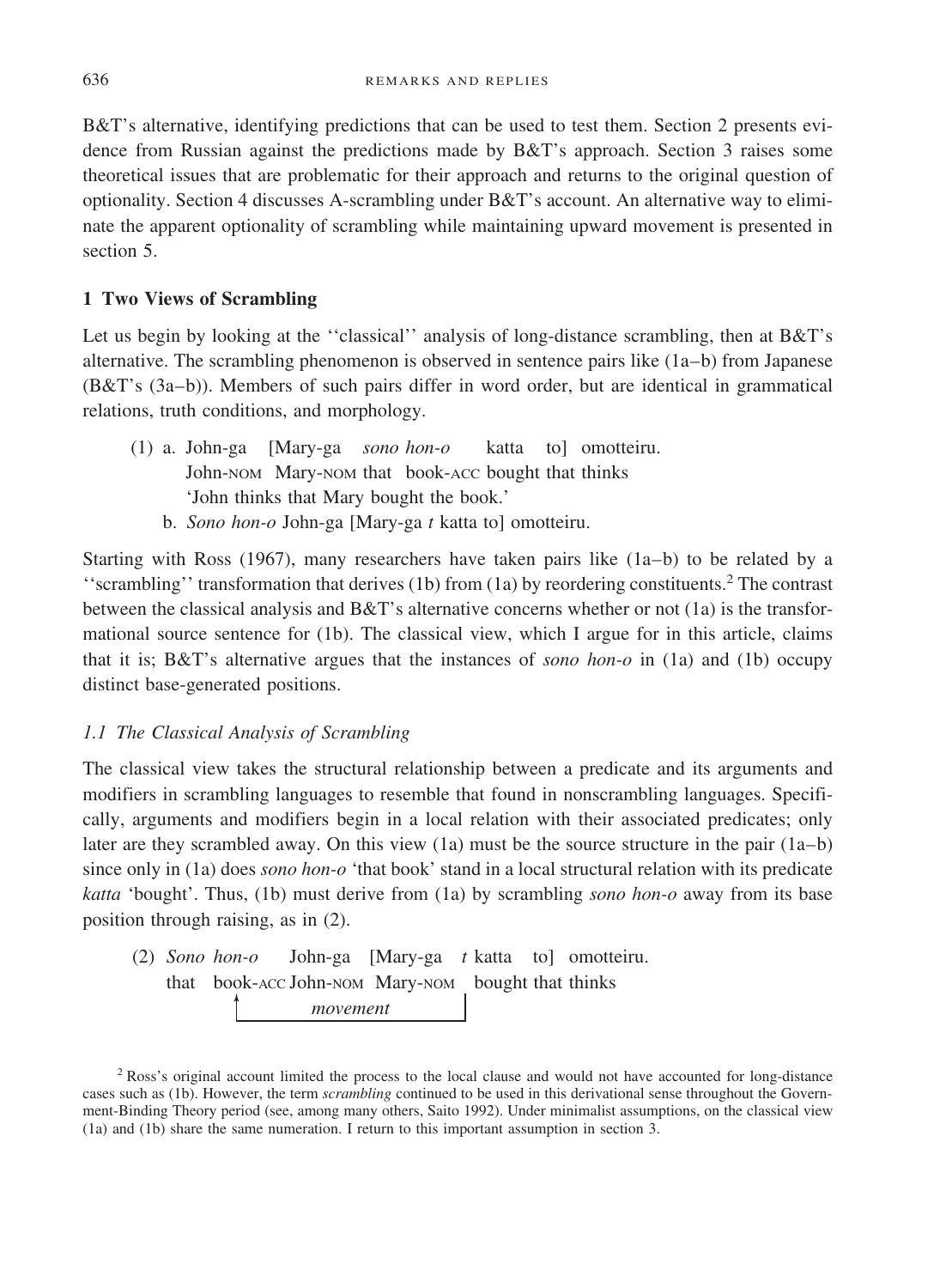Within Government-Binding Theory the generally accepted view was that scrambling is an instance of Move  $\alpha$ , constrained by universal principles such as Subjacency, the Empty Category Principle (ECP), and the Condition on Extraction Domain (CED). Debates have involved the kind of movement (A- or  $\bar{A}$ -) and the correct analysis of cases like (3a–b) (B&T's (6a–b)), where a scrambled element is interpreted in its base position, despite surface displacement.

- (3) a. *Nani-o*<sup>i</sup> John-ga [Mary-ga *e*<sup>i</sup> katta ka] sitteiru. what-ACC John-NOM Mary-NOM bought o knows 'John knows what Mary bought.'
	- b. [*Mary-ga nani-o katta to*]i John-ga [Bill-ga *e*<sup>i</sup> itta ka] sitteiru. Mary-NOM what-ACC bought that John-NOM Bill-NOM said Q knows 'John knows what Bill said that Mary bought.'

In (3a) the scrambled *wh*-object takes embedded scope, despite being in the main clause. Similarly for (3b): there an entire CP containing a *wh*-phrase is scrambled, but the *wh*-phrase contained in it is interpreted in the lower position.

Under this approach, then, (long-distance) scrambling is a form of  $\bar{A}$ -movement that *reconstructs* at LF to base position, where interpretation occurs.<sup>3</sup> This approach is illustrated in (4).

(4) *Sono hon-o* John-ga [Mary-ga t katta to] omotteiru. *movement reconstruction* that book-ACC John-NOM Mary-NOM bought that thinks

Reconstruction effects can be viewed as preliminary evidence in favor of the raising/movement analysis of scrambling insofar as they appear parallel to reconstruction effects found in *wh*movement and other instances of  $\overline{A}$ -movement. We will return to Russian  $wh$ -movement and scrambling parallels below.

## *1.2 Bosˇkovic´ and Takahashi's (1998) Analysis of Scrambling*

B&T invert the classical picture of (1a–b), claiming that the position of *sono hon-o* 'that book' in (1b) is in fact base-generated. On their proposal  $(1a-b)$  are not derivationally related to each other; however, at LF the scrambled (for B&T: base-generated) object undergoes an obligatory lowering operation, which derives an LF structure essentially identical to (1a).

(5) *Sono LF lowering* that book-ACC John-NOM Mary-NOM bought that thinks John-ga [Mary-ga e katta to] omotteiru.

<sup>3</sup> In more recent frameworks (Chomsky 1995) movement and reconstruction are replaced by copying and deletion (the copy theory). Reconstruction is handled by deleting the higher copy, leaving the lower copy at LF for interpretation. Assuming that under the copy theory constraints on movement are still handled as applying to the relationship between copies of a single element (effectively, a condition on chains), the copy theory either would render licit all cases of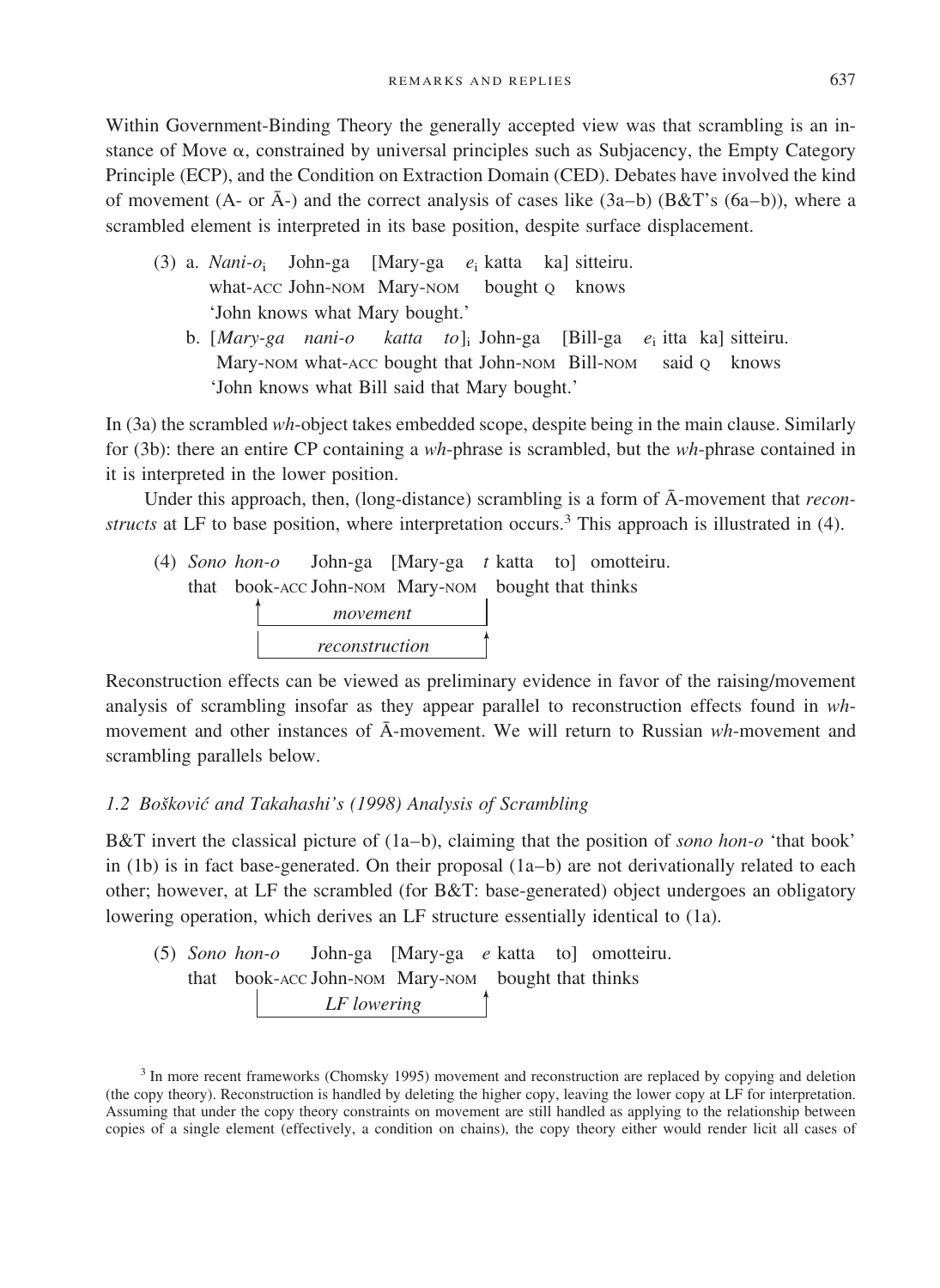Thus, in place ofraising and LF reconstruction, there is *only* LF lowering. The differences between the two views and relevant definitions are summarized in (6).

- (6) *Differences between classical (4) and B&T's (5) approaches to scrambling*
	- a. i. In (4) the derivation involves *raising.* In (5) it does not.
		- ii. In (4) the derivation involves *reconstruction.* In (5) it does not.
		- iii. In (5) the derivation involves *obligatory lowering.* In (4) it does not.
	- b. i. *Raising:* (standard) upward movement, forming a chain, leaving a trace, subject to constraints (Subjacency, ECP, CED, etc.)<sup>4</sup>
		- ii. *Reconstruction:* LF movement of an element back to its base-generated spot (or, in the copy theory, deletion of the higher copy) for interpretive purposes
		- iii. *Obligatory lowering:* feature-driven downward movement (as proposed by B&T)

The motivation for this proposal arises from the particular theory B&T assume, and from specific interpretive properties of scrambling. B&T frame their account within the Minimalist Program (Chomsky 1995), according to which there should be no optional movement, for reasons of economy. Although I differ with B&T on the driving force of scrambling and its mechanics, I share their determination to eliminate pure optionality from the grammar of natural language. This shared assumption serves as the backdrop for the discussion to follow.<sup>5</sup> As B&T observe, classical scrambling, on its movement analysis, appears to be optional. It is not motivated by Case considerations or the kind of feature checking that characterizes *wh*-movement.

Furthermore, scrambling appears to be inert semantically. That is, it appears to *obligatorily* reconstruct to its base position in the LF component (Saito 1989, 1992). In (3a–b), for instance, the displaced *wh*-phrase and *wh*-clause *must* be interpreted in their source site. With *wh*-movement and topicalization, by contrast, ''undoing'' the moved phrase is impossible; the movement is morphologically driven. B&T observe that ''the fact that scrambling can be undone is puzzling under the standard assumption that, like *wh*-movement and topicalization, which cannot be undone, scrambling in the constructions under consideration involves overt  $\bar{A}$ -movement'' (p. 354).<sup>6</sup>

lowering (an unwelcome result) or would remain indistinct from a theory with traces, which is what both B&T and I assume. In this article I will use the movement terminology (*base position, traces,* etc.) proposed in classical accounts

<sup>&</sup>lt;sup>4</sup> This use of the term *raising* should not be confused with the narrower use associated with NP-movement out of the complement of *seem*-type verbs, which is not relevant to this article. I use *raising* simply to implicate *upward*

<sup>&</sup>lt;sup>5</sup> Various attempts have been made to soften the absolute ban on optionality. For example, Chomsky (1995) argues that optionality is possible only when two convergent derivations involve an identical number ofsteps, and Saito and Fukui (1998) argue that a language's basic structure-building mechanisms allow for certain optional movements. I share with B&T the belief that a theory admitting true optionality is weaker than one without optionality. I return to the central issue of the apparent optionality of scrambling in section 3.<br><sup>6</sup> B&T provide examples showing that neither *wh*-movement nor topicalization allows scope dislocations. However,

the claim that *wh*-movement and topicalization are never ''undone'' appears to be too strong. Standard reconstruction effects hold of these constructions, as shown in (i)–(iii).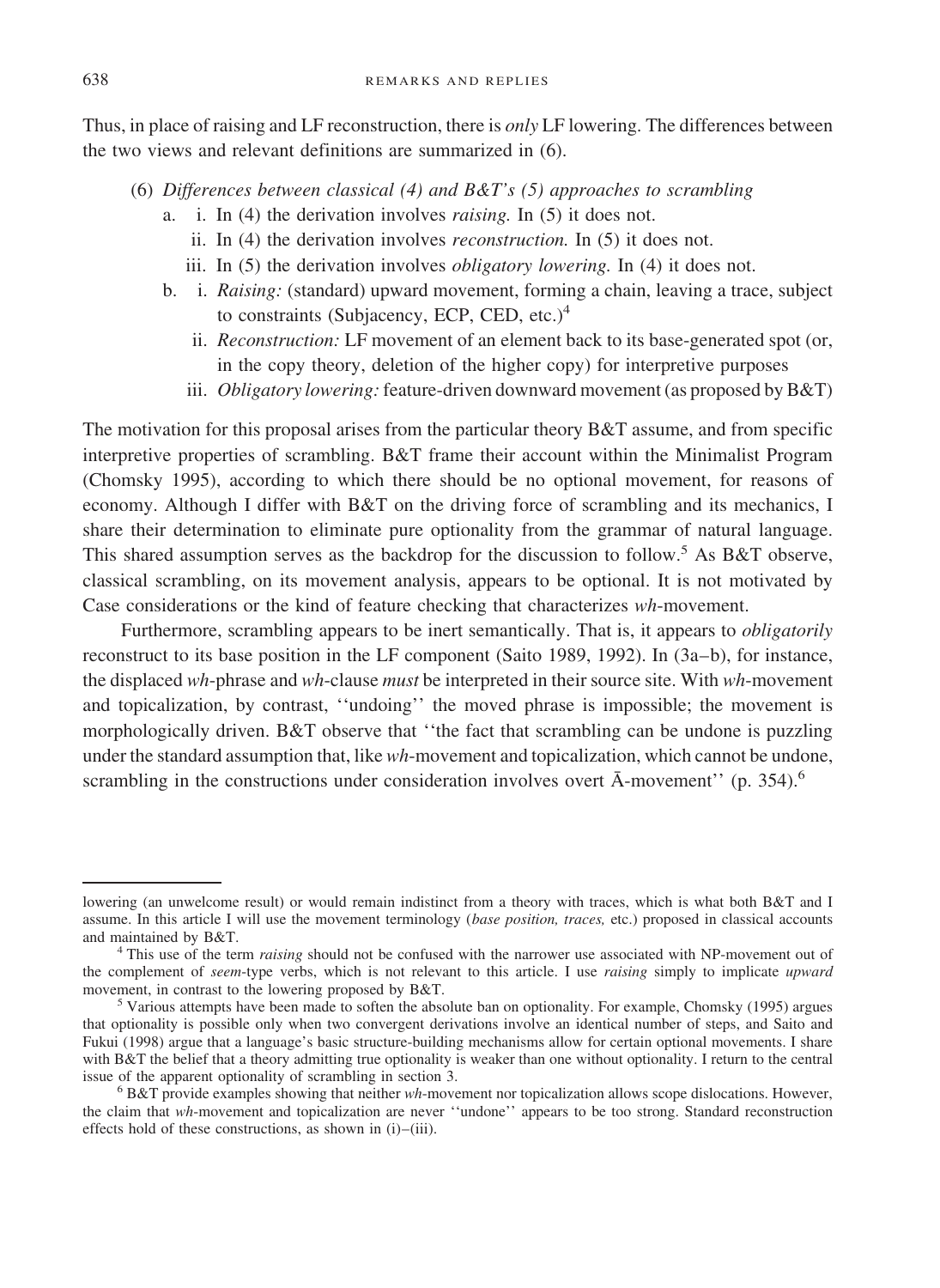REMARKS AND REPLIES 639

B&T derive this apparent nonparallelism between scrambling and *wh*-movement/topicalization using an analysis in which the former is something quite different from movement. Their view relies crucially on the assumption that  $\theta$ -roles are formal features, which are parameterized in strength, like other formal features. A scrambling language (like Japanese) has weak  $\theta$ -roles and arguments need not merge into  $\theta$ -position; rather, they can be base-generated in scrambled position (adjoined to [Spec, IP]), as in (5), and lower into  $\theta$ -position at LF. This LF movement is, of course, obligatory (if it were not, the  $\theta$ -features would never be checked), and the Last Resort problem goes away. Japanese and English then differ in the strength of their formal  $\theta$ features.<sup>7</sup>

Such an analysis accounts for the following generalizations: (a) Scrambling obligatorily reconstructs. (This follows directly for  $B&T$ —scrambled arguments always lower into  $\theta$ -position.) (b) Extraction out of scrambled elements is acceptable, as shown in  $(7)$ .

- (7) a. John-ga [Mary-ga *sono hon-o* katta to] omotteiru. John-NOM Mary-NOM that book-ACC bought that thinks 'John thinks that Mary bought the book.'
	- b. *Sono hon-o*<sup>i</sup> [John-ga [CP[IP[CP Mary-ga *e*<sup>i</sup> katta to]k [Bill-ga *e*<sup>k</sup> itta]] that book-ACC John-NOM Mary-NOM bought that Bill-NOM said tol omotteirull. that thinks 'That book<sub>i</sub>, John thinks that [that Mary bought  $e_i$ ]<sub>k</sub>, Bill said  $e_k$ .'

(7a) involves no scrambling. In (7b) the direct object appears outside its containing CP, which is also not in its selected position, causing no violation. (This is expected under B&T's account since after LF lowering, there is no violation.) (c) Scrambling contributes nothing to the semantics of the sentence. (This follows under  $B&T$ 's account on the assumption that interpretive relations are established at LF—the displaced element is always in  $\theta$ -position at LF.)

Given the assumptions shared in B&T 1998 and this article, B&T's approach makes the following predictions:

(8) a. *Prediction A*

There should be no interpretive effects associated with surface (scrambled) position. (''radical reconstruction'')

<sup>(</sup>i) [*That picture of himself*<sub>i</sub>]<sub>k</sub>, I know John<sub>i</sub> likes  $t_k$ . (OK only if reconstruction takes place: Principle A)

<sup>(</sup>ii) ??[*That story about him*;  $\vert_k$ , I think John; heard  $t_k$ . (marginal only if reconstruction takes place: Principle B)

<sup>(</sup>iii) \*[*That story about John*i]k, I think hei heard *t*k. (\* only ifreconstruction takes place: Principle C)

Clearly, any theory of reconstruction must accommodate  $(i)$ – $(iii)$  on the one hand and the contrast between scrambling and topicalization on the other. I return to this issue in section 2.

 ${}^{7}B&T$ 's account allows for another potential formalization of the typological difference between scrambling and nonscrambling languages, namely, the availability of a base-generated IP-adjunction site in the former but not in the latter. They themselves opt for the stronger claim that the strength of formal  $\theta$ -features is parameterized, and I therefore follow the stronger line in discussing their account.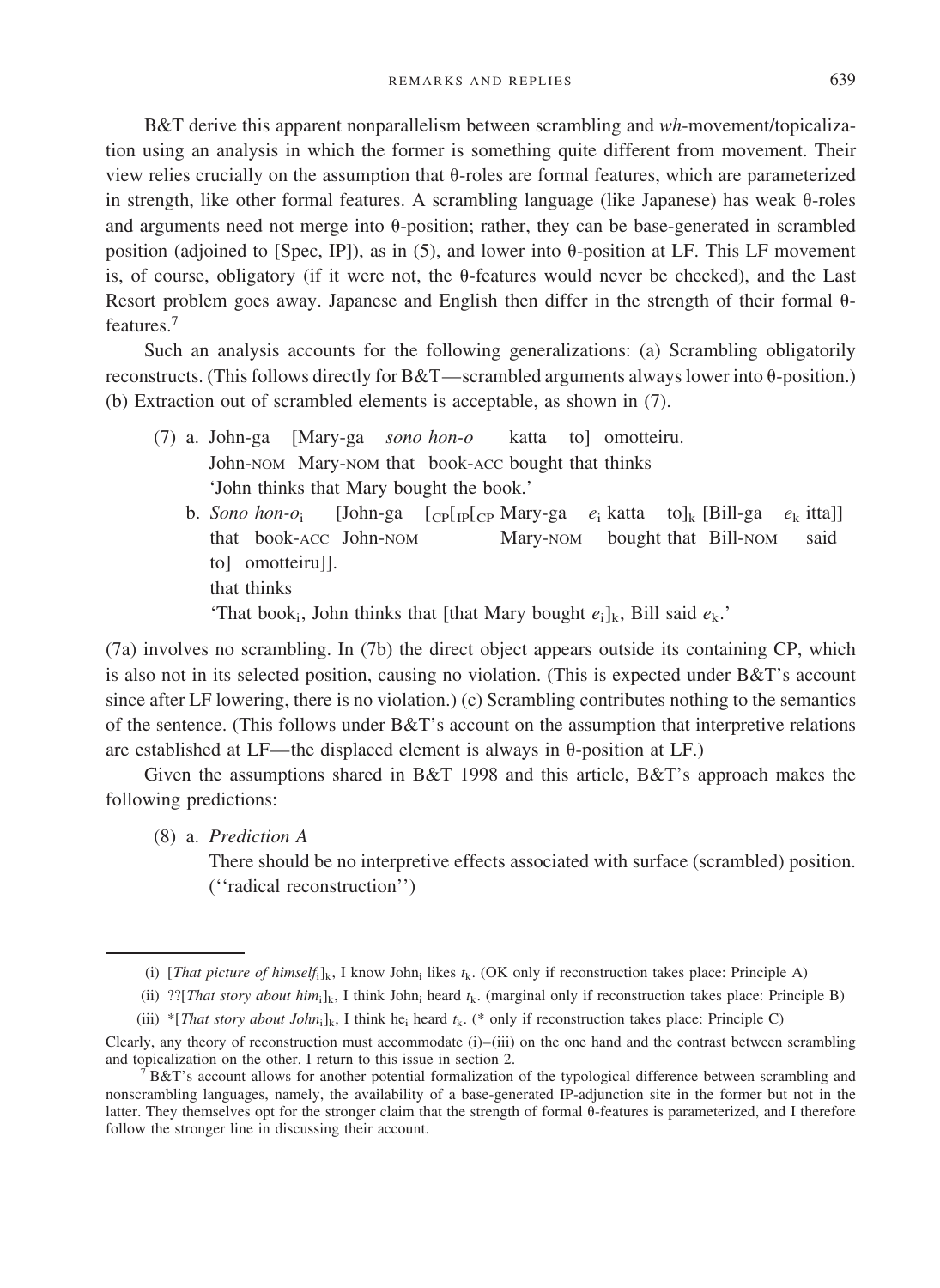b. *Prediction B*

There should be no constraints on the configurational relationship between the surface and  $\theta$ -positions of scrambled elements.

c. *Prediction C*

Only elements with  $\theta$ -roles should participate in scrambling.

Certain points must be clarified to see how these predictions follow from B&T's approach. Prediction A follows from the obligatory nature of LF lowering for B&T. Scrambled elements are in  $\theta$ -position at LF; they must therefore be interpreted there. This follows from the minimalist assumption that LF is the unique level of interface with the interpretive component of the grammar and therefore the only level at which interpretive information can be encoded.<sup>8</sup> Prediction B follows from the fact that lowering requires the absence of any trace in the base-generated position (B&T's claim); ifthere were such a trace, the Proper Binding Condition would be violated. This claim is central ifB&T's approach is to allow the Proper Binding Condition to still rule out *overt* lowering, which remains generally unattested. "[O]vert lowering and lowering of elements that for independent reasons must leave traces are disallowed'' (p. 351). Although B&T do not provide a specific formulation, the Proper Binding Condition ruling out overt lowering can be defined as in (9).

# (9) *Proper Binding Condition* (applies at LF) Traces must be bound.

Assuming standard c-command definitions of binding, (9) rules out any lowering process that leaves a trace, and it would rule out B&T's proposed lowering, were such movement to leave a trace. B&T's account specifically requires, therefore, that the lowering involved in (1b) *leave no trace.* ''We follow Lasnik and Saito (1992) in assuming that movement does not have to leave a trace when no principle requires it. Then, the LF movement deriving [(1b)] does not have to leave a trace, rendering the Proper Binding Condition inapplicable'' (p. 351). Importantly, on the assumption that a chain is defined as the relation between a trace and its antecedent (or between two copies of an element under the copy theory), in  $B&T$ 's account the lack of a trace in turn denies the existence of any chain relating the base-generated site and the  $(LF)$   $\theta$ -position. Constraints on chain formation therefore should not apply in such constructions, and scrambling should be generally unconstrained (prediction B).<sup>9</sup> Prediction C is a central prediction of B&T's theory, namely,

<sup>&</sup>lt;sup>8</sup> An *LI* reviewer suggests that B&T's approach can allow for several different kinds of processes at LF; but they do not propose this additional complication of the grammar, and it would require further justification.

 $\overline{P}$ <sup>o</sup> The preceding remarks apply primarily to representational accounts such as B&T's and the classical alternative. A derivational account employing lowering might be better equipped to capture constraints on scrambling through economy conditions (Shortest Move) but would still face the problem of disallowing overt lowering while allowing scrambling (as lowering) yet at the same time accounting for its constrained behavior. Furthermore, a lowering process such as that proposed by B&T is impossible under a purely derivational theory such as Epstein et al.'s (1998), under which a term can only be attracted by another c-commanding term, ruling out lowering of the kind B&T suggest.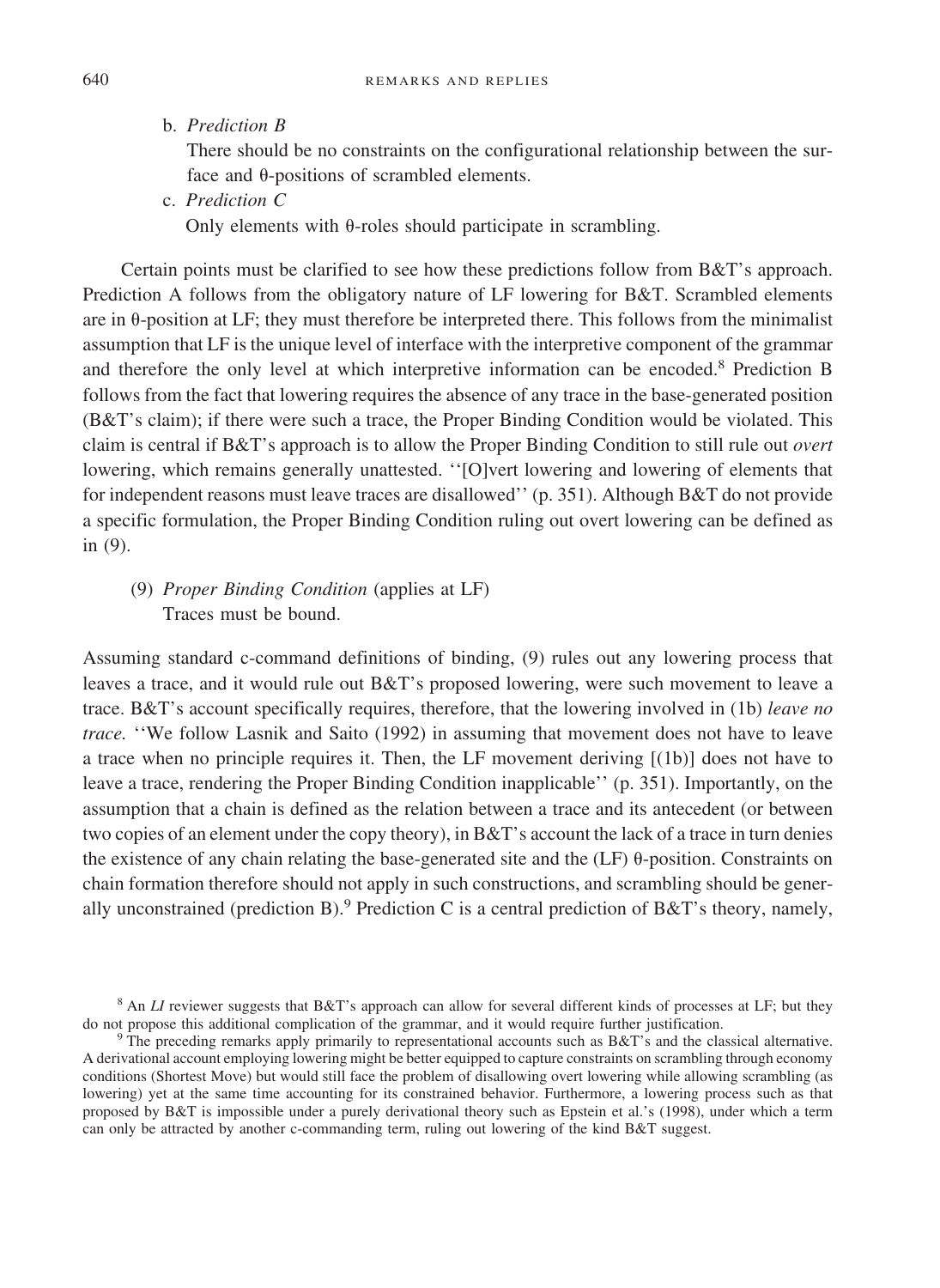that scrambling is a property of  $\theta$ -marked elements.<sup>10</sup> We will see that these predictions are disconfirmed by data from Russian.

Russian is clearly a scrambling language in the original ''stylistic'' sense intended by Ross (1967) and picked up by Saito (1989, 1992). It also has overt *wh*-movement, as discussed by Müller and Sternefeld (1993) and B&T themselves, among many others.<sup>11</sup> Russian scrambling is therefore a good testing ground for B&T's account.<sup>12</sup>

#### **2 Empirical Arguments against Scrambling as Lowering**

## *2.1 Interpretive Effects of Overt Scrambling*

Prediction A of B&T's analysis is that scrambled position is not relevant to LF interpretation (for A¯ -scrambling). This follows from obligatory lowering, which expressly disallows any trace or copy in the scrambled position (the base-generated position for B&T). However, the prediction that no interpretive effects are associated with the scrambled position is too strong; we will now look at various cases in which scrambled position is directly relevant to interpretation.

*2.1.1 Russian Scope Effects* B&T do not state explicitly how scope is to be determined, which (as an *LI* reviewer points out) remains a serious unanswered question for the lowering account. However,  $B&T$  do not claim to be assuming anything other than the usual account of scope (namely, configurational LF relations), and thus scrambled orders should not produce changes in scope relations, since under B&T's account scrambled elements undergo obligatory lowering at

<sup>10</sup> An *LI* reviewer points out that this prediction does not appear to follow directly from B&T's analysis. The reviewer cites B&T's example (13), repeated here as (i), in which an adjunct *wh*-phrase is scrambled in Japanese, as a possible counterexample to prediction C (addressed by B&T exactly because of its potentially unexpected behavior under their account).

(i) ?Naze Mary-ga [John-ga sono setu-o sinziteiru ka] sitteiru. why Mary-NOM John-NOM that theory-ACC believes  $Q$  knows 'Mary knows why John believes in that theory.'

However, in discussing this example, B&T acknowledge that without piggybacking on the *wh*-feature forcing movement in (i), the phrase in question would have no motivation for lowering if base-generated, since it is an adjunct, and not  $\theta$ marked. More precisely, then, prediction C might read: Only elements with  $\theta$ -roles should participate in scrambling, unless they are associated with *independent features* that force movement. In that case the objection might continue that Russian adverbs, which scramble freely, might well be associated with independent features that force their lowering from scrambled position, leaving B&T's base generation account intact. Recall, however, that B&T claim that the typological difference between scrambling and nonscrambling languages lies in the strength of 0-features. Therefore, the effects of the parameter should not be found on any elements other than  $\theta$ -marked elements. Prediction C might then read: Only elements with  $\theta$ -roles should behave differently in scrambling languages and nonscrambling languages. (Thanks to Richard Larson for discussion of this issue.)<br><sup>11</sup> Some recent accounts of Slavic *wh*-fronting have concluded that various apparent instances of *wh*-movement are

in fact instances of scrambling or its discourse equivalent, focus movement. See Stepanov 1997, Bošković 1997, 1998, Boeckx and Stjepanović 2000, and Strakhov 2001. Such analyses rely crucially on the (classical) analysis of scrambling as upward movement; the resulting generalizations are lost if scrambling does not involve movement. Thus, it appears difficult to maintain both this type of analysis and B&T's.

<sup>12</sup> Scrambling judgments vary considerably across Russian dialects. Scrambling is accepted freely in some (see, e.g., Yadroff 1994) and is far more restricted in others. The range of possibilities in itself argues for a more fine-grained notion of scrambling, one that is possible with stricter and milder constraints on overt raising, rather than a binary parameter of weak versus strong  $\theta$ -features.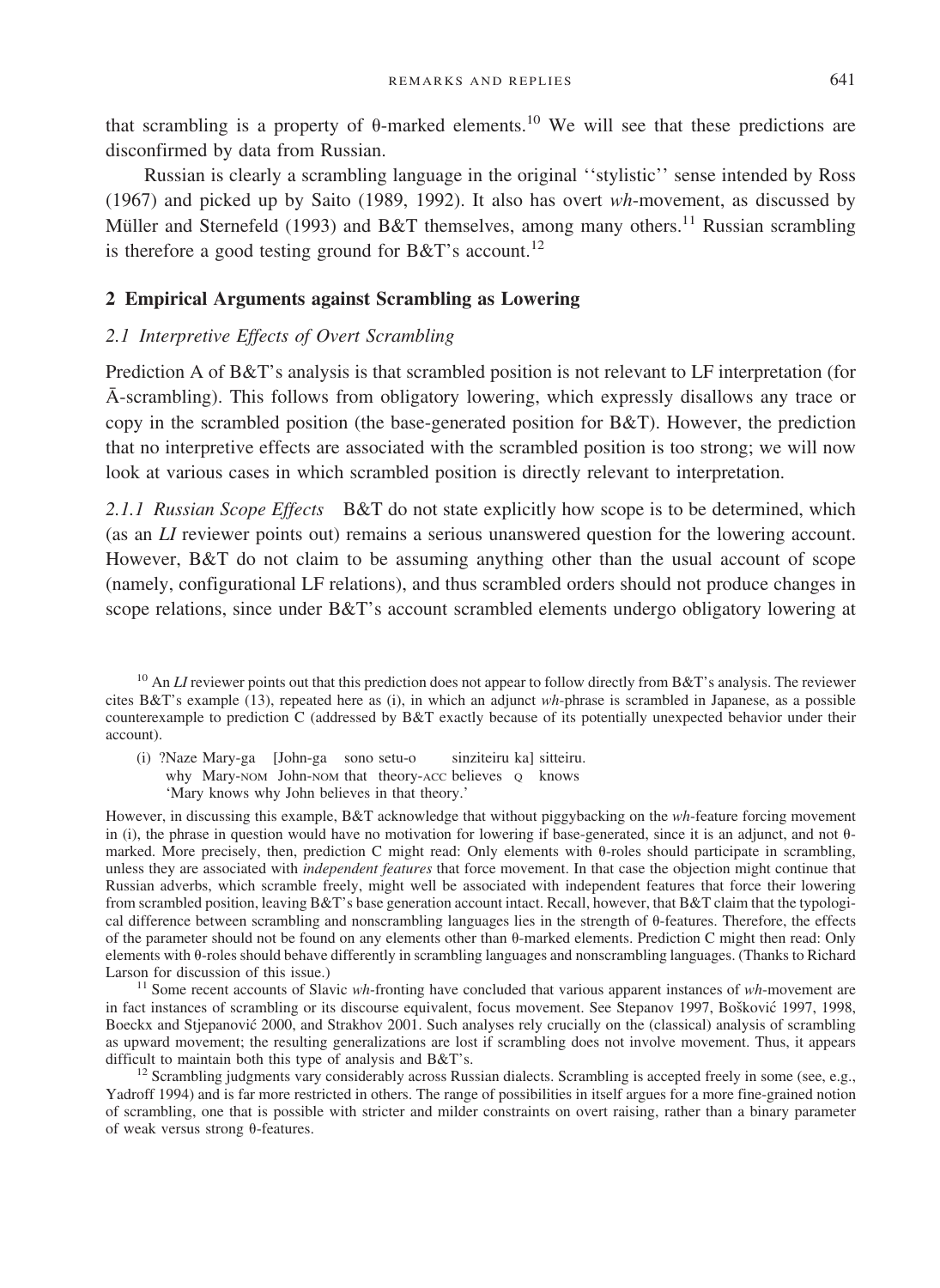LF into  $\theta$ -position to check  $\theta$ -features. At LF they therefore occupy canonical argument position. The scrambled position is simply not available as a position for scope interpretation. Prediction A of B&T's analysis (namely, that no interpretive effects should be associated with the surface position of scrambled elements) should thus apply to scrambling and scope in Russian. And yet, as the following contrast shows, scrambled orders do differ from nonscrambled orders with respect to scope in Russian.<sup>13</sup>

(10) a. Kto-to xočet, čtoby Boris uvidel každogo mal'čika. someone-NOM wants that Boris saw [every boy]-ACC 'Someone wants Boris to see every boy.' (i)  $\exists x \forall y$ y (ii) \* $\forall y \exists x$ b. [*Každogo mal'čika*]<sub>i</sub> kto-to xočet, čtoby Boris uvidel t<sub>i</sub>. [every boy]-ACC someone-NOM wants that Boris saw 'Every boy someone wants Boris to see.' (i)  $* \exists x \forall y$ y (ii)  $\forall y \exists x$ 

(10a) and (10b) are both unambiguous, but with different relative scope. The lack of ambiguity in  $(10a)$  is expected under standard versions of Quantifier Raising  $(QR)$  as a clause-bounded process. The possibility of wide scope for *every boy* in (10b), however, goes against the prediction made by the lowering hypothesis. This fact is a problem for an account that requires obligatory lowering into  $\theta$ -position at the same level where scope relations are determined. Both sentences should have the same interpretation.<sup>14</sup>

*2.1.2 Russian Antireconstruction Effects* It is well known that reconstruction with *wh*-movement differs for different kinds of phrases, as shown in (11). (The same holds for English topicalization. See Huang 1993 and Heycock 1995 for discussion.)

- (11) a. \*[*How proud of John*<sub>i</sub>]<sub>k</sub> do you think *he*<sub>i</sub> should be  $t_k$ ?
	- b. [*Which question that Gore*; *got during the debate*]<sub>k</sub> do you think *he*<sub>i</sub> messed up on  $t_k$  the worst?

In (11a) reconstruction occurs, creating an LF configuration in which Principle C is violated. (11b), however, does not reconstruct; Principle C is not violated. Both Huang (1993) and Heycock (1995) argue that the distinction reduces to a difference in LF position, although they differ on the nature of the distinction. Antireconstruction effects thus provide a diagnostic for whether reconstruction has or has not occurred. Thus, for B&T antireconstruction effects such as the one

<sup>&</sup>lt;sup>13</sup> Following Comrie (1973), Müller and Sternefeld (1993), and many others since, I assume that extraction in Russian is generally acceptable only out of *čtoby* (subjunctive) clauses, and not out of *čto* (indicative) clauses. Thus, Russian examples of long-distance scrambling will be given in such structures. How the *ctoby* versus *cto* distinction is to be handled is not crucial to the present discussion (but see Avrutin and Babyonyshev 1994 for an interes

<sup>&</sup>lt;sup>14</sup> An *LI* reviewer raises the question of a distinct process of (overt) QR for (10b). However, covert QR is required for Russian, where scope ambiguities are common (and overt QR is rare). And because QR is generally taken to be clause-bounded, overt QR could not account for (10b). Therefore, (10b) involves scrambling (lowering for B&T), and it should manifest embedded scope, contrary to speaker judgments.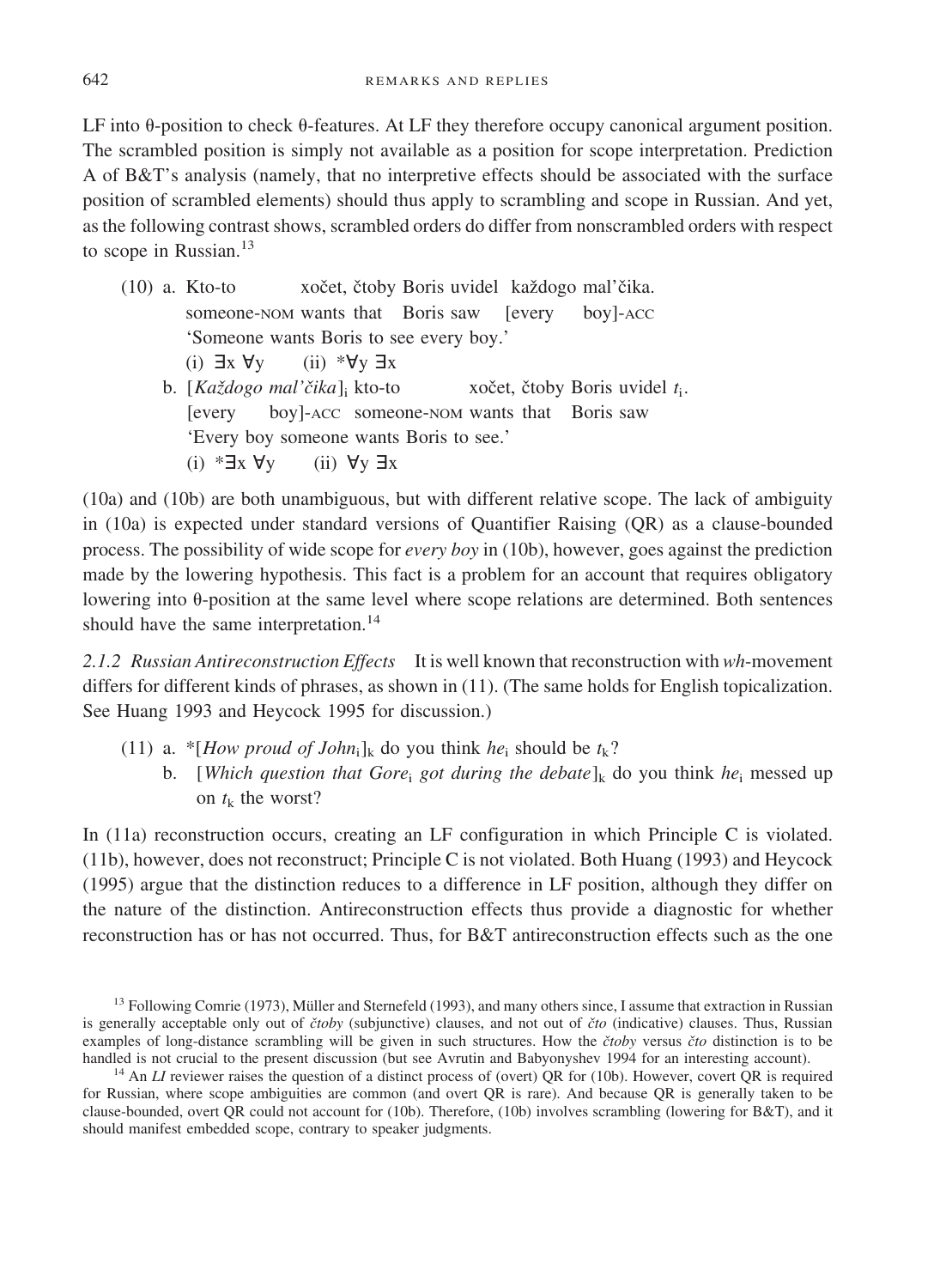illustrated in (11b) should disappear with scrambling. However, the same contrast shown in (11) obtains with Russian scrambling.

- (12) a. On  $\left[$  *dovol'noj rabotoj Marii*<sub>i</sub>]<sub>k</sub> sčitaet ee<sub>i/\*i</sub> *t*<sub>k</sub> davno. he-TOP satisfied-FEM work-INSTR Mary-GEN considers her long since. 'He has considered her<sub>i</sub> satisfied with Mary's<sub>i</sub> work long since.'
	- b. On [*sluxi o Marii*<sub>i</sub>]<sub>k</sub> xočet, čtoby ona<sub>i</sub> uslyšala t<sub>k</sub>. he-TOP rumors about Mary wants that she heard 'He wants her<sub>i</sub> to hear rumors about Mary<sub>i</sub>.'
	- c. [*Nekotorye voprosy Goru*<sub>i</sub>]<sub>i</sub> ja xoču, čtoby on<sub>i</sub> srazu zabyl t<sub>i</sub>. some questions Gore-DAT I want that he soon forgot 'Some questions to Gore<sub>i</sub> I want him<sub>i</sub> to immediately forget.'

The predicate in (12a) reconstructs, triggering a Principle C violation.<sup>15</sup> The arguments in (12b–c), on the other hand, are interpreted in their surface position; there is no Principle C violation. This is the opposite of what we would expect under  $B&T$ 's proposal. Given obligatory lowering we should not expect any antireconstruction effects with scrambling (prediction A) since all scrambled arguments *obligatorily* lower for  $\theta$ -checking.<sup>16</sup> However, such effects exist in Russian, as shown in (12). On the other hand, a theory that allows raising to scrambled positions (followed by reconstruction) has the flexibility to handle these data. We now turn to reconstruction in raising accounts.

*2.1.3 ''Sensitive'' Reconstruction* Heycock (1995) discusses the reconstruction facts in (11) and concludes that reconstruction is obligatory for ''nonreferential'' phrases and optional or impossible for others (primarily arguments). This is reminiscent of ''optional'' movement processes in Germanic (especially object shift), which are related to semantic effects by Diesing and Jelinek (1996) and others, whereby the LF "type" of an optionally shifted element determines its LF position (inside or outside its home VP, for example). If LF reconstruction after movement is "sensitive" to the semantic nature of the element, as such accounts maintain, we can allow for the distinctions found above while maintaining a classical raising account. It is unclear how B&T's account would accommodate semantic sensitivity of this kind since all arguments (and only arguments) must lower at LF to  $\theta$ -position. Clearly, some are not interpreted in  $\theta$ -position.<sup>17</sup>

<sup>15</sup> Notice that the existence of a Principle C violation here is a problem under prediction C as well, since the constituent involved is not an argument and yet appears to reconstruct/lower.

<sup>&</sup>lt;sup>16</sup> Lebeaux (1988), Heycock (1995), Safir (1999), and many others discuss the possibility of a process of "late insertion'' for adjuncts that would allow them to be located high in the structure even in cases where the argument they adjoin to is interpreted in lower position. Late insertion will not be enough, however, to explain away all antireconstruction effects, even if the relevant constituents in (12) are shown to be true adjuncts, something that is not immediately clear. Moreover, Safir shows that there are cases in which *both* the upper and lower copy are required for interpretation, something B&T's account does not appear to predict to be possible.

<sup>&</sup>lt;sup>17</sup> Here and elsewhere B&T would have to resort to introducing another, different kind of LF level (Huang's LF', for example) to allow both lowering and location in a different position at the time the binding theory applies (a possibility B&T do not discuss). (The same holds for scope, as shown in section 2.1.1.) In effect, this would amount to reintroducing the scrambled position as relevant to the interface, and thus would undermine the spirit of B&T's own analysis.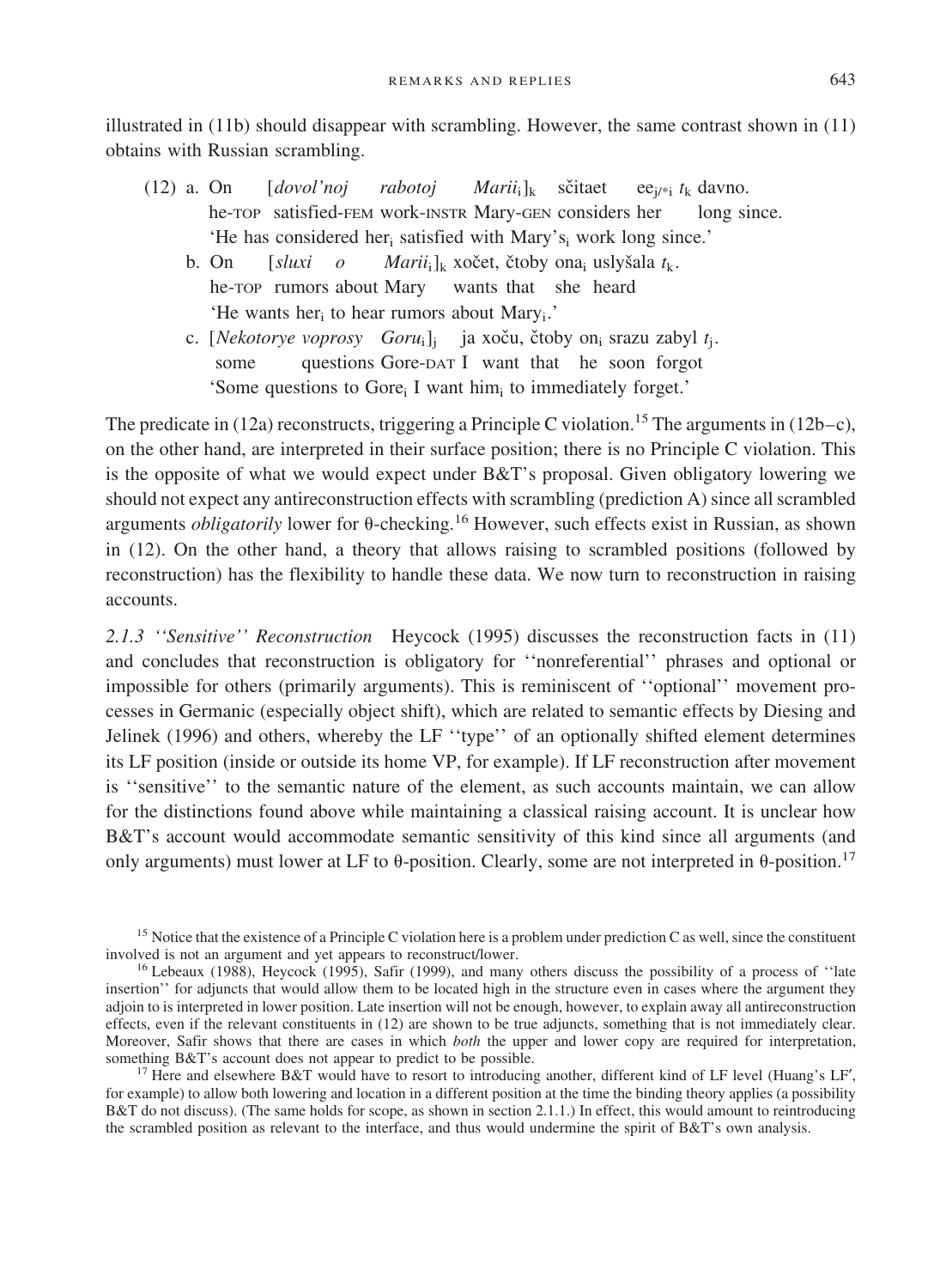This accords with a general direction in the literature on LF going back to Chomsky 1976, 1981, and also found in Diesing 1992, Huang 1993, Collins and Thra´insson 1996, and elsewhere. The existence of''sensitive'' reconstruction appears to be incompatible with B&T's LF lowering approach without further elaboration of the accompanying semantics.

# *2.2 Scrambling as Raising: Syntactic Constraints*

Let us now turn to prediction B—namely, that under  $B\&T$ 's account no raising is involved in the derivation of alternative word orders.

2.2.1 Scrambling out of Scrambled Phrases B&T argue that scrambling out of scrambled phrases is possible because scrambling involves a trivial chain, out of which further movement is acceptable. Recall (7), repeated as (13).

- (13) a. John-ga [Mary-ga *sono hon-o* katta to] omotteiru. John-NOM Mary-NOM that book-ACC bought that thinks 'John thinks that Mary bought the book.'
	- b. [*Sono hono-o*<sub>i</sub> [John-ga  $\lceil c \cdot p \rceil$ <sub>LP</sub>[ $\lceil c \cdot p \cdot \text{Mary-ga} \mid e_i$  katta to]<sub>k</sub> [Bill-ga  $e_k$  itta]] that book-ACC John-NOM Mary-NOM bought that Bill-NOM said to] omotteiru]]. that thinks

'That book<sub>i</sub>, John thinks that [that Mary bought  $e_i$ ]<sub>k</sub>, Bill said  $e_k$ .'

B&T's account is straightforward: (13b) involves two instances of base generation followed by lowering. Both the smaller (embedded NP) and larger (CP) components are base-generated in adjoined position and undergo LF lowering. Because there are no traces at all, the derivation is licit. "In [(13b)] ... no relevant extraction takes place, since both 'scrambled' phrases are basegenerated where they are at S-Structure'' (p. 357). Notice, however, that a raising approach fares no worse here. The chains formed by overt movement deriving (13b) violate no derivational principles in a raising account either. In particular,  $e_k$  is c-commanded by its antecedent, as is  $e_i$ . Where the two accounts differ is with respect to a different derivation: one in which the two displaced constituents,  $CP_k$  and  $NP_i$ , appear *in the opposite order*. In this case the lowering analysis predicts grammaticality (in fact, no order should be worse than any other), whereas the raising analysis predicts a violation. The latter prediction is confirmed by the ungrammaticality of  $(14)$ .

 $(14)$  \*[[<sub>CP</sub> Mary-ga  $e_i$  katta to]<sub>k</sub> [John-ga [<sub>CP</sub> *sono hon-o*<sub>i</sub> [<sub>IP</sub> [Bill-ga  $e_k$  itta]] Mary-NOM bought that John-NOM that book-ACC Bill-NOM said to] omotteiru]]. that thinks

'[That Mary bought  $e_i$ ]<sub>k</sub>, John [that book<sub>i</sub>] thinks that, Bill said  $e_k$ .'

Under a raising analysis the ungrammaticality of  $(14)$  is the expected result because there is an improper chain between  $\lceil_{NP}$  that book] and its trace, ruled out by the Proper Binding Condition, as shown in (15).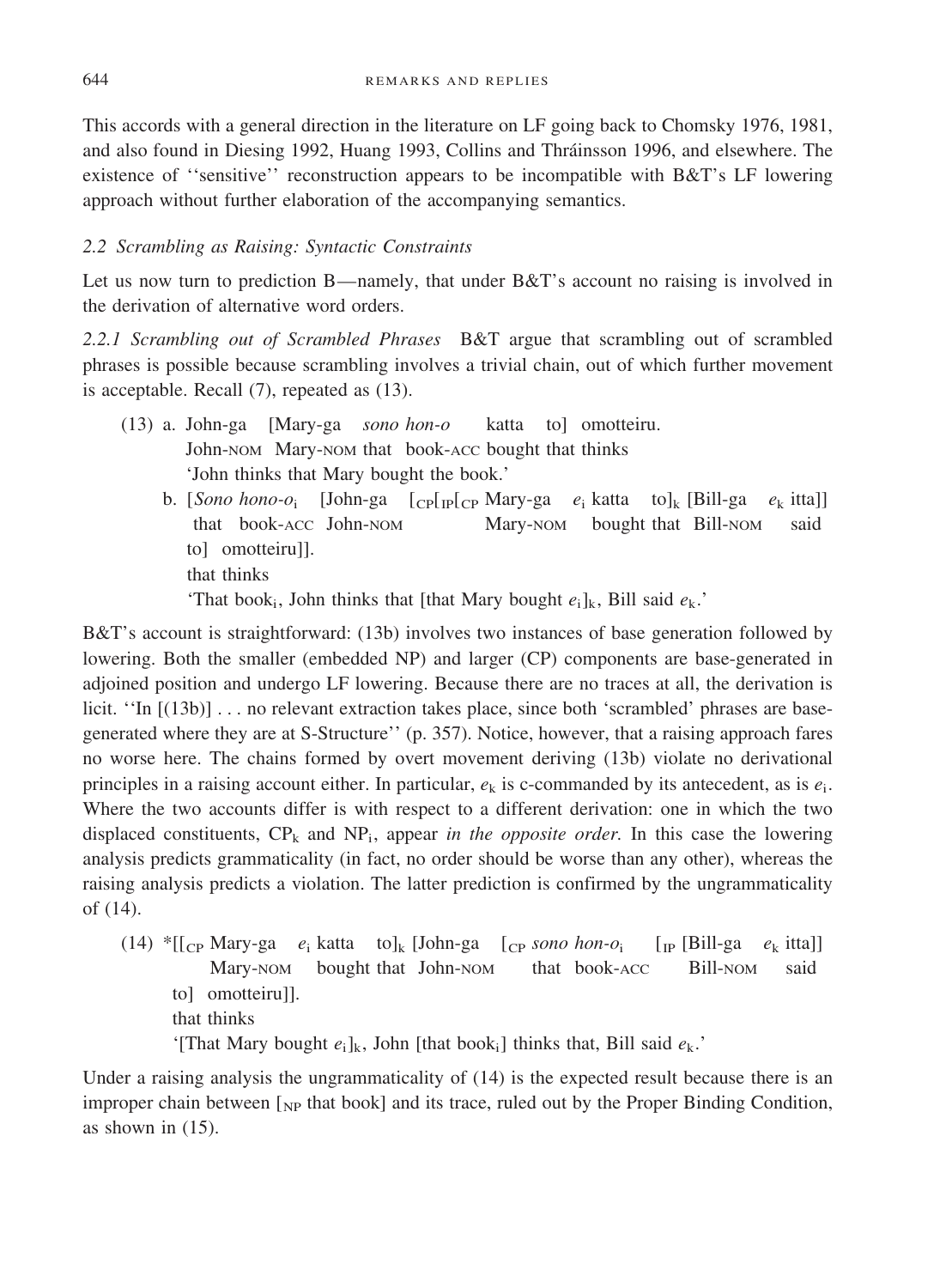

Under the lowering analysis the order found in (14) is predicted to be grammatical because the CP and NP lower into argument position, and no Proper Binding Condition violation is possible (on B&T's assumption that this kind of lowering leaves no trace). The sentence should fare no worse than (13b). It is not clear how B&T's proposals can account for the contrast between (13b) and  $(14).^{18}$ 

<sup>&</sup>lt;sup>18</sup> (14), though ungrammatical, is reminiscent of German remnant movement constructions, which are acceptable. However, the acceptability of such constructions does not weaken the difficulty (14) presents for B&T's account (indeed, their account predicts such cases to be the norm); that is, it predicts any case of scrambling of a larger XP over a more locally scrambled smaller piece from within XP to be acceptable, contrary to fact, and contrary to the prediction made by the Proper Binding Condition. Furthermore, German remnant movement may be restricted to VP remnants, which would not fall under  $B&T$ 's account in any event, since VPs are not  $\theta$ -marked constituents. See Epstein et al. 1998 for further discussion.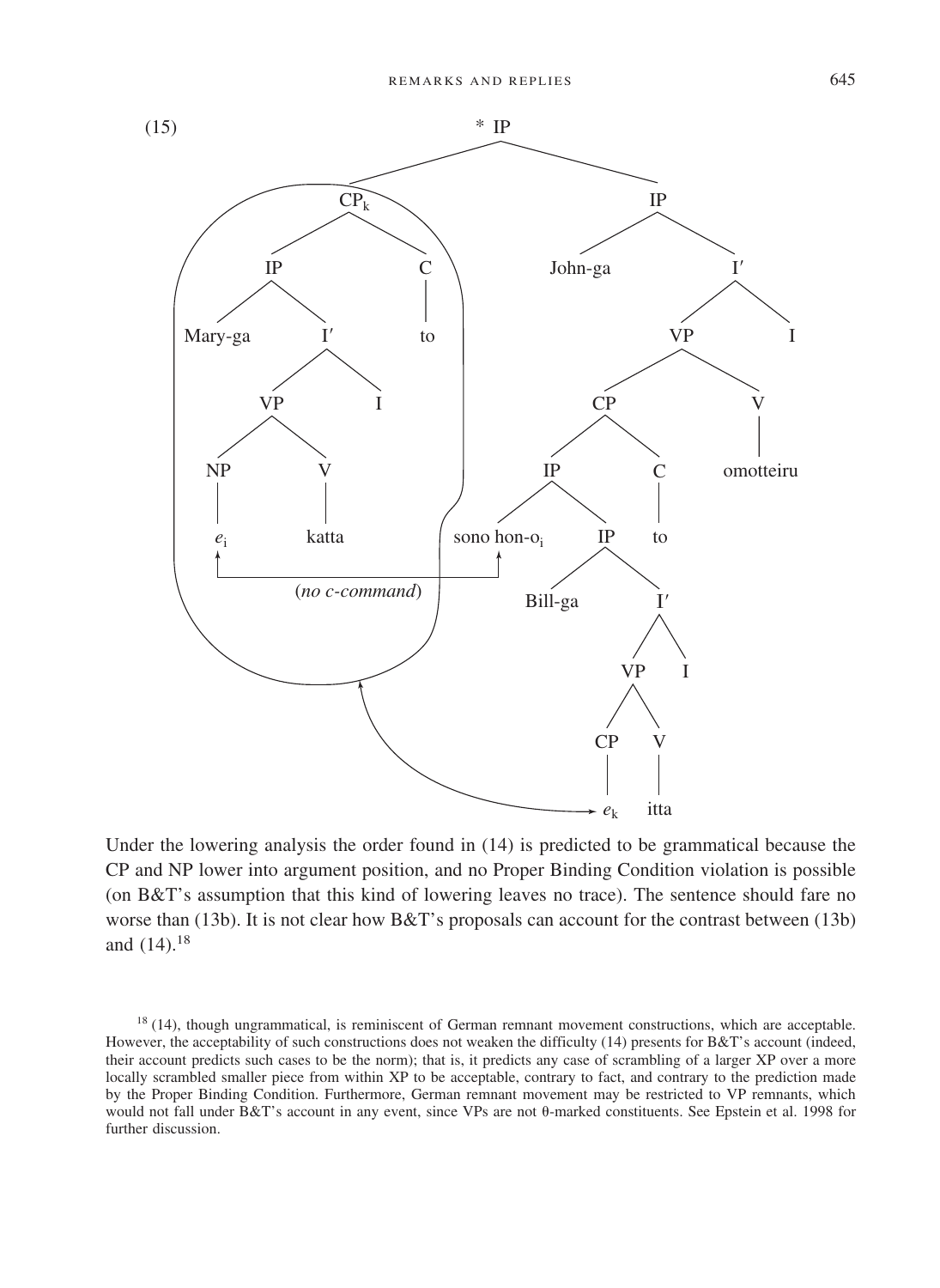*2.2.2* Wh-*Movement and Scrambling Parallels* B&T's lowering account oflong-distance scrambling denies the existence of a "record" in base-generated (adjoined) position; in this way LF lowering is allowed. Thus, we do not expect (typical) movement constraints to hold of longdistance scrambling under B&T's analysis (prediction B), assuming either that constraints hold ofchains formed between traces and their antecedents or that they apply to the structural position oftraces left by movement. And yet there is evidence that such constraints do apply to scrambling, and with considerable regularity, providing additional support for the classical claim that longdistance scrambling is overt  $\bar{A}$ -movement. Consider the Russian sentences in (16).

- (16) a.  $*Kogo_i$  Marina znaet [čto [Ivan ljubit  $t_i$ ]]? who-ACC Marina-NOM knows that Ivan-NOM loves 'Who does Marina know that Ivan loves?'
	- b. \**Borisa*<sup>i</sup> Marina znaet [cˇto [Ivan ljubit *t*i]]. Boris-ACC Marina-NOM thinks that Ivan-NOM loves 'Marina thinks that Ivan loves *Boris.*'

(16a) shows that *wh*-movement is ungrammatical out of an indicative embedded clause. (16b) shows that the same restriction applies to scrambling.<sup>19</sup>

Let us consider possible approaches to such parallels. First, it is possible that (16b) *does not* involve scrambling. If it involves no movement, the (ungrammaticality) parallel with  $wh$ -movement is unexpected.<sup>20</sup> If it is another kind of movement (not scrambling), as an *LI* reviewer suggests, then the data are being excluded as belonging to another class of phenomena and a significant generalization is lost (either the *wh*-movement/scrambling parallels or a unified account of scrambling). The alternative remains that (16b) *is* a case of scrambling, and therefore under B&T's account it involves lowering. Something about this lowering, therefore, causes the violation. However, B&T claim that the *only* movement in such cases is lowering (which leaves no trace), and in that case parallels such as the one in (16) are unexpected. In Russian (as in German; see Webelhuth 1989) *wh*-movement and scrambling are restricted in highly parallel fashion. A partial list of relevant constraints restricting movement is provided in  $(17)$  (see Fowler 1987 and Bailyn 1995 for discussion). $21$ 

<sup>19</sup> The exact nature of the violation with extraction is the subject of some dispute. See Comrie 1973, Avrutin and Babyonyshev 1994, and Bailyn 1995 for various views. Solving this problem is beyond the scope of this article, but I take the parallel violations in (16) as evidence that upward movement has taken place in both cases.

<sup>20</sup> There are constructions that appear to be grammatical versions of (16b), primarily with nominative arguments. Indeed, B&T cite such an example, (22b), from Müller and Sternefeld (1993), which goes back to Comrie 1973, to show that *wh*-movement and scrambling are not parallel. However, I show in Bailyn 1995 that these are not cases of scrambling, but cases of left-dislocation with a null resumptive pronoun, which explains why nominative morphology is strongly preferred. Without it, as in (16), left-dislocation is unavailable, scrambling remains the only possibility, and the effect of movement constraints remains.<br><sup>21</sup> In a footnote B&T set aside the issue of (some of) these constraints by claiming that they are potentially not

movement constraints at all: ''We ignore here the Coordinate Structure Constraint, the Left Branch Condition, and the Specificity Condition, since it is not at all clear that these are movement constraints'' (p. 358, fn. 17). I will not address that possibility further here until the case for the sudden exclusion of these well-known constraints is better made. Since their effects on *wh*-movement are well known, I will continue to treat them in standard fashion.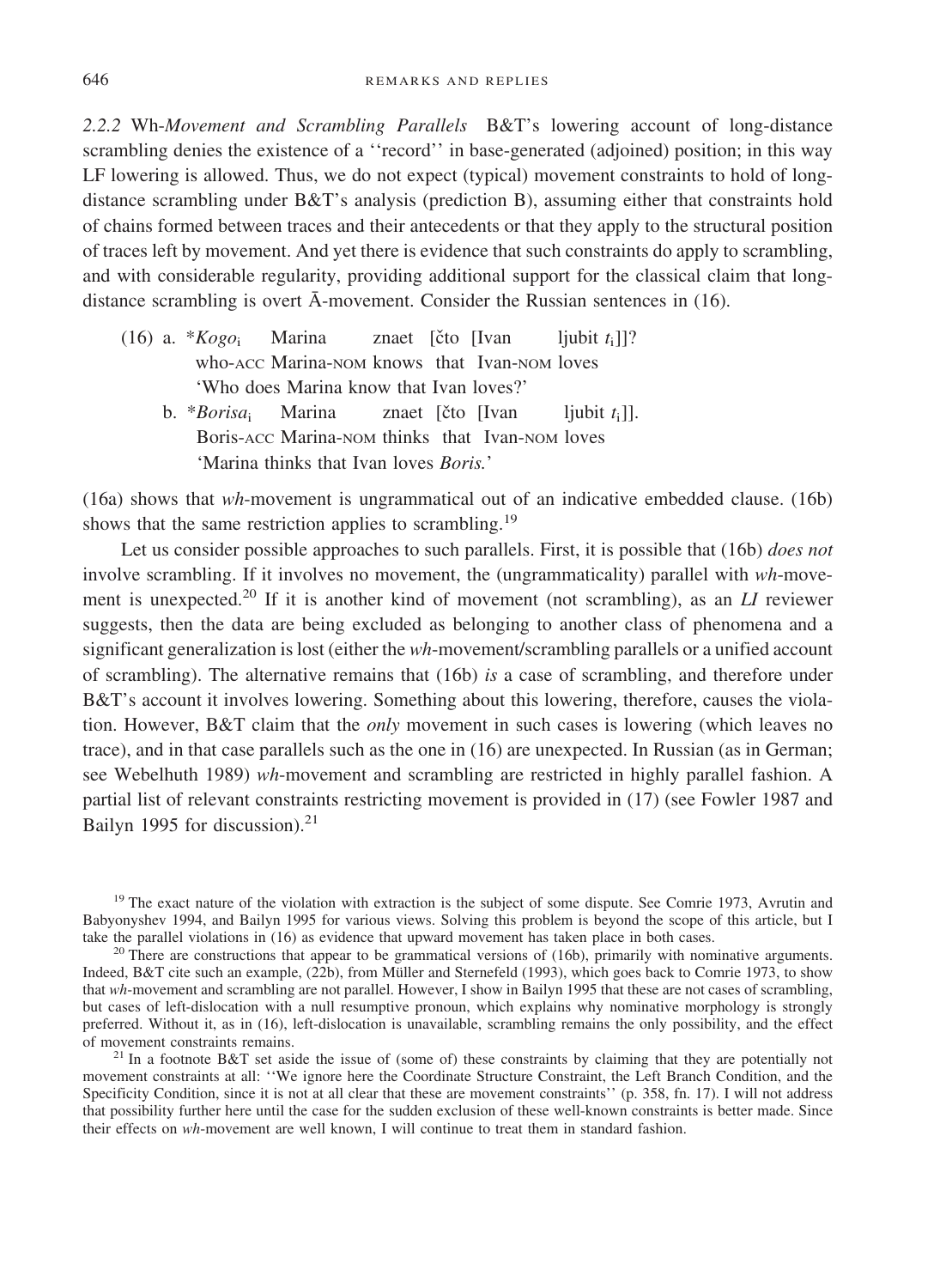- (17) *Movement constraints active in Russian*
	- a. Subjacency/Complex NP Constraint
	- b. Constraint on extraction out of adnominal genitives
	- c. Coordinate Structure Constraint
	- d. Empty Category Principle (includes *that*-*t* effect)
	- e. Condition on Extraction Domain

Examples of Subjacency violations are shown in  $(18)$ .

- (18) a.  $*Kogo_i$  ty pozvonil agentu, kotoryj ljubit  $t_i$ ? whom-ACC you-NOM phone spy-DAT who loves 'Whom did you phone a spy who loves?'
	- b. \**Borisa*<sup>i</sup> ty pozvonil agentu, kotoryj ljubit *t*i! Boris-ACC you-NOM phone spy-DAT who loves 'It's BORIS you phoned a spy who loves!'

(18a) is a Subjacency violation caused by *wh*-movement. (18b) is a Subjacency violation caused by scrambling. If scrambling involves lowering leaving no trace, such a parallel is predicted not to exist. Another example involves the Coordinate Structure Constraint, which holds in strict form in Russian (and probably universally). Like Subjacency in (18), this constraint applies equally to scrambling and to *wh*-extraction.

- (19) a.  $*Kogo_i$  ty xočeš<sup>'</sup>, čtoby Ivan videl [ $t_i$  i Mašu]? whom-ACC you want that Ivan saw and Masha-ACC '\*Whom do you want Ivan to see and Masha?'
	- b. \**Borisa*<sub>i</sub> ty xočeš', čtoby Ivan videl [t<sub>i</sub> i Mašu]. Boris-ACC Ivan want that Ivan saw and Masha-ACC '\*BORIS you want Ivan to see and Masha.'

In (19a) *wh*-movement violates the Coordinate Structure Constraint. (19b) is equally ungrammatical. This parallel cannot be captured under an obligatory lowering account: in (19b) *Borisa* should be generable in IP-adjoined position and then lower into  $\theta$ -position, without causing any violation, again because no trace is left and no chain is formed. In fact, however, the sentence is just as ungrammatical as the parallel *wh*-extraction case (19a). Examples ofthis kind abound (see Bailyn 1995 for Russian and Webelhuth 1989 for German). B&T's analysis appears to leave such parallels unexplained.

#### *2.3 Nonarguments*

B&T's theory makes another strong testable prediction, prediction C—namely, that only elements assigned a  $\theta$ -role should be able to scramble.<sup>22</sup> If  $\theta$ -role "checking" is the driving force behind the ability to appear displaced from base position, then *only* those elements that receive  $\theta$ -roles

<sup>&</sup>lt;sup>22</sup> See footnote 10 for discussion of whether features other than  $\theta$ -roles could drive the lowering process. If they could, then  $B&T$ 's typology of scrambling breaks down.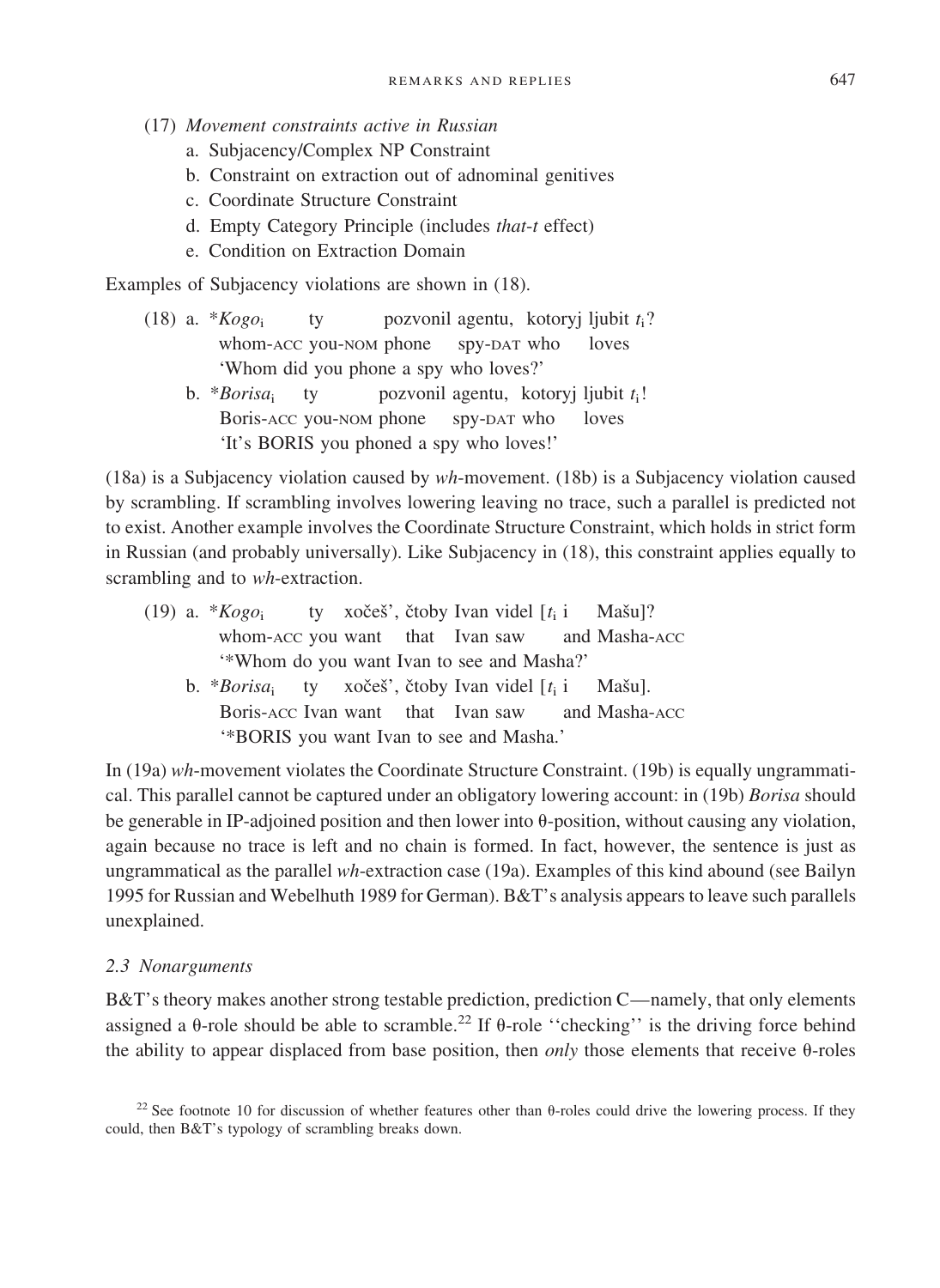should show variation in word order. Non- $\theta$ -marked items should never be found dislocated from their immediate clause. However, Russian demonstrates scrambling of adjectives, adverbs, and other nonarguments.

- (20) a. Ja xoču, čtoby oni bystro dopisali kursovye. I want that they quickly wrote papers 'I want them to write their papers quickly.' b. Ja *bystro* xoču, čtoby oni *t* dopisali kursovye. I quickly want that they wrote papers 'I want them to write their papers quickly.'
	- c. \*Ja *bystro* znaju agenta, kotoryj pišet *t*.
		- I quickly know agent who writes
		- 'I quickly know an agent who writes.'
	- d. Ja *zelenuju*<sub>i</sub> xoču, čtoby ty kupila [t<sub>i</sub> knigu]. I green-ACC want that you bought book-ACC 'I want you to buy a green book.'

In (20b) the embedded manner adverb *bystro* 'quickly' is located in the main clause, yet it modifies the embedded verb just as in (20a). Under  $B&T$ 's theory the acceptability of (20b) is unexpected, without additional assumptions. To be interpreted in the lower clause, *bystro* must be in that position at LF. And yet there is no (feature-driven) motivation for such LF movement. Prediction C is disconfirmed. (20c), a standard Subjacency violation, provides additional evidence for the raising account of scrambling even in cases involving adverbs. (20d) is a case of so-called split scrambling whereby an attributive adjective from the embedded clause is scrambled to the main clause, a movement unexpected under B&T's account.

# **3 Some Theoretical Issues Raised by Lowering**

In addition to empirical issues, the theory proposed by B&T raises theoretical points involving -theory and feature checking, as well as the original issue of optionality and economy.

# 3.1  $\theta$ -Theory, Feature Checking, and Multiple Scrambling

Under standard minimalist assumptions (Chomsky 1995),  $\theta$ -marking occurs at Merge, but this requirement is simply stipulated. It appears, however, that any theory of  $\theta$ -marking that does not associate it with Merge greatly increases the empirical burden put on theories of phrase structure, which specifically rule out movement into complement position. If thematic relations are not local at Merge, even those between a head and its complement, the traditional arguments that sisterhood is the closest syntactic relation are lost.

Indeed, in Chomsky 1995 it is made quite clear that  $\theta$ -roles are not formal features: 'Under any approach that takes Attract/Move to be driven by morphological features . . . *there should be no interaction between*  $\theta$ -theory and the theory of movement'' (p. 312, emphasis mine). Some arguments in favor of this are the following: (a) The Chain Condition defines a chain, formed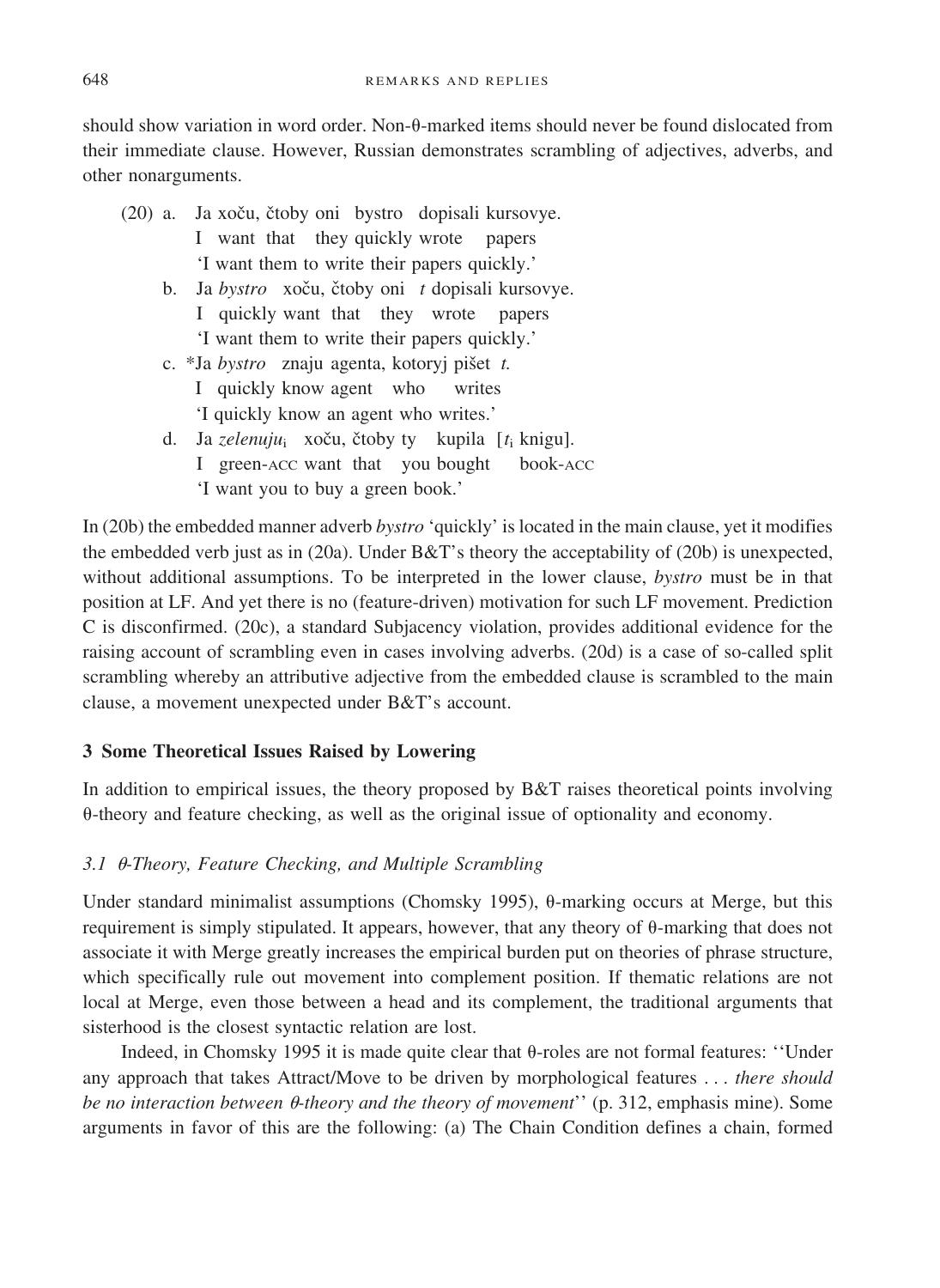by Move, as meeting several conditions "which we take to be part of the definition of the operation [Move] itself....  $\alpha$  must c-command its trace, so that there cannot be an operation that lowers  $\alpha$ ...; *movement is raising*, in the specific sense defined by c-command'' (p. 253, emphasis mine). The tail of an A-chain is defined by its status as a  $\theta$ -position; under B&T's theory the notion of an A-chain would then be different for scrambling and nonscrambling languages. (b) Internal arguments are merged into complement position of their predicates. However, complements are crucially *not* within the checking domain of a head. Clearly, in a theory such as  $B&T$ 's  $\theta$ -relatedness will (often) not result from Merge at the base at all (in Japanese-type languages, at least) but will be subject to checking in complement position. We might therefore expect arguments to be regularly generated in adjoined positions and to assume their  $\theta$ -positions only at LF, predicting multiple scrambling to be the norm as there should be no preference for arguments to appear in  $\theta$ -position.<sup>23</sup> In fact, multiple long-distance scrambling in Russian is not only rare—it is ungrammatical for many speakers, something the base generation account does not predict.

- (21) a. Ivan xočet, čtoby Boris peredal kassetu Saše. Ivan-NOM wants that Boris gave cassette-ACC Sasha-DAT 'Ivan wants Boris to give the cassette to Sasha.'
	- b. Ivan xočet, čtoby *kassetu*<sub>i</sub> Boris peredal *t*<sub>i</sub> Saše.
	- c. Ivan xočet, čtoby *Saše*<sub>k</sub> Boris peredal kassetu  $t_k$ .

(21b–c), with one argument scrambled, do not distinguish between the two theories. However, any attempt to scramble both arguments leads to a violation.

(22) a. \*Ivan  $Sa\check{z}e_k$  *kassetu*<sub>i</sub> xočet, čtoby  $t'_i$   $t'_k$  Boris peredal  $t_i$   $t_k$ . b. \*Ivan *kassetu*;  $Sa\check{s}e_k$  xočet, čtoby  $t'_i$ ,  $t'_k$  Boris peredal  $t_i$ ,  $t_k$ .

Under the base generation and lowering account, which involves no traces (or chain formation), such constructions should be commonplace, and certainly no less acceptable than  $(21)$ ; whereas under a raising account  $(22a-b)$  can be ruled out by Relativized Minimality.<sup>24</sup> Thus, we have both empirical and conceptual reasons not to abandon the idea that  $\theta$ -role assignment is unrelated to movement  $25$ 

#### *3.2. Optionality and Economy*

Perhaps the most serious theoretical issue for B&T's account concerns the very problem they begin with: optionality. Recall the main motivation for B&T's analysis: to eliminate the apparent

 $^{23}$  It is possible that there are languages that allow only this kind of dislocation strategy. They would not, however, have the properties of Russian and Japanese.

<sup>&</sup>lt;sup>24</sup> The proper account of this violation assumes Rizzi's (1990) Relativized Minimality, under which  $\bar{A}$ -movement over an occupied  $\bar{A}$ -position is a violation. Such restrictions appear hard to capture in B&T's acc

<sup>&</sup>lt;sup>25</sup> Inherent Case assignment, which relates lexical Case marking to particular  $\theta$ -roles, also raises serious questions for B&T's account as it stands. How can this relation be handled if inherently Case-marked elements scramble (which is possible in both Japanese and Russian)? A full account of these difficulties and their potential solution, however, requires a theory of inherent Case marking under minimalism that is beyond the scope of this article.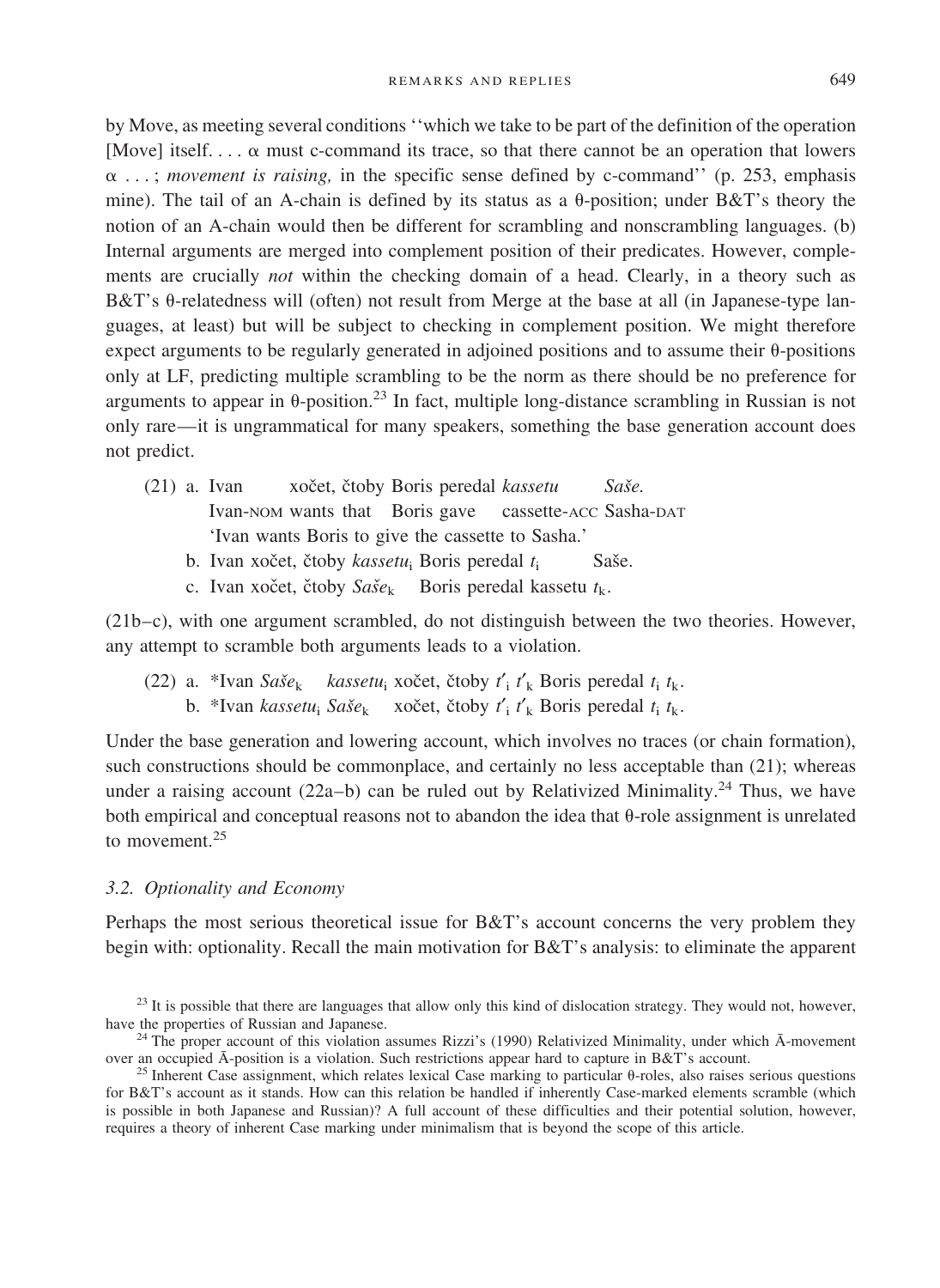optionality associated with scrambling. Notice, however, that in solving the Last Resort problem through base generation and obligatory lowering, this analysis creates a new problem involving optionality. Optionality becomes unresolvable in a new way, for although the LF movement itself is motivated, a theory that allows more than one potential Merge position for arguments creates a new problem: optionality at Merge. Under  $B&T$ 's theory languages with weak  $\theta$ -roles have the *option* of base-generating arguments in either of two positions; optional *movement* may be eliminated, but *optionality* remains, being simply transferred to the base structure. Consider, for example, the numerations associated with (1a) and (1b). They are identical, on standard assumptions. Now consider the operations involved in deriving (1a) and (1b) from this numeration. Clearly, (1b) involves an additional step: the LF lowering, which is absent in (1a). Thus, (1b) should be blocked by (1a) in all cases by (global) economy considerations. B&T therefore adopt Collins's (1997) local economy view that prohibits look-ahead. However, if we are to maintain a strong theory of economy, we should consider the possibility that (1a) and (1b) differ in some way and hence do not have the same numeration, a conclusion that would also solve the initial optionality issue. The numeration underlying (1b) must contain certain information that forces movement. This is in the spirit of recent accounts of long-distance scrambling to which we return in section 5. It is also behind current accounts of object shift (Collins and Thráinsson 1996) as well as accounts of local scrambling (Miyagawa, forthcoming, Bailyn, forthcoming), to which we turn next.<sup>26</sup>

#### **4 Local Scrambling**

Thus far we have only examined cases of  $\overline{A}$ -scrambling, which are the core cases covered by B&T. Indeed, B&T themselves focus on long-distance scrambling cases. For local (short) scrambling, B&T's base generation proposal does not involve lowering. Rather, they maintain base generation in IP-adjoined position in cases of local scrambling as well, *with no further movement*. This is consistent with the fact that local scrambling appears not to reconstruct, changes scope relations, and so on. To handle  $\theta$ -checking in these cases, B&T propose that these arguments check  $\theta$ -features in situ at LF, meaning they never occupy  $\theta$ -position. In particular, B&T ''hypothesize that when moved to I, a verb may  $\theta$ -mark its object in the IP-adjoined position, allowing it to stay there at LF'' (p. 360). This leads B&T into certain problems regarding apparent reconstruction effects with Principle C, which they resolve by redefining the segment created by the initial IP-adjunction.

I will not take a strong stand on this account of local scrambling, primarily because the advantage of claiming base generation in such cases rests on the lowering account of  $\bar{A}$ -scrambling, which we have seen to be problematic. However, it is worth pointing out that many of the difficulties associated with the lowering account of  $\overline{A}$ -scrambling remain for these cases as well.

 $26$  Collins (1997) considers a similar issue in the derivation of locative inversion constructions in English, concluding that Economy is a local, not global, condition. So long as Last Resort and Minimality are observed, Economy is not violated. However, since B&T's theory for the first time introduces optionality with regard to where arguments are basegenerated in Japanese, the optionality problem (choosing IP-adjoined position over  $\theta$ -position) remains.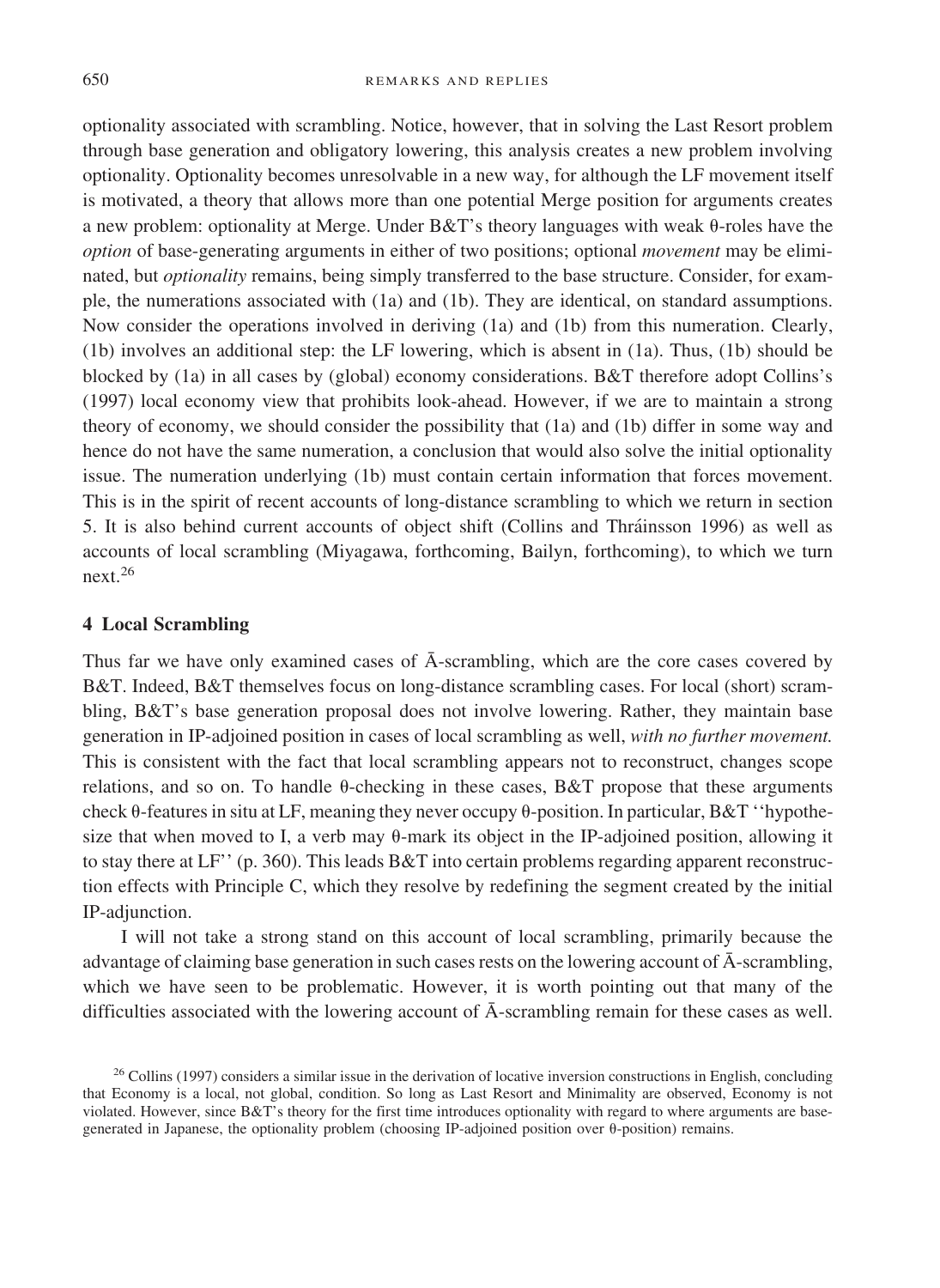First, there is the issue of rigidity of interpretation, in this case associated with the higher position, since the argument is claimed never to be in  $\theta$ -position. Indeed, Brown (2000) gives evidence from Russian for reconstruction of A-chains, which provides a counterexample to B&T's account of local scrambling. Again, "sensitive" reconstruction appears to be empirically closer to the mark. Second, it is predicted again that (local) scrambling should also be limited to  $\theta$ -marked elements, a prediction that appears to be too strong for Russian, where adverbials, adjectives, and other nonarguments can scramble locally, as shown in (23).

- (23) a. *Bystro*<sub>i</sub> Ivan  $t_i$  čitaet knigu. quickly Ivan reads book 'Quickly Ivan reads the book.'
	- b. [O *Nabokove*]; Ivan včera kupil knigu t<sub>i</sub>. about Nabokov Ivan yesterday bought book 'About Nabokov Ivan bought a book yesterday.'
	- c. Ivan *xorošuju*<sub>i</sub> kupil [*t*<sub>i</sub> knigu]. Ivan good-ACC bought book-ACC 'Ivan bought a good book.'

Third, there is evidence from both Japanese and Russian that local scrambling is not distinct from movement satisfying the EPP. Thus, both Miyagawa (forthcoming) and I (Bailyn forthcoming) analyze local argument scrambling as EPP-driven movement applying to constituents other than the canonical subject. Fourth, it is unclear how Case checking can work, iflocally scrambled arguments do not lower even at LF. How, in that case, would a locally scrambled, say, direct object be associated with the appropriate position where its Case is checked? Fifth, the same scope and binding difficulties discussed above will apply to local scrambling cases as well. Sixth, under a base generation account there again appears to be no reason not to left-adjoin *all* internal arguments rather than (sometimes) base-generating them in actual  $\theta$ -position, since the mechanism for  $\theta$ -role assignment to the higher site is available. Thus, we can see that the base generation analysis for local scrambling will also require further work before it can be generally accepted.

## **5 An Alternative Account of Apparent Optionality**

*5.1 Possible Approaches*

Let us return again to the optionality involved in (1a) and (1b). Logical possibilities for analyzing such apparent optionality are given in  $(24)$ .

- (24) *Possible accounts of (1a) and (1b)*
	- a. (1a) and (1b) are not derivationally related.
		- i. Some languages allow nonconfigurational structures. (nonconfigurationality: Hale 1983)
		- ii. Obligatory lowering accounts for (1b). (B&T 1998)
	- b. (1a) is derived from (1b). (requires overt lowering)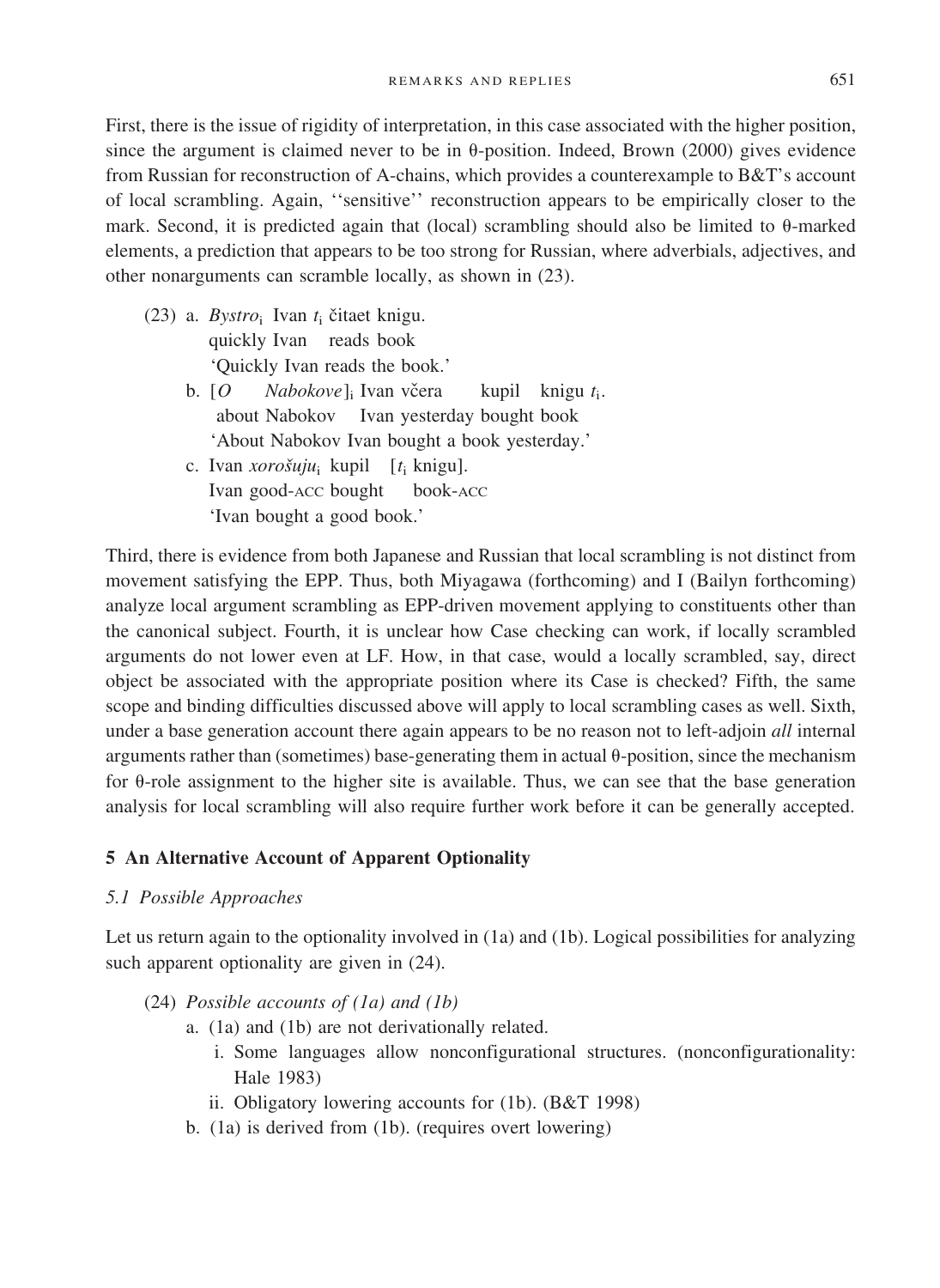- c. (1b) is derived from (1a).
	- i. The raising is truly optional, for independent reasons. (Saito and Fukui 1998)
	- ii. The raising is not optional; instead, it is related to another part of the grammar. (Zubizarreta 1998; this article)

(24ai) is assumed to be false in much work on languages like Russian and Japanese and is also incompatible with constraints on scrambling.  $(24ai)$  is  $B&T$ 's approach.  $(24b)$  would amount to a B&T-style account of English as well, under which an object in canonical object position is overtly lowered (forced by strong  $\theta$ -features). However, this would require loosening constraints on overt lowering, with obvious empirical difficulties. (24ci) is Saito and Fukui's (1998) account whereby some movement is "truly optional," in the sense that it is not driven by feature checking, but is costless depending on the directionality of phrase structure, so that a left-headed language allows optional movement to the right, whereas only right-headed languages allow left-(IP) adjunction scrambling. However, this account is clearly too narrow to accommodate right-branching languages with left-adjunction scrambling, such as Russian or Serbo-Croatian. Stjepanović (1998) demonstrates convincingly that this approach will simply not allow enough variation to account for such languages. Only (24cii), a (nonoptional) raising account, remains. Such an approach would account for the parallel behavior noted above. It would also solve many of the conceptual problems discussed earlier. The central question becomes, then, what motivates the movement that raises a constituent out of its position at Merge to a distinct surface location? Such movement does not take place for Case reasons, or for  $\theta$ -reasons. There is no relevant operator-variable chain, and therefore the typical feature-driven accounts will not hold. It is to this issue that I now turn.

#### *5.2 Behind the Optionality of Scrambling*

In this section I indicate a possible direction for solving the paradox of apparent optionality of scrambling while still allowing a strong derivational approach to alternative word orders. Following Zubizarreta (1998), I assume that scrambling satisfies Last Resort in being forced by a mismatch between the discourse structure (her Assertion Structure) of the utterance and its intonational structure. Thus, for Zubizarreta, Romance subject postposing is a case of ''P(rosodic)-movement'' without which the eventual Assertion Structure would be underivable by the given word order and intonation. This is also behind Miyagawa's (1997) proposal that  $\bar{A}$ -scrambling "is motivated by something like focus'' (p. 21). I claim that  $\bar{A}$ -scrambling is related to the topic-focus or information structure component of the grammar (see Chomsky 1971, Jackendoff 1973, Rochemont 1980, Vallduví 1992, Lambrecht 1994, Zubizarreta 1998, among many others, for similar ideas).

It is well known that word order variants in Russian are associated with distinct discourse interpretations. The usual description, given in Syedova 1980, says that "word order can vary, but at the same time *it is not free:* the meaning of a sentence, its *communicative goal*, differs with different word orders'' (p. 191, emphasis mine). The standard account goes as follows: Varying the word order affects the ''functional perspective'' of the sentence, with a systematic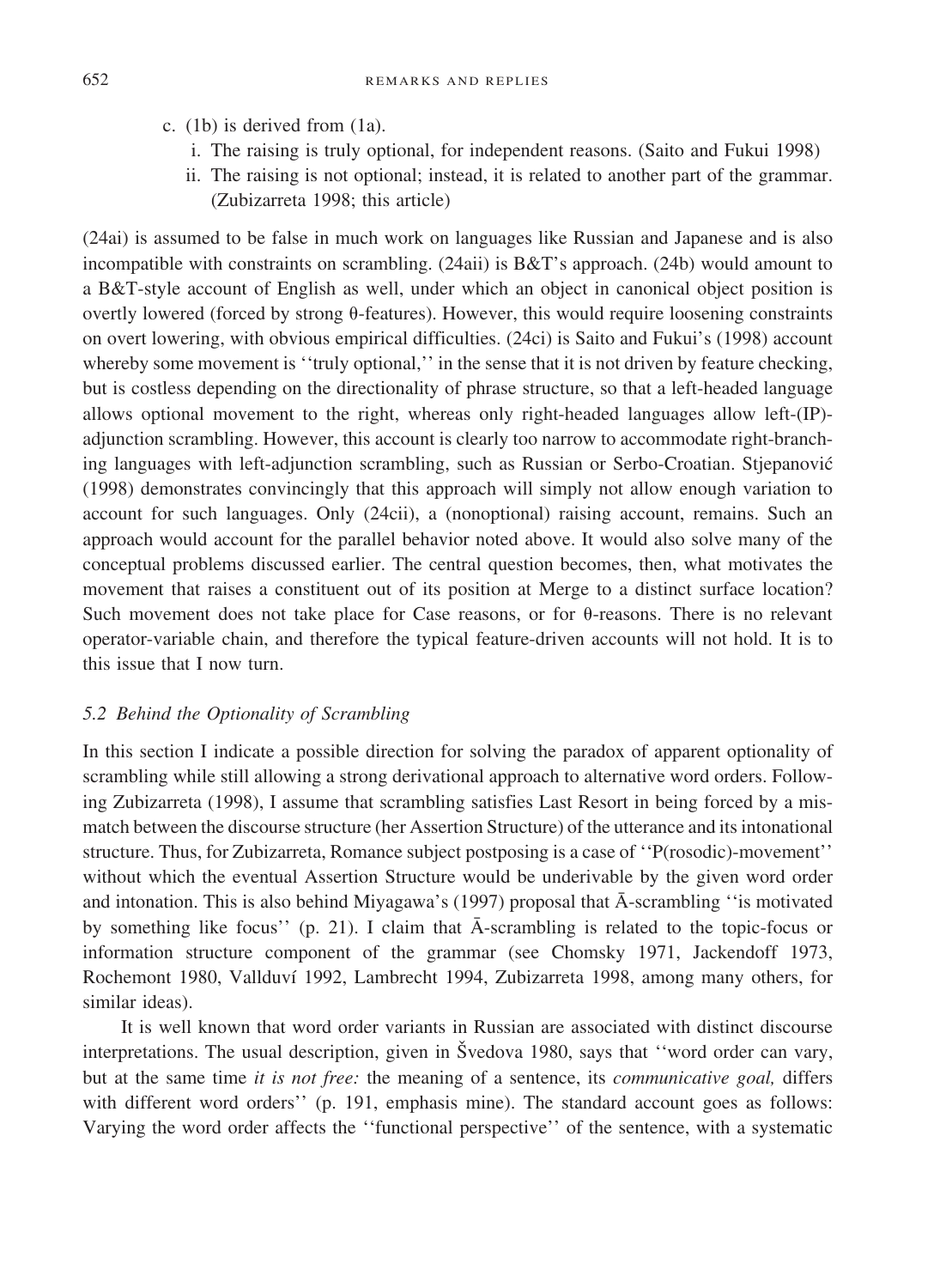relationship holding between rheme and theme. A typical contrast is the one shown in  $(25)-(26)$ for Russian.

- (25) a. Kto čitaet knigu? who reads book-ACC 'Who is reading the book?'
	- b. Knigu čitaet Ivan. book-ACC reads Ivan-NOM 'IVAN is reading the book.'
- $(26)$  a. Čto delaet Ivan? what does Ivan-NOM 'What is Ivan doing?'
	- b. Ivan čitaet knigu. Ivan reads book 'Ivan is reading A BOOK.'

(25a) and (26a) are questions that determine appropriate discourse relations in the answer (see Kovtunova 1976 for discussion of this question test). In particular, (25a) asks about the reader of the book. In the answer, therefore, *Ivan* takes final position (usually allotted to the rheme). In (26), however, the situation is reversed and *the book* is the rheme, hence its position at the end of the sentence. Returning to  $(1a-b)$ , repeated here, we can see that similar factors are at play in Japanese as well.

- (1) a. John-ga [Mary-ga *sono hon-o* katta to] omotteiru. John-NOM Mary-NOM that book-ACC bought that thinks 'John thinks that Mary bought the book.'
	- b. *Sono hon-o* John-ga [Mary-ga *t* katta to] omotteiru.

(1b) and (1a) differ in discourse structure in the expected way. In particular, (1b) (but not (1a)) is appropriate in contexts where *the book* is part of the preceding discourse or in the "shared" common concern'' in the sense of Yokoyama 1986. This is shown in  $(27)–(28)$ .

- (27) a. John-wa dou shiteiru no? John-TOP how doing Q 'How is John doing?'
	- b. John-ga [Mary-ga *sono hon-o* katta to] omotteiru. John-NOM Mary-NOM that book-ACC bought that thinks 'John thinks that Mary bought the book.'
	- c. #*Sono hon-o* John-ga [Mary-ga *t* katta to] omotteiru.
- (28) a. Sono hon ni-kanshite nani-ka atta no? that book about something happened o 'Did anything happen to that book?'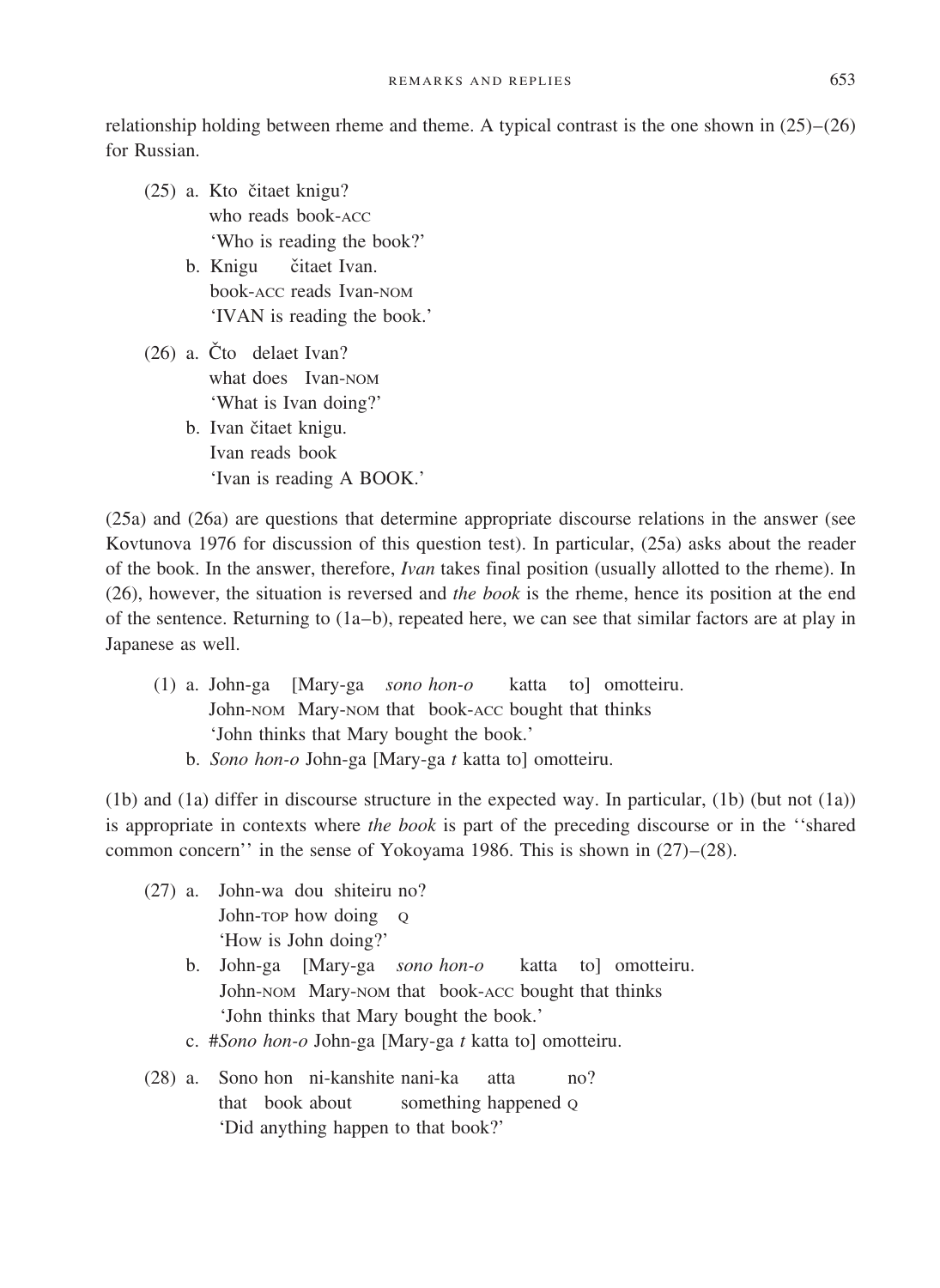- b. #John-ga [Mary-ga *sono hon-o* katta to] omotteiru. John-NOM Mary-NOM that book-ACC bought that thinks 'John thinks that Mary bought the book.'
- c. *Sono hon-o* John-ga [Mary-ga *t* katta to] omotteiru.

 $(27)$  shows that a question introducing *John* as the theme of the discourse elicits  $(27b)$  as a response, and not (27c). Conversely, a question such as (28a) that introduces *the book* as thematic elicits (28c) as a response, and not (28b). Thus, the scrambled and nonscrambled orders differ regarding the discourse status of the utterance.<sup>27</sup> Minimalist assumptions force us to take such differences seriously, since they bear directly on the linguistic encoding of the sentence, which only reflects factors relevant to the interfaces. The following generalization regarding long-distance scrambling is a strong claim that I hope will provoke further discussion:

- (29) *The scrambling generalization*
	- a. A¯ -scrambled and nonscrambled orders are *always* associated with different discourse/informational interpretations.<sup>28</sup>
	- b. The movement deriving scrambled orders is *motivated* by discourse/informational considerations.<sup>29</sup>

(29a) is in keeping with traditional discourse grammars. (29b), providing a motivation for longdistance scrambling, is in full keeping with the spirit of  $B&T$ 's account. Thus, under (29) longdistance scrambling is not optional. However, (29) associates its obligatoriness with discourse notions, not with  $\theta$ -relations. (29) captures the discourse effects mentioned above, and maintains a raising account.<sup>30</sup> It also avoids the theoretical difficulties discussed in section 3.

Preliminary evidence for (29a) involves the availability of so-called ''functional ambiguity,'' whereby more than one discourse structure is available given a certain word order. As shown in Lavine 1999, in Russian only canonical SVO orders (or orders derived with A-movement alone) allow functional ambiguity. Thus, the discourse structure of an SVO clause such as (30a) could be any of the structures given in  $(30b-d)$ .

<sup>27</sup> Of course this distinction is nothing close to a new discovery in linguistics. It has a long tradition in Slavic linguistics, for example, going back at least to Mathesius 1939, appearing throughout Soviet and Prague School linguistics, and being picked up in various forms in many branches of pregenerative linguistics and functional approaches to syntax (see, among many others, Adamec 1966, Babby 1980, Prince 1984, Yokoyama 1986, Kuno 1987, Hajičová and Sgall 1987). Its integration with current understanding of derivational violations appears therefore to represent a step forward

 $^{28}$  (29a) is limited to  $\bar{A}$ -scrambling because A-scrambling appears to be less discourse-related (if it is discourserelated at all). On the other hand, A-scrambling presents less of an optionality problem because of its possible association with formal features (such as the EPP). See Miyagawa, forthcoming, and Bailyn, forthcoming, for d

 $29$  The question arises here whether or not discourse-related movement is driven by formal features of Topic and Focus, or whether other factors are at play. This issue is beyond the scope of this article; but for the optionality problem to be solved, the numerations underlying (1a) and (1b) must be distinct, presumably differing by discourse-related information in one form or another. This issue is also left open in Zubizarreta 1998.<br> $30$  Of course, some discourse effects, such as those resulting from left-dislocation, are indeed base-generated (see

footnote 20). Others clearly are not. The claim here is unidirectional—namely, that  $\bar{A}$ -scrambling entails a discourse structure distinct from nonscrambled orders, but not that all such distinct discourse structures are derived by  $\bar{A}$ -scrambling.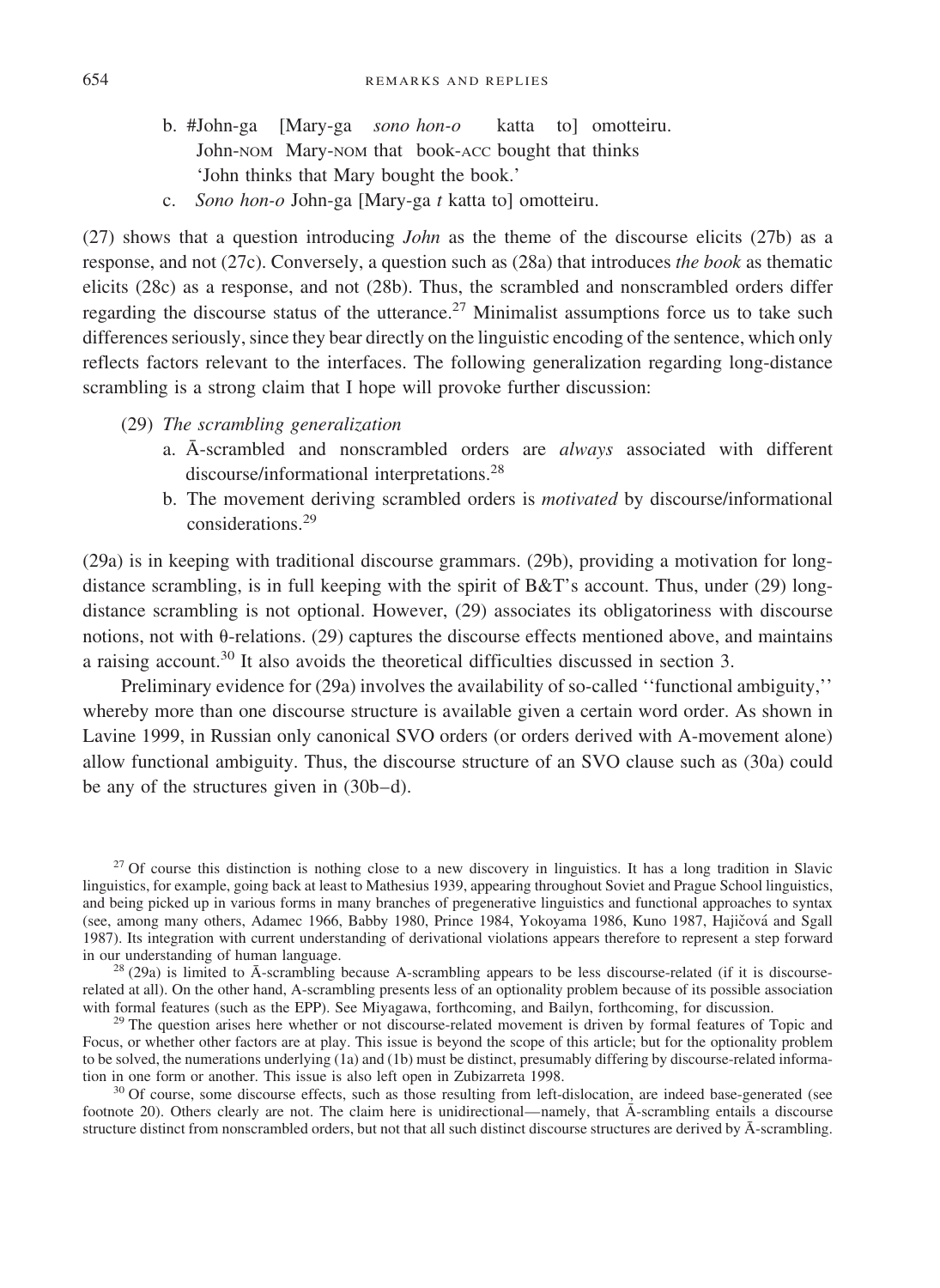|  | (30) a. čto Ivan čitaet knigu       |                                                                      |  |  |  |
|--|-------------------------------------|----------------------------------------------------------------------|--|--|--|
|  | that Ivan reads book                |                                                                      |  |  |  |
|  | 'that Ivan reads/is reading a book' |                                                                      |  |  |  |
|  |                                     | b. Ivan čitaet [knigu] (subject + verb = topic; NP object = comment) |  |  |  |
|  |                                     | c. Ivan [čitaet knigu] (subject = topic; $VP =$ comment)             |  |  |  |
|  |                                     | d. [Ivan čitaet knigu] (no topic; all comment)                       |  |  |  |

However, once long-distance scrambling has occurred, discourse structure is no longer ambiguous.<sup>31</sup> This is shown in  $(31)$ .

- (31) a. čto knigu<sub>i</sub> [Ivan čitaet  $t_i$ ] that book Ivan reads 'that the book, Ivan reads'
	- b. [knigu] Ivan čitaet (scrambled object = topic; subject  $+ V =$  comment)
	- c. [knigu Ivan] čitaet  $\frac{??}{?}$ (scrambled object + subject = topic; verb = comment)
	- d. [knigu Ivan čitaet]  $*(no topic; all comment)$

How might a theory such as B&T's represent discourse relations? Given that the scrambled element is associated with the higher position only before LF lowering, discourse relations would have to be represented at the level of the initial phrase marker—that is, at Merge (if such a level could be isolated, contra general assumptions of minimalism). Relations established at this level would be ''undone'' by obligatory lowering and thus would not be represented at any unified interface level. This difficulty serves as an additional theoretical argument against B&T's approach, on the assumption that Zubizarreta (1998), Heycock and Kroch (1999), and others are right in associating discourse relations with the interpretive component of the grammar.

#### **6 Conclusion**

We have seen that B&T's claim that scrambling involves base generation followed by obligatory LF lowering creates more problems than it solves, empirically and theoretically. Their claim is both too weak and too strong. It is too weak in that it does not allow for constraints on scrambling and does not account for the parallel behavior of *wh*-movement and scrambling, whereas a raising account does. On the other hand, it is too strong in terms of the nature of the LF process involved, which, if morphologically driven, cannot be sensitive to semantic considerations. And yet scrambling in fact seems to pattern with *wh*-movement (and topicalization) in undergoing (semantically sensitive) reconstruction, an unexpected result for B&T's approach. Their claim also leads us to expect more scrambling than is actually observed and introduces new issues of optionality and economy. Base generation also does not allow for uniform representation of discourse relations at an interface level.

<sup>&</sup>lt;sup>31</sup> Intonation also plays an important role in determining discourse status in spoken language. However, the relation between intonation and discourse structure is a complicated issue that falls mostly outside the scope of this article. For this example, I assume neutral intonation that follows some version of the Nuclear Stress Rule. For discussion, see Bryzgunova 1971, 1981, Rochemont 1980, Selkirk 1984, and Zubizarreta 1998.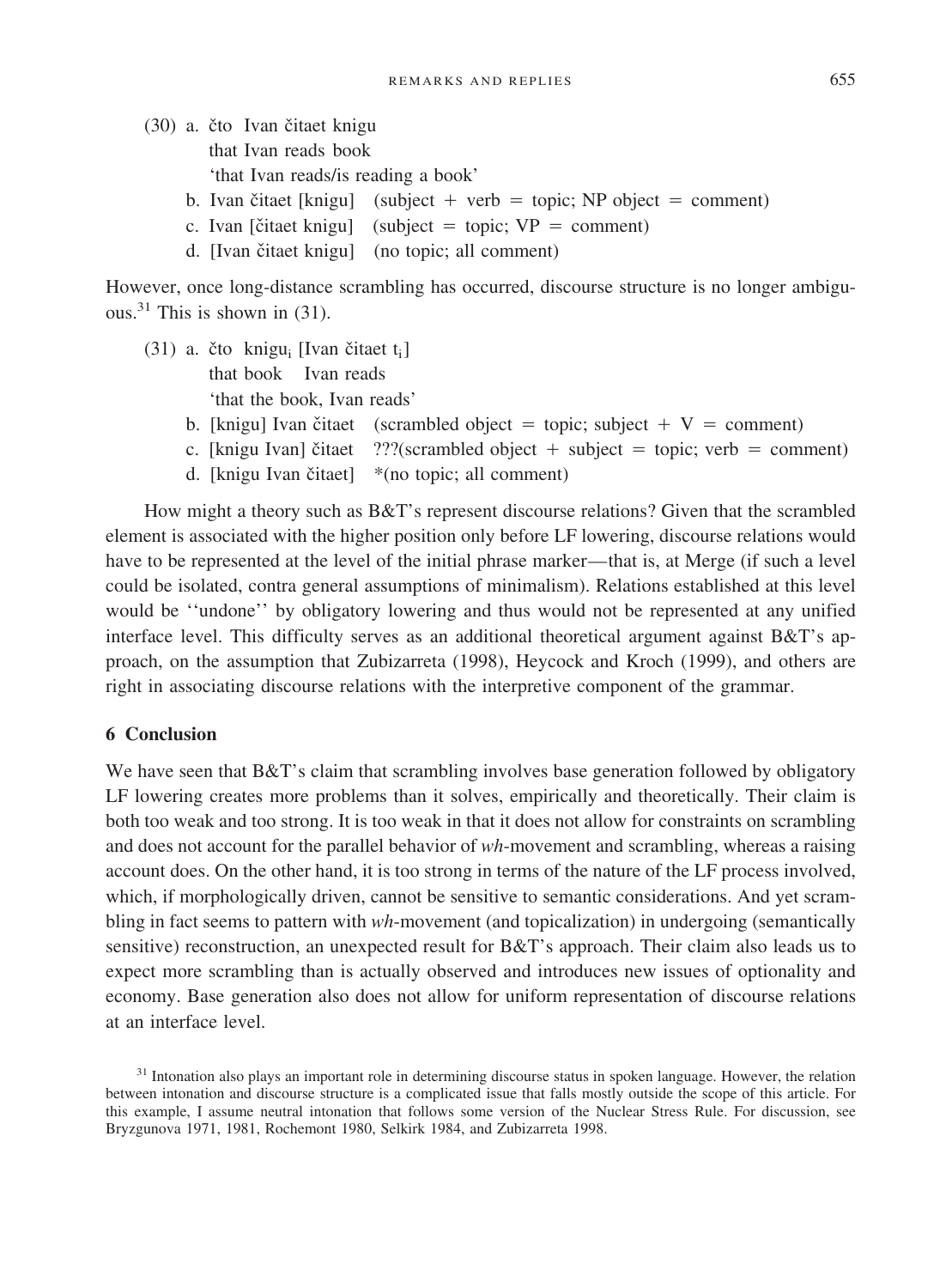## **References**

Adamec, Přemysl. 1966. Porjadok slov v sovremennom russkom jazyke. Prague: Academia.

- Avrutin, Sergei, and Maria Babyonyshev. 1994. Obviation in subjunctive clauses and AGR: Evidence from Russian. In *Formal Approaches to Slavic Linguistics: The Ann Arbor Meeting 1992,* 1–24. Michigan Slavic Publications, University of Michigan, Ann Arbor.
- Babby, Leonard H. 1980. *Existential sentences and negation in Russian.* Ann Arbor, Mich.: Karoma Publishers.
- Bailyn, John Frederick. 1995. A configurational approach to Russian ''free'' word order. Doctoral dissertation, Cornell University, Ithaca, N.Y.
- Bailyn, John Frederick. Forthcoming. Generalized inversion. *Natural Language & Linguistic Theory.*
- Bayer, Josef, and Jaklin Kornfilt. 1994. Against scrambling as an instance of Move-alpha. In *Studies on scrambling: Movement and non-movement approaches to free word-order phenomena,* ed. Norbert Corver and Henk van Riemsdijk, 17–60. Berlin: Mouton de Gruyter.
- Boeckx, Cedric, and Sandra Stjepanović. 2000. The *wh*/clitic-connection in Slavic: Theoretical implications. In *Formal Approaches to Slavic Linguistics: The Philadelphia Meeting 1999,* 22–40. Michigan Slavic Publications, University of Michigan, Ann Arbor.
- Bošković, Željko. 1997. Fronting *wh*-phrases in Serbo-Croatian. In *Formal Approaches to Slavic Linguistics: The Indiana Meeting 1996, 86-107. Michigan Slavic Publications, University of Michigan, Ann* Arbor.
- Bošković, Željko. 1998. *Wh*-phrases and *wh*-movement in Slavic. Position paper presented at the Comparative Slavic Morphosyntax Workshop, Bloomington, Ind. Available at: http://www.indiana.edu/~slavconf/ linguistics/download.html.
- Bošković, Željko, and Daiko Takahashi. 1998. Scrambling and Last Resort. *Linguistic Inquiry* 29:347–366.
- Brown, Sue. 2000. Evidence for A-chain reconstruction. Poster presented at the 9th Annual Workshop on Formal Approaches to Slavic Linguistics, Indiana University, Bloomington, February 2000.
- Bryzgunova, Elena. 1971. O smyslorazličitel'nyx vozmožnostjax russkoj intonacii. *Voprosy jazykoznanija* 4:42–51.
- Bryzgunova, Elena. 1981. Zvuki i intonacija russkoj reči. Moscow: Russkij Jazyk.
- Chomsky, Noam. 1971. Deep Structure, Surface Structure, and semantic interpretation. In *Semantics,* ed. Danny Steinberg and Leon Jakobovits, 183–216. Cambridge: Cambridge University Press.
- Chomsky, Noam. 1976. Conditions on rules ofgrammar. *Linguistic Analysis* 2:303–351.
- Chomsky, Noam. 1981. *Lectures on government and binding.* Dordrecht: Foris.
- Chomsky, Noam. 1995. *The Minimalist Program.* Cambridge, Mass.: MIT Press.
- Collins, Chris. 1997. *Local economy.* Cambridge, Mass.: MIT Press.
- Collins, Chris, and Ho¨skuldur Thra´insson. 1996. VP-internal structure and object shift in Icelandic. *Linguistic Inquiry* 27:391–444.
- Comrie, Bernard. 1973. Clause structure and movement constraints in Russian. In *You take the high node and I'll take the low node: Papers from the Ninth Regional Meeting, Chicago Linguistic Society,* 291–304. Chicago Linguistic Society, University of Chicago, Chicago, Ill.
- Diesing, Molly. 1992. *Indefinites.* Cambridge, Mass.: MIT Press.
- Diesing, Molly, and Eloise Jelinek. 1996. Distributing arguments. *Natural Language Semantics* 2:1–54.
- Epstein, Samuel David, Erich M. Groat, Ruriko Kawashima, and Hisatsugu Kitahara. 1998. *A derivational approach to syntactic relations.* New York: Oxford University Press.
- Erteschik-Shir, Nomi. 1997. *The dynamics of focus structure.* Cambridge: Cambridge University Press.
- Fowler, George. 1987. The grammatical relevance of theme/rheme partition. In *CLS* 23, 93-104. Chicago Linguistic Society, University of Chicago, Chicago, Ill.
- Hajičová, Eva, and Petr Sgall. 1987. The Ordering Principle. *Journal of Pragmatics* 11:435–454.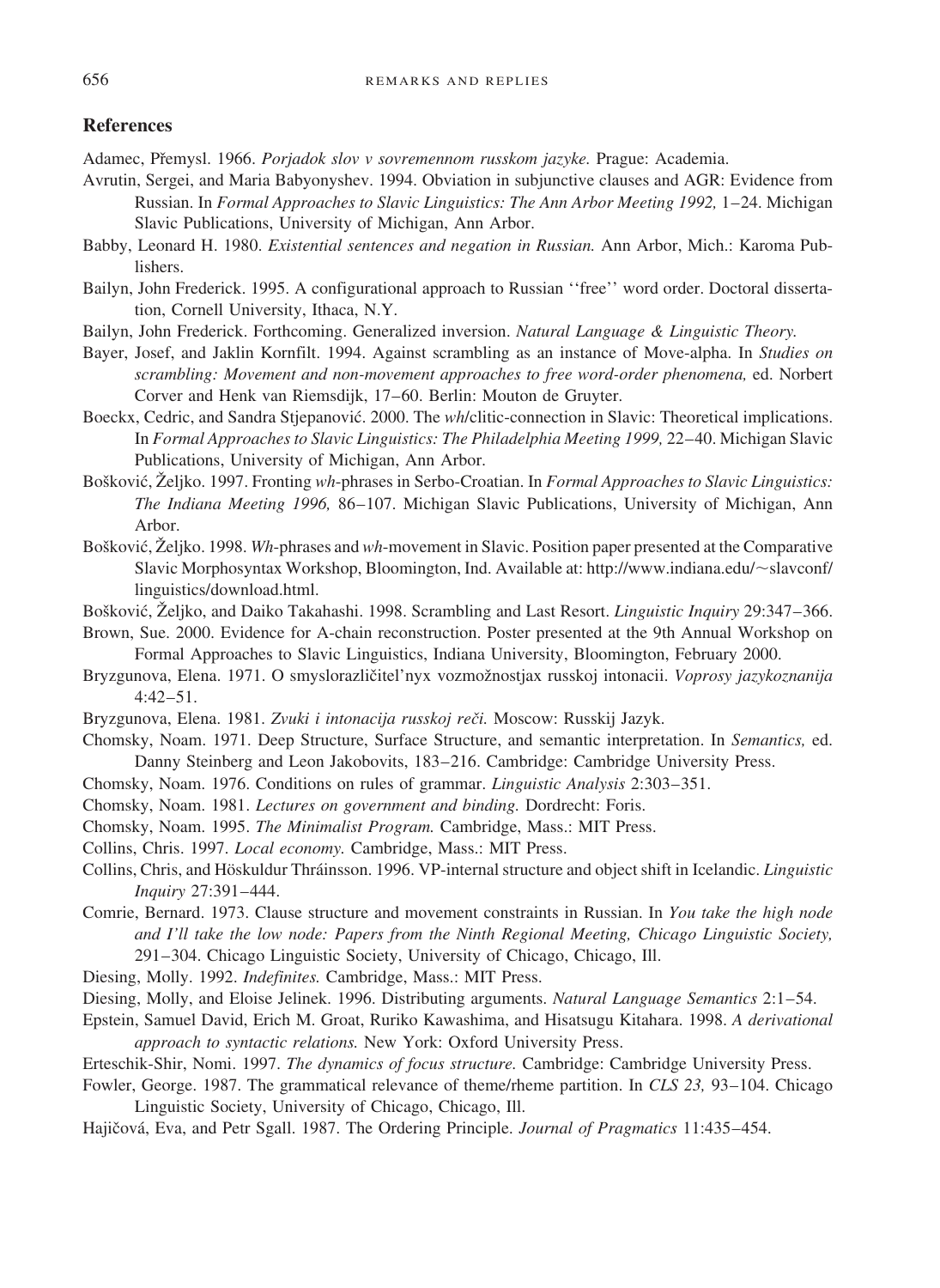- Hale, Ken. 1983. Warlpiri and the grammar ofnon-configurational languages. *Natural Language & Linguistic Theory* 1:5–47.
- Heycock, Caroline. 1995. Asymmetries in reconstruction. *Linguistic Inquiry* 26:547–570.
- Heycock, Caroline, and Anthony Kroch. 1999. Pseudocleft connectedness: Implications for the LF interface level. *Linguistic Inquiry* 30:365–397.
- Huang, C.-T. James. 1993. Reconstruction and the VP-Internal Subject Hypothesis. *Linguistic Inquiry* 24: 103–138.
- Jackendoff, Ray. 1973. *Semantic interpretation in generative grammar.* Cambridge, Mass.: MIT Press.
- Junghanns, Uwe, and Gerhilde Zybatow. 1995. Syntax and information structure of Russian clauses. Paper presented at Formal Approaches to Slavic Linguistics 4, Cornell University, Ithaca, N.Y.
- Kovtunova, Irina. 1976. Porjadok slov i aktual'noe členenie predloženija. Moscow: Prosvečšenie.
- Kuno, Susumu. 1987. *Functional syntax: Anaphora, discourse, and empathy.* Chicago: University ofChicago Press.
- Lambrecht, Knut. 1994. *Information structure and sentence form.* Cambridge: Cambridge University Press.
- Lavine, James. 1999. Subject properties and ergativity in North Russian and Lithuanian. In *Formal Approaches to Slavic Linguistics: The Seattle Meeting 1998,* 307–328. Michigan Slavic Publications, University of Michigan, Ann Arbor.
- Lebeaux, David. 1988. Language acquisition and the form of grammar. Doctoral dissertation, University of Massachusetts, Amherst.
- Lee, Y.-S., and Beatrice Santorini. 1994. Towards resolving Webelhuth's paradox: Evidence from German and Korean. In *Studies on scrambling: Movement and non-movement approaches to free word-order phenomena,* ed. Norbert Corver and Henk van Riemsdijk, 257–300. Berlin: Mouton de Gruyter.
- Mahajan, Anoop. 1990. The A/A′ distinction and movement theory. Doctoral dissertation, MIT, Cambridge, Mass.
- Mathesius, Vilém. 1939. O tak zvaném aktualním členění věty. In Slovo a slovesnost: Ročník V, ed. Vilém Mathesius and Bohuslav Havránek, 171–174. Prague: Melantricha A.S.
- Miyagawa, Shigeru. 1997. Against optional scrambling. *Linguistic Inquiry* 28:1–26.
- Miyagawa, Shigeru. Forthcoming. EPP, scrambling, and *wh* in situ. In *Scrambling and word order,* ed. Simin Karimi. Oxford: Blackwell.
- Müller, Gereon, and Wolfgang Sternefeld. 1993. Improper movement and unambiguous binding. *Linguistic Inquiry* 24:461–509.
- Neeleman, Ad. 1994. Scrambling as a D-Structure phenomenon. In *Studies on scrambling: Movement and non-movement approaches to free word-order phenomena,* ed. Norbert Corver and Henk van Riemsdijk, 387–430. Berlin: Mouton de Gruyter.
- Prince, Ellen. 1984. Topicalization and left-dislocation: A functional analysis. In *Discourses in reading and linguistics*, ed. Sheila J. White and Virginia Teller, 213–225. Annals of the NY Academy of Sciences 443. New York: NY Academy of Sciences.
- Rizzi, Luigi. 1990. *Relativized Minimality.* Cambridge, Mass.: MIT Press.
- Rochemont, Michael. 1980. *Focus in generative grammar.* Philadelphia: John Benjamins.
- Ross, John Robert. 1967. Constraints on variables in syntax. Doctoral dissertation, MIT, Cambridge, Mass.
- Safir, Ken. 1999. Vehicle change and reconstruction in A¯ -chains. *Linguistic Inquiry* 30:587–620.
- Saito, Mamoru. 1989. Scrambling as semantically vacuous  $\bar{A}$ -movement. In *Alternative conceptions of phrase structure*, ed. Mark Baltin and Anthony Kroch, 182-200. Chicago: University of Chicago Press.
- Saito, Mamoru. 1992. Long distance scrambling in Japanese. *Journal of East Asian Linguistics* 1:69–119.
- Saito, Mamoru, and Naoki Fukui. 1998. Order in phrase structure and movement. *Linguistic Inquiry* 29: 439–474.
- Selkirk, Elisabeth. 1984. *Phonology and syntax: The relation between sound and structure.* Cambridge, Mass.: MIT Press.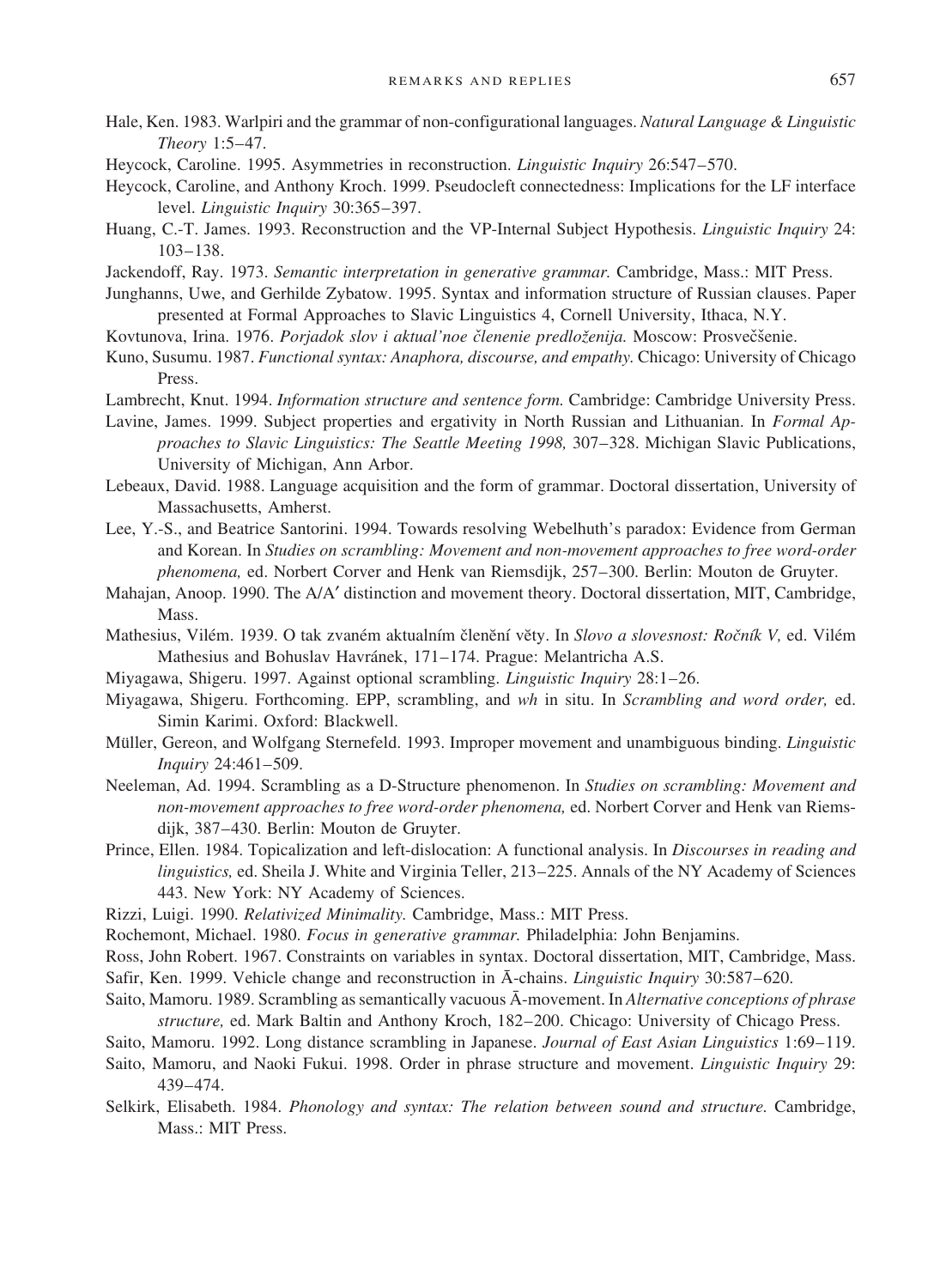Stepanov, Artur. 1998. On wh-fronting in Russian. In *NELS 28*, 453-467. GLSA, University of Massachusetts, Amherst.

Stjepanović, Sandra. 1998. Scrambling in Serbo-Croatian. Ms., University of Connecticut, Storrs.

Strakhov, Natalia. 2001. A scrambling analysis of *wh*-questions in Russian. In *Formal Approaches to Slavic* Linguistics: The Bloomington Meeting 2000. Michigan Slavic Publications, University of Michigan, Ann Arbor.

Švedova, Natalia, ed. 1980. *Russkaja grammatika*. Vol. 2. Moscow: Nauka.

Vallduví, Enric. 1992. *The informational component*. New York: Garland.

- Webelhuth, Gert. 1989. Syntactic saturation phenomena and the modern Germanic languages. Doctoral dissertation, University of Massachusetts, Amherst.
- Yadroff, Mikhail. 1992. The syntactic properties of adjunction (scrambling in Russian). Ms., Indiana University, Bloomington.

Yokoyama, Olga. 1986. *Discourse and word order.* Philadelphia: John Benjamins.

Zubizarreta, Maria Luisa. 1998. *Prosody, focus, and word order.* Cambridge, Mass.: MIT Press.

*Department of Linguistics Social and Behavioral Sciences SUNY at Stony Brook Stony Brook, New York 11794-4376*

*jbailyn@notes.cc.sunysb.edu*

## **Zero Derivations**

#### *Luigi Burzio*

Rubach (2000) proposes a modified version of Optimality Theory (OT) that features derivations. While Prince and Smolensky's (1993) original formulation requires some modification, I argue here that, rather than reintroducing derivations, the correct approach is to take fuller advantage of OT's inherent parallelism. I propose that outputs must be related not only to inputs, but to other, ''neighboring'' representations as well—a feature that is shared by both the output-to-output faithfulness approach and the theory of targeted constraints developed by Wilson (2000, to appear). I show that all the cases cited by Rubach that seem to support derivations are in fact handled by the latter two related theories, and that both of these have significant advantages over derivations.

*Keywords:* derivations, opacity, output-to-output faithfulness, targeted constraints

#### **1 Introduction**

Rubach (2000) proposes a version of Optimality Theory (OT) that features derivational levels or stages: Derivational OT (DOT), a development also advocated by Kiparsky (1998). In this article

I am grateful to Bob Ladd, Colin Wilson, and two anonymous reviewers for insightful comments and suggestions.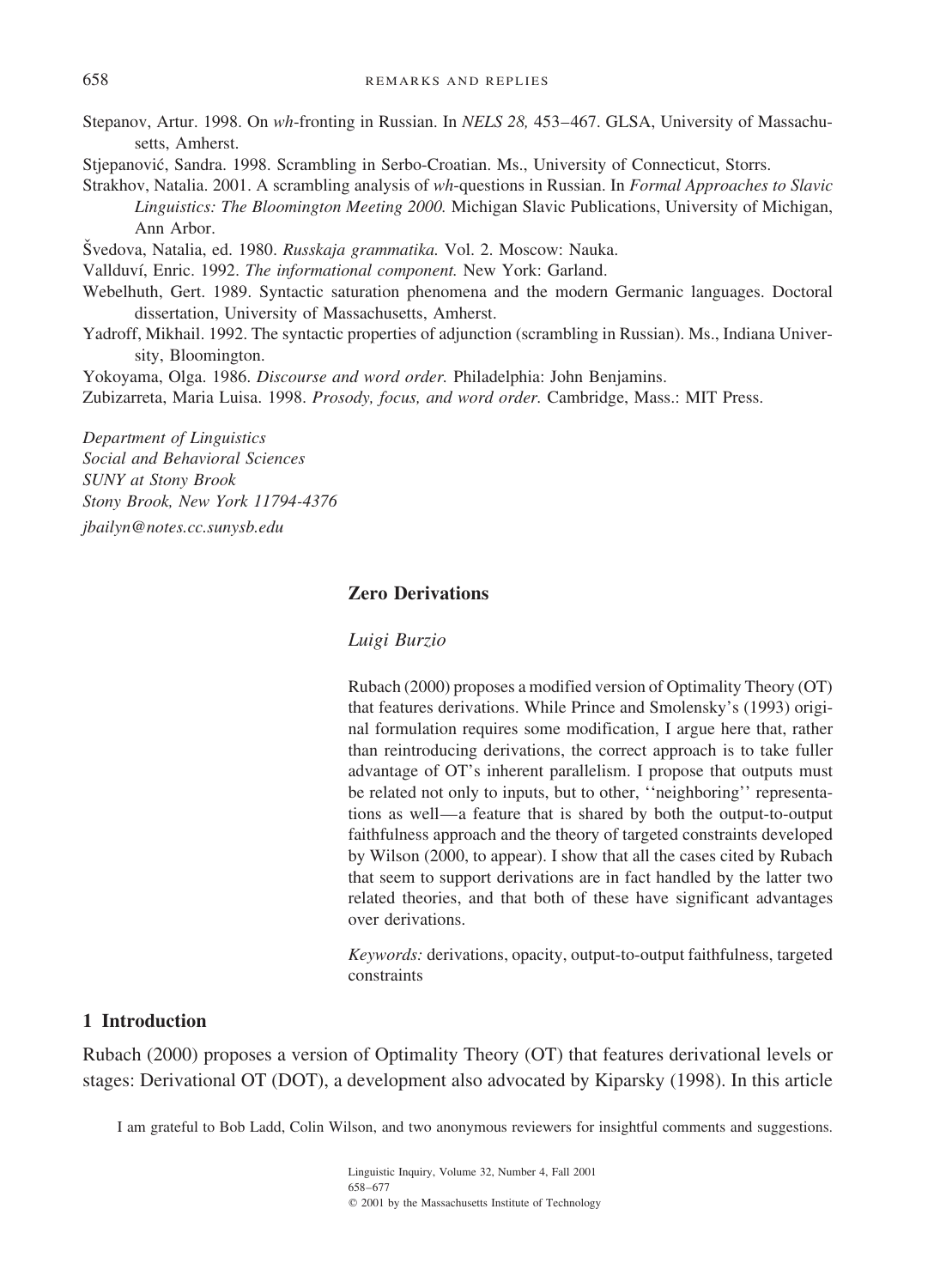I defend an alternative conception, which has no serial derivations and is instead fully parallel. I have argued elsewhere (Burzio 2000b) that a single modification of Prince and Smolensky's (1993) original formulation provides a unitary solution to a number of outstanding problems, including the ones examined by Rubach. The modification consists of allowing the calculation ofan output in OT not just to rely on a unique ''input,'' but to make comparisons with other representations as well, as in the output-to-output faithfulness approach that Rubach argues against. Unlike reintroducing derivations, this modification is a natural one, since it merely exploits the inherent character of  $OT$ , namely, its parallelism.<sup>1</sup> To put it differently, it would actually be an accident for OT if outputs were always calculated from a single input, since—in that architecture—they can be calculated from multiple representations simultaneously just as well, by concurrent application of multiple faithfulness constraints. The view that there is a single input is arguably just a carryover from rule-based systems, in which one-to-one mappings were a contingency of the rewrite rules. If one makes a commitment to that element of rule systems, it is not surprising that other elements may be found necessary as well, just as Rubach claims. My aim in this article is to remove the arbitrary premise that mappings are only one-to-one and, with it, the conclusion it entails—that there are derivations.

I will examine the cases that Rubach adduces in support of derivations, dividing them into three categories: (a) cases that can alternatively be handled by means of output-to-output faithfulness (OO-FAITH), as Rubach acknowledges; (b) cases of opacity (counterbleeding/counterfeeding) that can alternatively be handled by some appropriate parallel theory of opacity—a possibility that Rubach also acknowledges by considering McCarthy's (1999) sympathy theory; (c) other cases. I will argue that the last category includes only spurious uses of derivations, that is, cases that are adequately handled even by standard OT means. Ifthis classification is correct, Rubach's argument for derivations does not go beyond the claim that parallel solutions are heterogeneous (output-to-output faithfulness and some other theory (perhaps sympathy) to deal with opacity), while the serial solution is unitary (derivations). I will show that this claim is incorrect for two reasons: (a) there exists a well-motivated theory of opacity, developed by Wilson (2000, to appear), which can be naturally related to output-to-output faithfulness; (b) there is in fact no relationship between the derivational surrogates that Rubach proposes for the above two theories of outputto-output faithfulness and sympathy, other than the relatively trivial one that they are both derivational.

## **2 Output-to-Output Faithfulness Cases**

Rubach (p. 289) proposes the following type of derivation for Bulgarian, to be utilized also for Czech and rural Polish:

| (1)           |                                                           | Gloss          | Critical ranking             |
|---------------|-----------------------------------------------------------|----------------|------------------------------|
| a. Word level | /amerika/ $\rightarrow$ ?amerika                          | 'America'      | ONSET $\gg$ *?               |
|               | b. Phrase level s $2$ america $\rightarrow$ s $2$ amerika | 'with America' | $\text{Max} \gg \frac{1}{2}$ |

<sup>1</sup> Obviously, Rubach's proposed partial serialism is not *logically* impossible within OT. Rather, it only seems conceptually unnatural.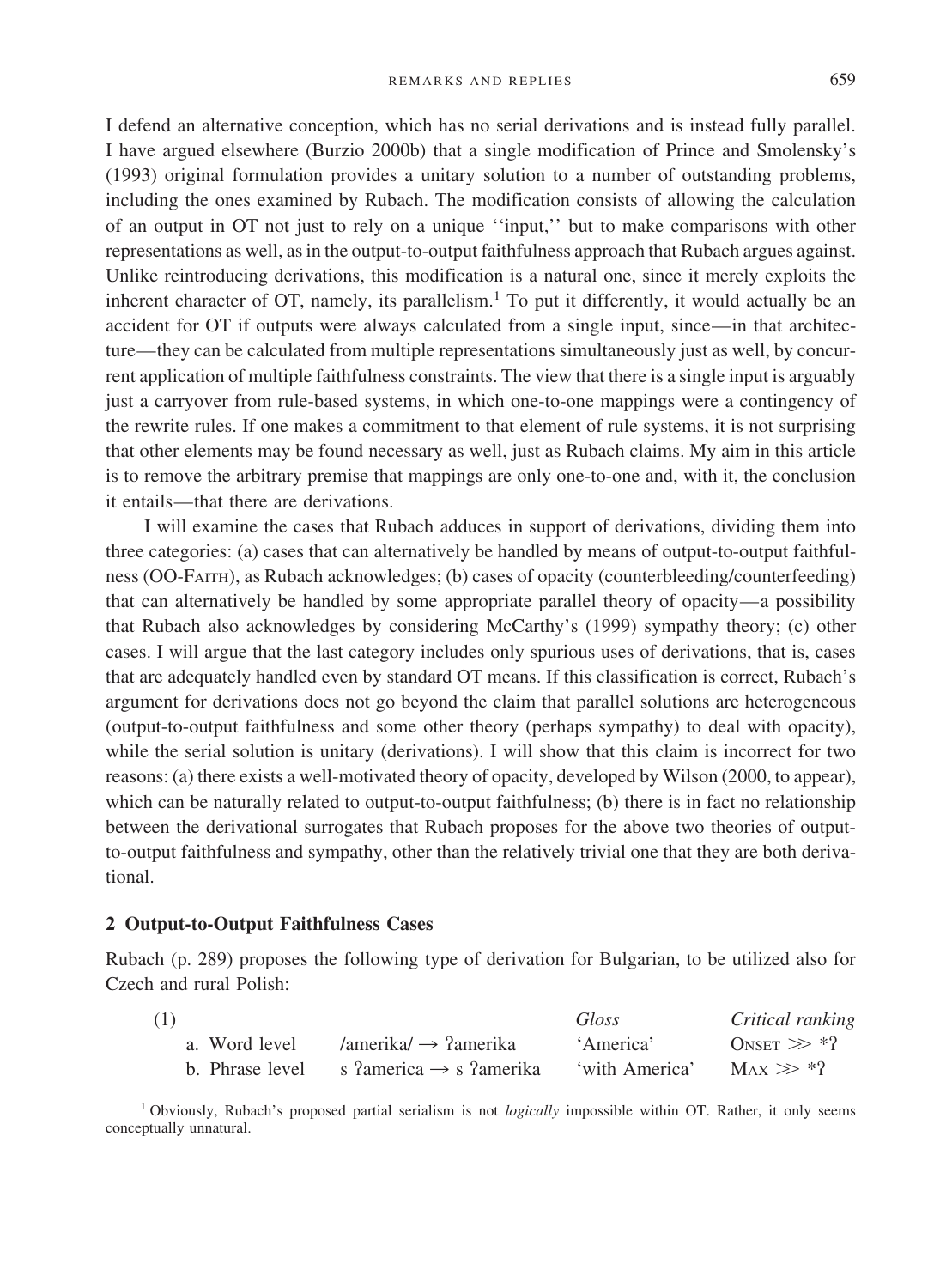*S Zamerika* in (1b) is a case of opacity: specifically, counterbleeding, since the presence of the preposition *s* 'with', which would provide the needed onset, fails to bleed *?*-epenthesis. Although not all cases of opacity can be accounted for by output-to-output faithfulness, some—like this one—can, as Rubach admits. His account is in fact virtually identical to an output-to-output faithfulness account, and no derivation is entailed by it. That is, the two calculations in (1) can be seen as proceeding in parallel without any difficulty. One need only postulate one principled difference between the grammars that apply in the two cases: calculation of phrases is constrained by faithfulness to the form that words have in isolation (the MAX of (1b) to be understood on this view as  $MAX_{OO}$ , while calculation of words in isolation is generally insensitive to the structure of the phrases that may contain them. This is Benua's (1997) Base Priority Principle, which relates larger units to their parts, in a nonderivational way.<sup>2</sup> While Rubach's derivational analysis and the nonderivational output-to-output faithfulness analysis of (1) may just seem inconsequential restatements of one another, other considerations distinguish the two approaches. Consider that phenomena like the one in (1b) are found as well with English level 2 affixes. For example, unlike in level 1 *metr-ic,* which is regular (Borowsky 1993), in level 2 *meteR-ing* the process that causes word-final *r* to be syllabic ''overapplies'' just as *≈*-epenthesis does in (1b). Here, Rubach's derivational approach would postulate a level 1 stage, feeding level 2. At level 2—and only at level 2—faithfulness will dominate markedness as it does in (1b), ensuring that *meteRing* will mirror *meteR,* which is the output of level 1. This is insufficient, however. Level 1 and level 2 formations differ simultaneously along two independent dimensions: phonological (regular application vs. overapplication of phonological processes) and morphological. Unlike level 2 formations, level 1 words exhibit widespread morphological irregularity; this is illustrated in (2), where the capitalized portions are absent in the respective bases, (2e) and (2f) instantiating the phenomenon of bound stems.

(2) *Irregular level 1 morphology (augmented, distorted, and bound stems)*

| a. crime                                   | $\rightarrow$ crimIN-al                     |
|--------------------------------------------|---------------------------------------------|
|                                            | b. problem + ic $\rightarrow$ problem AT-ic |
| c. horizon + al $\rightarrow$ horizon T-al |                                             |
| d. compel + ive $\rightarrow$ compUIS-ive  |                                             |
| e. ??                                      | $\rightarrow$ ARBORE-al                     |
| f. $22$                                    | $\rightarrow$ INEVIT-able                   |

Since such irregularities are systematically absent with level 2 formations (cf. *crime-less, compelled,* etc.), the generalization is thus that their stems are strongly required to equal words (Burzio 1994b:274). This requirement has the effect of suppressing both the kind of distortion illustrated for level 1 in (2) and certain phonologically driven alternations like *meteR*/*metr-ic* or the other

<sup>2</sup> Rubach (fn. 31) finds it ''uncontroversial'' that words are derivationally prior to phrases. However, it is only the weaker conclusion that words are *epistemologically* prior to phrases that is—relatively—uncontroversial. The stronger conclusion that such priority is expressed by discrete derivational stages would need justification. Even the weaker conclusion can only be relatively uncontroversial, since it seems only partially true. For instance, the first person singular present of the verb *be* is expressed by different words depending on its phrasal context: *Am I not?* versus *Aren't I?*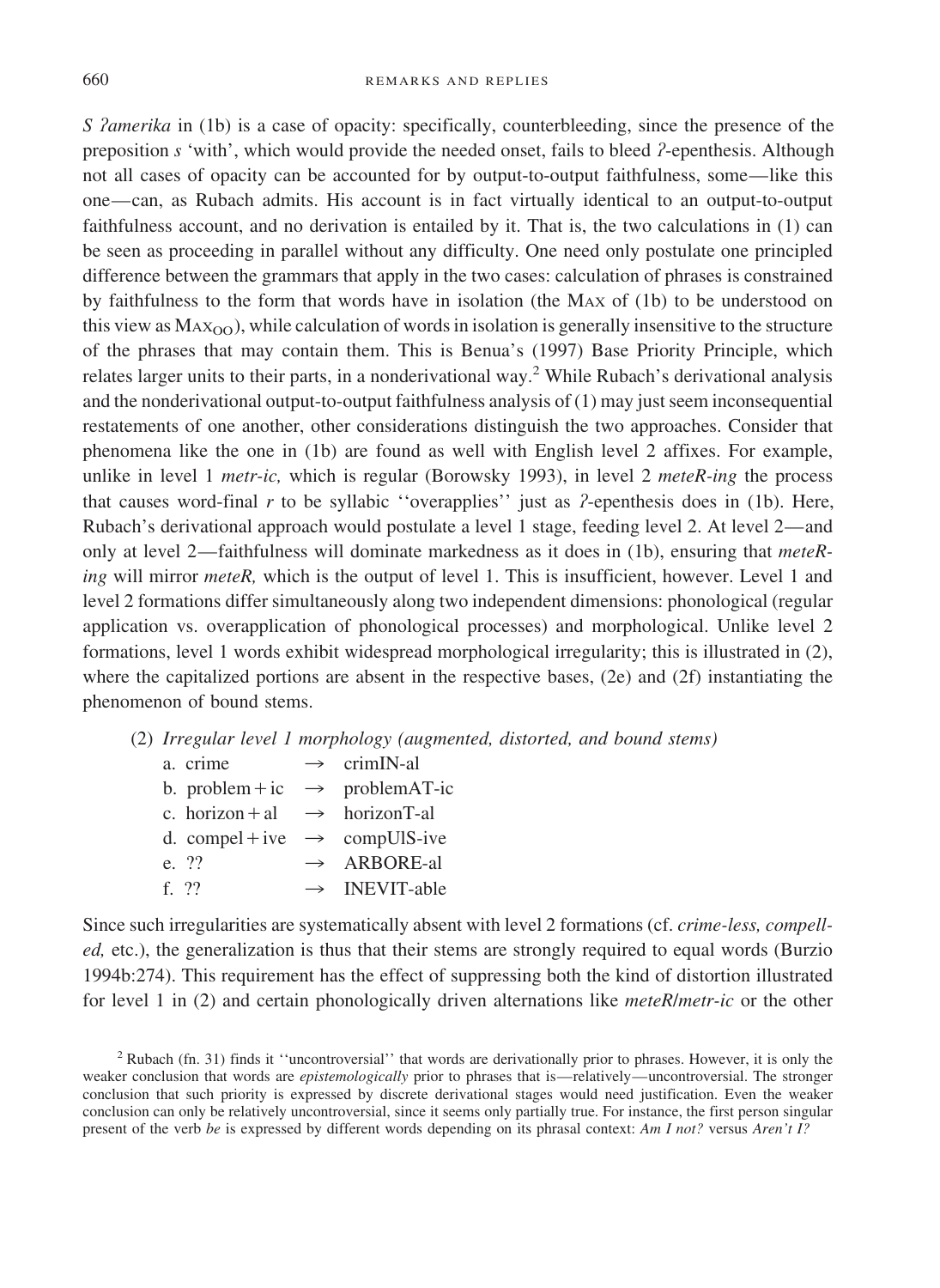familiar ones in (3), all absent at level 2 (witness *cri:me-less* (no shortening), *frolick-ing* (no velar softening), *párent-hood* (no restressing)).

- (3) *Regular level 1 phonology*
	- a. *Vowel shortening:* cri:me/crimin-al, na:ture/natur-al, admi:re/admir-able,...
	- b. *Velar softening:* authentic/authenti[s]-ity, critic/criti[s]-ism,...
	- c. *Restressing:* párent/parént-al, títan/titán-ic,...

This inverse correlation of phonological and morphological regularities (*irregular* morphology/ *regular* phonology for the level 1 lexicon vs. *regular* morphology/*irregular* phonology for level 2), is what the output-to-output faithfulness approach expresses: high-ranked OO-FAITH for the level 2 lexicon will both inhibit regular phonological alternations and suppress morphological idiosyncrasy, while low-ranked OO-FAITH for level 1 will permit both. As for the source of morphological idiosyncrasy, this is taken to be input-to-output faithfulness (IO-FAITH). In the approach developed in Burzio 1994b, et seq., morphologically complex forms are related to their bases only via their surface forms (OO-FAITH), rather than by a shared underlying representation (IO-FAITH). This allows IO-FAITH to be deployed with morphologically derived forms in the same capacity as with morphologically simple ones: to express what is item-specific and unpredictable (see Burzio 2000a, to appear a,b, for details, and Benua 1997 for a partially similar argument). In contrast, in the derivational approach the morphological subpart of the generalization requires the assumption that level 1 may only output actual words (no bound stems, no augmented or distorted words like *crimIN,* etc.). However, that is quite unrelated to the assumption about level 2 phonology needed to express the other half of the generalization. The two separate provisions thus form a conspiracy to the effect that stems of level 2 formations must equal words. Such conspiracies are a textbook argument against derivations and for surface constraints (Kager 1999: 56), in this case supporting output-to-output faithfulness.

In fact, derivations appear irrelevant even to the strictly phonological side of the generalization. What yields the difference between *metr-ic* and *meteR-ing,* or between shortening *criminal* and nonshortening *cri:me-less,* is the assumption that FAITH (whether IO- or OO-) is higherranked with level 2 than with level 1 affixes. The sequential derivation itself contributes nothing, just as in the case of the Bulgarian example in (1b).

In sum, derivations are both unnecessary and insufficient: phonological generalizations hinge on high-ranked versus low-ranked FAITH (derivations are unnecessary); morphological generalizations hinge on the notion that faithfulness holds between words (outputs). This is true by definition under a theory that includes OO-FAITH, but needs stipulating under one based on derivations (derivations are insufficient).

Failure to distinguish IO- from OO-FAITH as in Rubach's system has further puzzling consequences, at least in English. The reason is that it is not a generalization about *IO*-FAITH that its rank increases at higher levels of composition like level 2 and phrases. While FAITH must be lower-ranked for level 1 than for level 2 so as to permit vowel shortening in (e.g.) *crimin-al,* while blocking it in *cri:me-less,* it must nonetheless be relatively high-ranked for underived items in general so as to block the vowel shortening in those items (e.g., *cri:me, vi:tamin, di:nosaur*).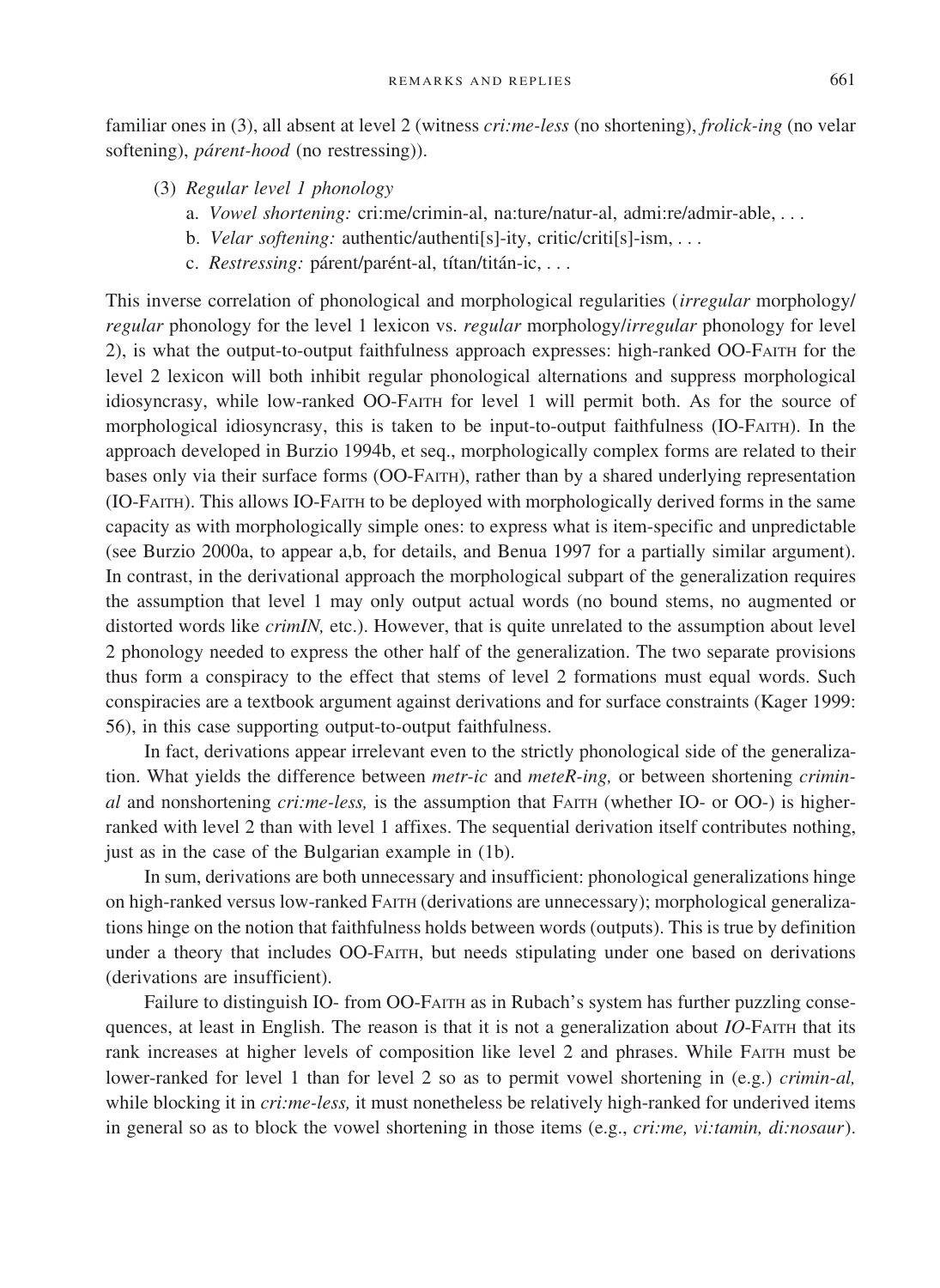If all FAITH is IO, the question arises why its rank varies nonmonotonically over what would otherwise seem a descriptively well motivated progression of morphological domains—underived, level 1, level 2, phrases—that rank going from high, to low, to high again. This puzzle disappears ifone recognizes *both* IO- and OO-FAITH. On this view OO-FAITH is simply irrelevant to underived items, which are thus calculated from IO-FAITH alone. In contrast, at least in the conception developed in Burzio 1996, 2000a, to appear a,b, in which there is no underlying representation, derived items are calculated solely from OO-FAITH (aside from the irregularities of (2), which require partial inputs as noted). On this general conception, OO-FAITH can then be seen as reranking upward monotonically from level 1 to level 2 to phrases. On this view the problem of nonhomogeneity of the grammar over different morphological domains, which is theory-independent (after all, phonology just works differently over level 1/level 2/phrases) will reduce to the question of why the rank of OO-FAITH rises (now monotonically) as the size of the units grows (phrases being larger than words, and level 2 formations apparently being quasi-phrasal from this perspective). As for the rank of IO-FAITH, it never varies at all. It is simply ranked high enough to block vowel shortening and other processes (Burzio 2000a). The next few remarks address the question of the apparent dependency between unit size and rank of OO-FAITH.

I have argued in Burzio, to appear a,b, that the effects encapsulated in the notion of OO-FAITH are the combination (by some appropriate operation—e.g., summation of their scalar values, or the ''local conjunction'' of more familiar OT work) of two different effects. The first, which I refer to as *SELECT*, is simply a specific expression of the needed combinatorial principle. The second component, which I term *gradient attraction*, pertains to independent similarity of representations in multidimensional space. Beginning with the first component, consider for instance that *-less* attaches only to nouns. This is expressible as the conditional *LESS*-SELECT: *-less*  $\rightarrow$  / N ——, requiring that, if-*less* is present, there must be a noun preceding it. Ifwe simply take *LESS*-SELECT—which is effectively a subcategorization frame—to be a violable constraint in OT, it can then be assigned a high rank, given that -*less* is a level 2 affix (*cri:me-less,* etc.). In contrast, the similar conditional *AL*-SELECT:  $-d \rightarrow / N$  —— will be assigned relatively low rank, given that -*al* is level 1 (*crimin-al,* etc.). Since OO-FAITH equals SELECT - gradient attraction, this will result in OO-FAITH of two different ranks for level 1 and level 2 affixes (on gradient attraction, see below), consistent with Benua's (1997) idea that affixes are subcategorized for OO-FAITH of different ranks. Similarly, the OO-FAITH imposed by the preposition *s* 'with' on its complement in Bulgarian can be directly related to the subcategorization frame for the preposition, *S*-SELECT:  $s \rightarrow$  / —— NP, evidently high-ranked, making the resulting OO-FAITH dominant over \*[?]. In the case of Russian [*?*]*Amerikals Amerikoj* 'America/with America', which, as Rubach (p. 289) notes, contrasts minimally with its Bulgarian counterpart in lacking the overapplication of *≈*-epenthesis, *<sup>S</sup>*-SELECT can be taken to be lower-ranked, resulting in OO-FAITH now being dominated by  $\{S\}$  (hence reversing the rank in (1b), while  $\{S\}$  remains dominated by ONSET, just as in (1a)).

As I argue in Burzio 1997, to appear a,b, larger units correspond to larger class sizes. For example, a preposition like *with*, which combines with NPs, produces a larger class of structures (PPs) than does an affix like -*al,* which combines with Ns (producing adjectives). The reason is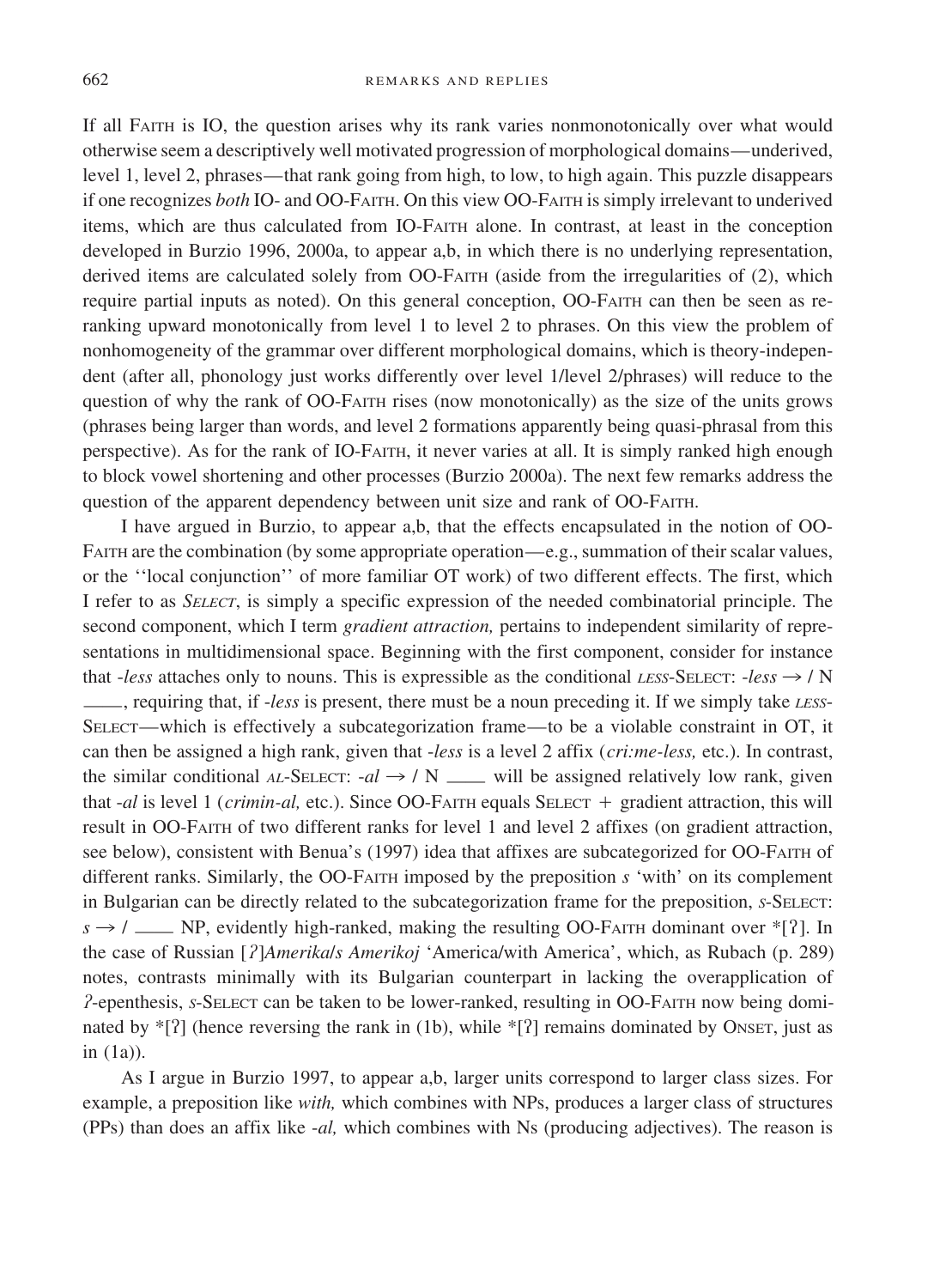simply that there are more NPs than there are Ns, each N yielding multiple NPs when it itself combines with other constituents. Hence, the same combinatorial properties that yield larger units from smaller ones, also yield larger classes. Now the fact that there are more instances of *with*-NP than there are of N-*al* will—as desired—result in a higher-ranked conditional, *with*  $\rightarrow$  /  $\qquad$ NP, than the corresponding conditional  $-d \rightarrow / N \rightarrow \infty$  on the assumption that the strength of such conditionals simply accrues over experience. Since there are more instances of *with*-NP than ofN-*al* in the experienced data, the former conditional will acquire greater strength/higher rank than the latter. Since such SELECT conditionals are one of the bases of OO-FAITH, the latter constraints will then be correctly expected to be higher-ranked at phrasal levels than at the word level. $3$  In addition to their rank, the conditionals themselves can be directly linked with experience on the hypothesis I advance in Burzio, to appear a,b, that mental representations oflinguistic forms are sets of entailments, each entailment expressing dependency of some aspect of the representation on some other, as if any cooccurrence were mentally registered as necessary. On this view a conditional such as  $-al \rightarrow / N$   $\qquad$  is an "emergent" property of the lexicon, due to the collective effect of all representations of the type N-*al* (see Burzio, to appear a,b, for more exact motivation). In sum, on the proposed view output-to-output faithfulness is motivated independently (aside from gradient attraction, discussed below) as just a specific interpretation of the type of selectional dependencies that are generally referred to as subcategorization specifications, and which any theory needs to express in some form. The present innovation is in taking them to be violable constraints, and in taking their rank to be driven by the frequency with which they are instantiated.

Reliance on derivations in characterizing word-to-word relations is undercut by two further considerations, one of which will lead us to the other basis of OO-FAITH: gradient attraction. This consideration is the simultaneous existence of multiple word-to-word relations. This claim is advanced independently in Burzio 1998 and Steriade 1999, on the basis ofexamples like (4a–b), respectively.

(4) a. *Italian*

| vínc-ere            | $vín-t-o$      | vìnc-it-óre         |
|---------------------|----------------|---------------------|
| 'win $(NF)$ '       | 'won (PART)'   | 'winner'            |
| b. French (dialect) |                |                     |
| $[\text{gross}]$    | [gro]          | [groz] arbre        |
| 'large $(FEM)$ '    | 'large (MASC)' | 'large (MASC) tree' |

In (4a) the agentive noun in -*ore* reveals a relationship with the participle *vinto* by way of its participial affix -*it*-, related to the syncopated allomorph -*t-* of *vı´nto.* This relationship with the

<sup>&</sup>lt;sup>3</sup> The notion that OO-FAITH more strongly inhibits phonological alternations at phrasal levels than at word levels may seem challenged by languages that have extensive sandhi phenomena, such as Sanskrit (as one reviewer points out). I am not in a position to address such cases here. Note, however, that the existence ofa generalization along the lines suggested in the text is confirmed by the independent existence of the Strong Domain Hypothesis once proposed in the context of Lexical Phonology (Kiparsky 1985). According to that hypothesis, no new phonological rules are permitted to be introduced at higher levels of compositionality. Rather, rules can only be discontinued at those levels, attesting to the increasing paucity of phonological alternations at higher levels.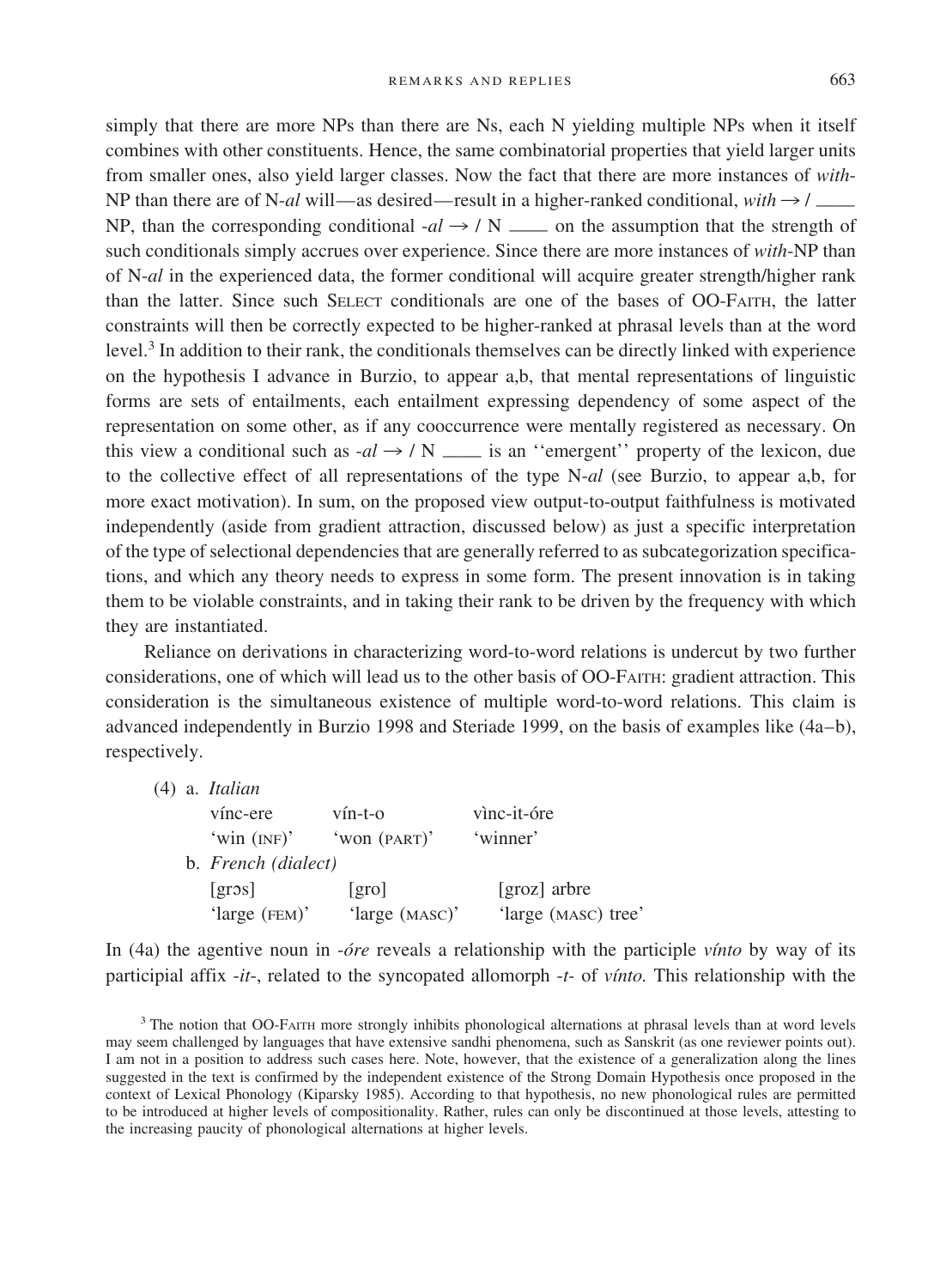#### 664 REMARKS AND REPLIES

participle is the normal one for -*o´re* nouns in Italian (cf. *adatt-at-o*/*adatt-at-ore* 'adapted/adapter', etc.). However, in (4a) the noun also reveals a relationship with the infinitive *vincere,* by sharing its consonant  $c$  [ $\check{c}$ ], which the participle lacks. The case in (4b), from one dialect of French, is similar in that the liaison form [groz] shares the vowel of the masculine citation form, but the final consonant of the feminine form, aside from voicing (see Burzio 1999, Steriade 1999 for exact analyses). The existence of such multiple dependencies is expressible—in the form of multiple application of OO-FAITH—in the parallel system advocated here, but not by serial derivations. For instance, in (4a) the -*ore* noun could not be derived by calculating the structure ofthe inner participle first in cyclic fashion, since then the resurfacing of the underlying sequence /ci/ would be inexpressible ([vin-t]- $o \rightarrow$  [vin??-t]-*ore*). On the other hand, deriving the -*ore* noun from underlying material would miss important similarities between the participle and the noun and is therefore also excluded. As noted in Burzio 1998, syncope is variable in both the participle and the nouns, whence, alongside (4a), *tin-t-o*/*tin-t-ore* 'dyed/dyer' (syncope in both), *aggred-it-o*/ *aggres-s-ore* 'attacked/attacker' (syncope in the noun only). In addition, syncope results in either an -*s*- or a -*t*- allomorph (from nonsyncopated -*it*-), variably and unpredictably. Nonetheless, whenever both participle and noun syncopate, they never fail to exhibit the same allomorph, as in *opprim-ere*/*oppres-s-o*/*oppres-s-ore* 'oppress/oppressed/oppressor' (-*s*- allomorph) versus *redim-ere*/*reden-t-o*/*reden-t-ore* 'redeem/redeemed/redeemer'. Hence, at least for syncopated nouns, the derivation would have to be cyclic. This is falsified, however, by the noted *aggredit-o*/*aggres-s-ore* case, with syncope in the noun only. Hence, there are no viable derivational routes for capturing the observed multiple dependencies (for more specific discussion, see Burzio 1998).

The surface-to-surface approach to (4) will of course raise the question of how an outputto-output faithfulness relation could exist between the -*ore* noun and the infinitive in (4a) if in fact -*ore* attaches to participles, and more generally how multiple correspondences arise on that approach. I argue in Burzio, to appear a,b, that such relations result from a general effect, *gradient attraction* (GA), by which similarity between representations generates pressure for further similarity. GA is the second component of OO-FAITH anticipated above, and, like SELECT, it results from the hypothesis that representations are sets of entailments. Hence, SELECT and GA are not independent provisions of the OO-FAITH machinery, but ultimately result from the same set of primitives (see Burzio, to appear a,b). In addition to these conceptual underpinnings, GA is independently motivated by the fact that, even for the same affixational class, faithfulness effects defy fixed ranking, instead being either stronger or weaker depending on overall similarity between trigger and target. For instance, in *reme´:di-able* the constraint responsible for *CiV* lengthening (as in *Canada*/*Cana:dian,* etc.) must outrank OO-FAITH relative to the base *re´medy,* but the opposite must be true in *le´vi-able* (short V) from *le´vy.* The paradox is resolved by noting that *remedi-able* differs from its base verb in stress, a difference that weakens the ''attraction''/OO-FAITH, while *leviable* has the same stress as *levy* and is thus subject to greater attraction/OO-FAITH (for further examples, and consequences, see Burzio 2000b, to appear a,b). Now in *vincit-o´re* (4a), the stem *vinc*- will be subject to GA from both participle and infinitive, given its similarity to both in sound and meaning, but the participle will exert the greater attraction/higher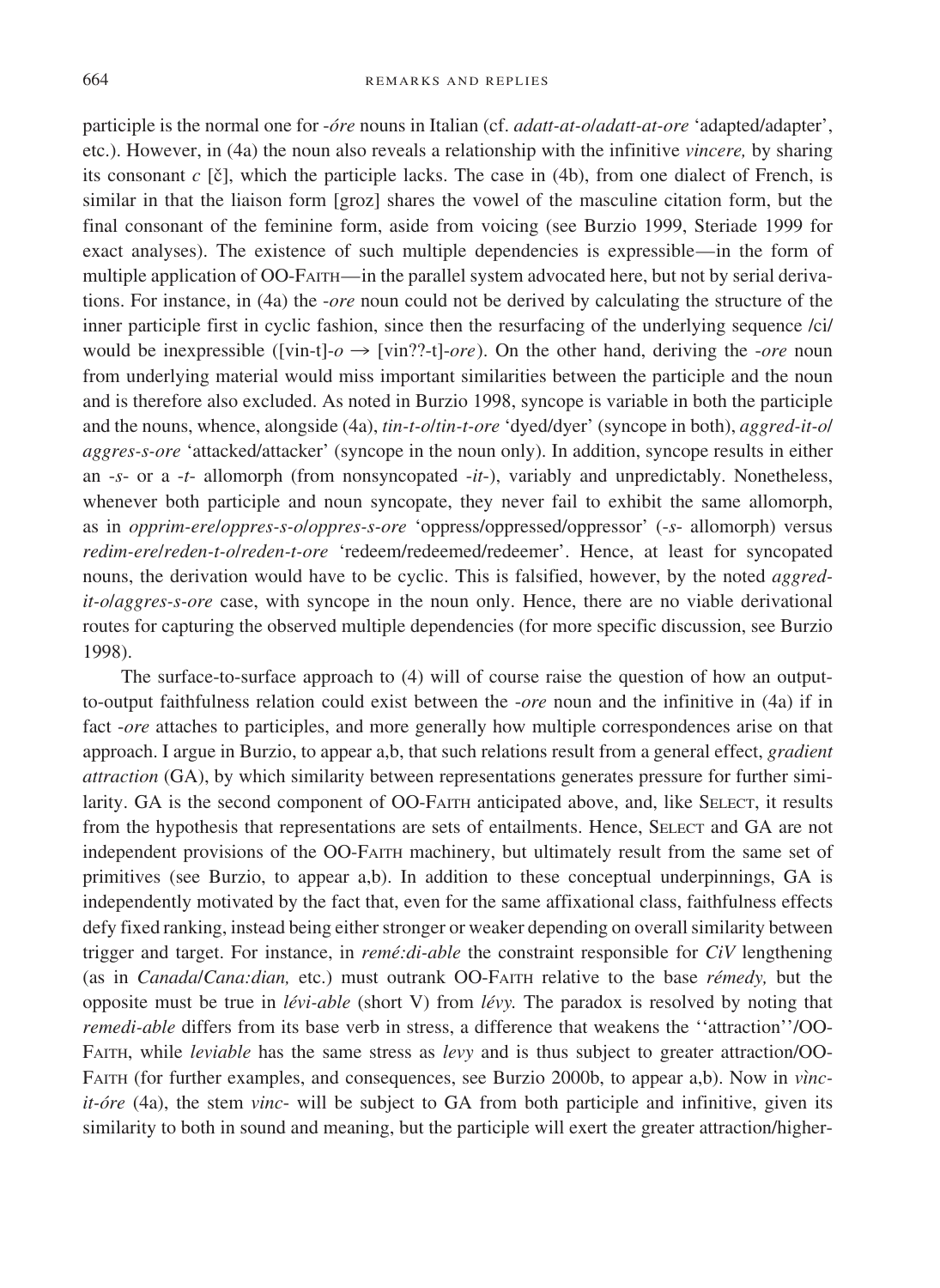ranked OO-FAITH because it is also ''subcategorized for'' by the affix -*o´re* and hence also benefits from SELECT, the other component of OO-FAITH. As argued in Burzio 1998, one of the ways in which the participle exerts its influence/attraction is accentual: OO-FAITH<sub>stress</sub>, demanding that the stem in *vı`nc-it-o´re* carry the same stress as *vı´n-t-o.* Given the stress on -*o´re,* this requires the presence ofan intervening syllable (to avoid a stress clash), and that is where the infinitive—the weaker attractor—comes in, lending needed segmental material (again, see Burzio 1998 for full discussion). Somewhat similarly, in (4b) the liaison form is expected to utilize the masculine citation form as its primary base, though here this is not because of affixal effects, but simply because the liaison form is itself masculine (greater independent similarity entailing stronger attraction). At the same time high-ranked ONSET forces divergence from that base, giving the feminine form (a secondary base/attractor) the opportunity to exert its influence, again lending needed material (see Steriade 1999 for details).

The second argument against derivations, besides the one based on multiple correspondences, relates to the behavior of affixes, illustrated by examples such as these:

|  | (5) a. propagánda/Américan | $propa(gánd-is)t\emptyset$ | $A(m\acute{e}rica)(n-ist\emptyset)$ |
|--|----------------------------|----------------------------|-------------------------------------|
|  | b. títan                   | *(títan-i)cØ/ti(tán-icØ)   | $bar(b$ ár-ic $\emptyset$           |

As argued in Burzio 1994a,b, the stress-neutrality of (level 1) affixes like -*ist* in (5a) is best accounted for by taking the "metrical consistency" of the stem (a specific form of OO-FAITH) to prevail over that of the suffix, whose right edge can thus be parsed in one of two possible ways as indicated (similarly to what happens, for example, with the two independent items (*hones*)*t0*/ *ro*(*búst0*)). In (5b), however, matters are reversed, as the metrical consistency (unique parse) of the suffix prevails over that of the stem, excluding stress-preserving \*(*titan-i*)*c0.* In other words, the pressure for *titan-ic* to stress like *titan* is successfully countered here by the pressure for -*ic* to parse in the same way as it does elsewhere in the lexicon (e.g., as in *barbar-ic*). From the present perspective, this is just another GA/OO-FAITH effect: same segments, same meaning entail the same metrical parse. In a derivational system relying solely on IO-FAITH, the metrical invariance of-*ic* or any other stem-restressing suffix must be attributed to properties of the input. This solution is incorrect, however. As argued in Burzio 1994b:sec. 8.4, the divide between restressing and stress-preserving Latinate suffixes is predictable from output properties. The restressing suffixes like -*ic* and -*al* are those that do not provide enough material for a full metrical foot. Thus, unlike in  $A(m\acute{e}rica)(n\acute{e}st\theta)$ , where both feet are well formed, thus allowing preservation of stem main stress, in (e.g.) \**Na*(*póleo*)(*n-ic0*) the final foot would be ill formed. Rather, well-formedness requires one more syllable, as in  $Na(p\delta e)(\delta n \cdot i\epsilon \theta)$ ; but the resulting foot calls for main stress, with consequent stress shift from *Napóleon*. The generalization is that suffixes that are necessarily stem-restressing under some circumstances choose to avoid *their own* allomorphy by parsing in a fixed manner as in (5b). Hence, in the competition between stem and suffix OO-FAITH, the winner is whichever form of OO-FAITH is the more productive. While the problem of tying rank ofOO-FAITH to productivity may be complex, requiring calculations over lexicons, the input approach is incorrect, because it predicts no generalization. Note also in this regard that the distinction between -*ic0*⁄ ) with fixed presuffixal stress and other suffixes like -*al* or -*ous* with penultimate/antepenultimate stress (e.g., *bar*(*ba´r-ic0*⁄ ) versus (*ba´rbar-ou*)*s0*⁄ ) is also not a matter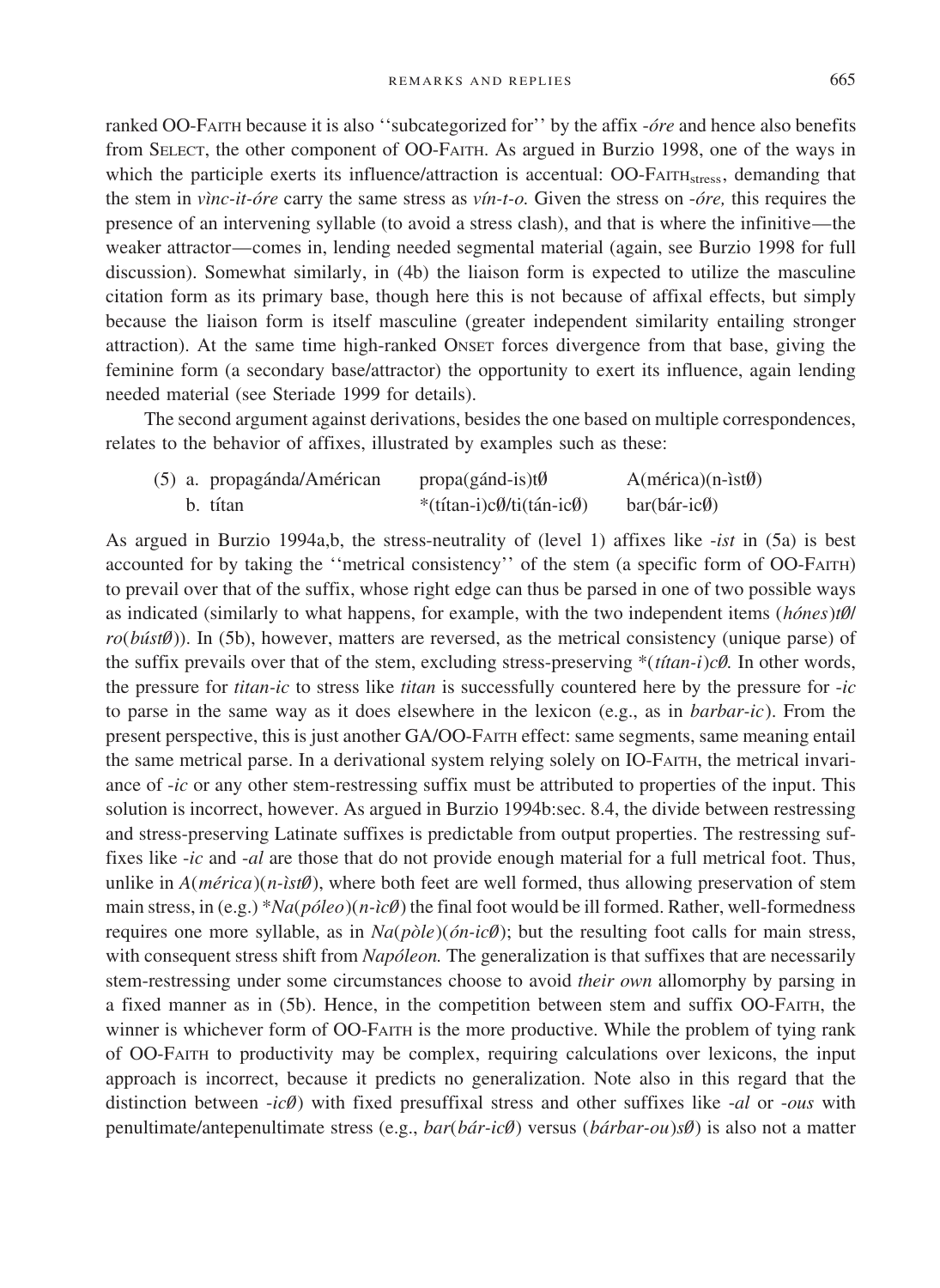ofinput specifications. Rather, as argued in Chomsky and Halle 1968, the special metrical properties of *-ic* are best attributed to its massive alternation with *-ical*, as in  $aca(dém-ic@)/aca(dém$ *ica*)*l.* As argued in Burzio 1994b, the special parse of  $-i c \theta$  is the only option available to satisfy the expected stem OO-FAITH over such pairs. The fact that the same parse obtains in the absence ofan -*ical* variant (*Napole*(*o´n-ic0*⁄ )/??*Napole*(*o´n-ica*)*l*) then requires OO-FAITH over different instances of-*ic.* In sum, as a matter of factual description, affixes tend to metrical invariance just as much as stems. Derivational approaches introduce an unwarranted asymmetry: the invariance of stems is the result of cyclic derivations, while the invariance of affixes is the result of input prespecification. This conclusion is incorrect, because the exact modalities by which affixal invariance obtains are predictable from comparing outputs.

Recapping this section: Rubach admits that the facts in (1) provide no argument for derivations over output-to-output faithfulness. Other facts, however, support output-to-output faithfulness over derivations.<sup>4</sup> In particular:

- There is a morphophonological generalization about English level 2 affixation that has a unitary output-to-output faithfulness account but results in an unexplained conspiracy under a derivational account.
- Any theory of phonology has to postulate some grammar-internal modulation across different morphological domains such as underived; level 1; level 2; phrases. However, the failure to distinguish input-to-output faithfulness from output-to-output faithfulness inherent in Rubach's system yields a nonmonotonic fall-rise distribution in the ranking of IO-FAITH constraints distributed over what would otherwise seem a natural progression.
- Output-to-output faithfulness can be enforced simultaneously from multiple bases. It also applies across different instantiations of the same affixal material. In Burzio, to appear a,b, I lay out a framework in which the scope of output-to-output faithfulness can be defined in terms of GA and the selectional properties of affixes.<sup>5</sup> In contrast, neither effect is expressible by derivations.

<sup>4</sup> Rubach (p. 303) also advances the following argument against output-to-output faithfulness: Given an alternation like Bulgarian *obet*/*obed-i* 'dinner-SG/-PL' due to final devoicing, output-to-output faithfulness predicts that a language may come to level all such alternations as in *obet*/\**obet-i,* which ''is unheard of.'' Such leveling would result from the ranking  $IDENT_0$ <sub>O</sub>([voice]), FINAL-DEVOICING  $\gg$  IDENT<sub>IO</sub>([voice]).

This argument is successfully challenged by the following considerations: (a) It is not clear why such a situation in which final devoicing overapplies would be ''unheard of'' given its parallelism to the *meteR*/*meteR-ing* case reviewed in the text, which requires a ranking just like the one Rubach argues against. A similar case is that of younger-generation Korean discussed in Kenstowicz 1996, in which the alternation *kap*/*kaps-i* 'price (CITATION FORM/NOM)', due to underlying /*kaps*/ and final cluster simplification, is now being leveled to *kap*/*kap-i.* (b) More importantly, Rubach's own system allows this situation to arise under the following grammar: final devoicing at level 1; plural affixation with undominated IDENT([voice]) at level 2.

There seems no way to exclude *obet*/\**obet-i* in the ''language change'' scenario that Rubach considers, either. Whichever generation first drops final devoicing will have a choice of basing its underlying representation either on the old singular *obet,* producing exactly the unwanted *obet*/\**obet-i,* or on the old plural *obed-i,* producing \**obed*/*obed-i.* There

<sup>5</sup> That framework also captures the noted ''base priority'' effect; accounting for this effect is therefore not an advantage for derivations. More specifically, it captures the stronger tendency for morphologically simpler forms to influence their derivatives, without however categorically excluding ''back-copying'' as in the previously noted *académical/académic* case (see Burzio, to appear a,b).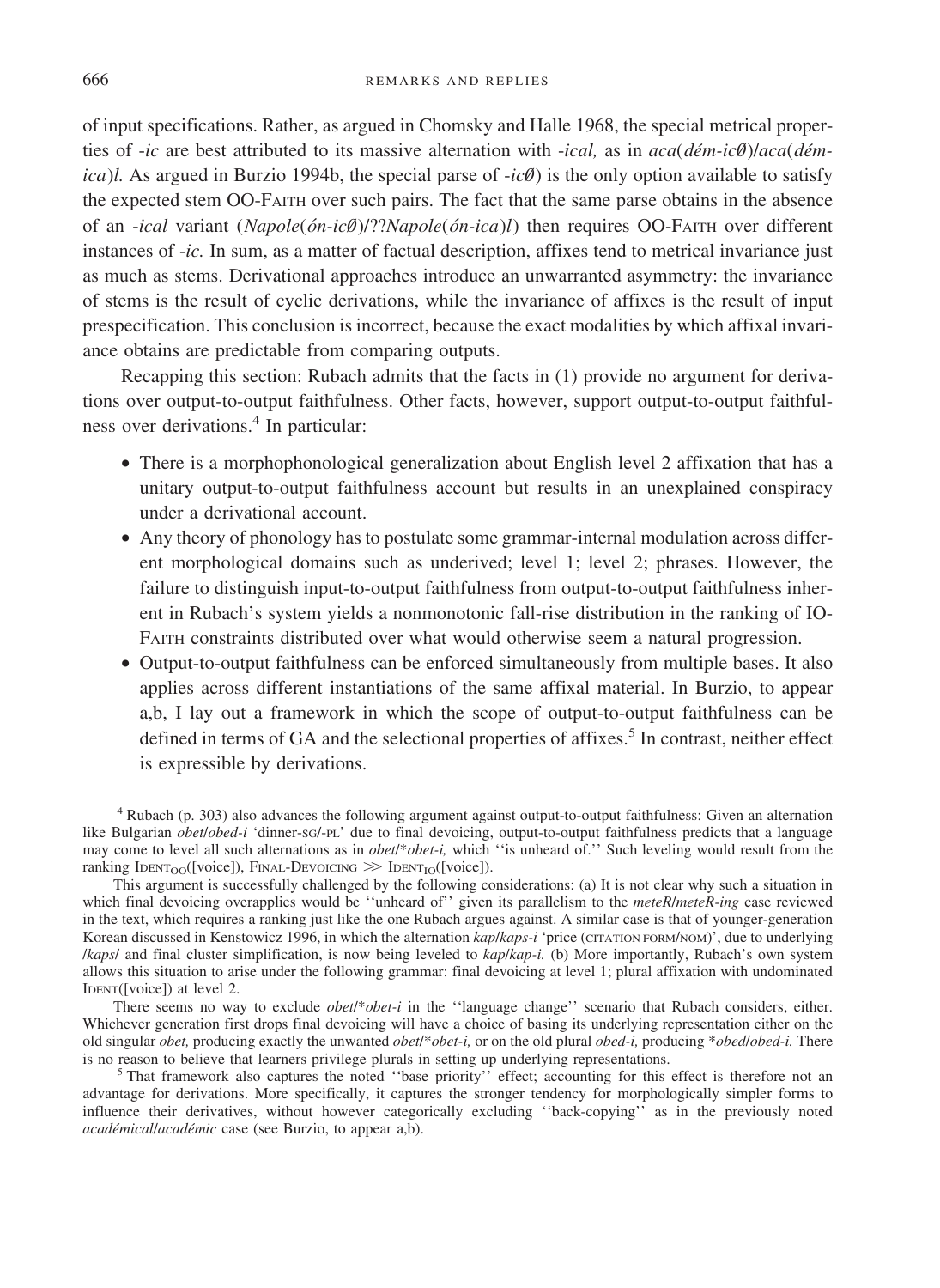## **3 Opacity Cases**

If conspiracies are a textbook argument against derivations, counterfeeding/counterbleeding effects have been an argument *for* them (Kenstowicz 1994:chaps. 2, 3). Rubach (pp. 280–283) uses derivations in the following two cases of phonological opacity in Slovak:

| $(6)$ <i>Opaque palatalization</i> |                                                              | Critical ranking                  |
|------------------------------------|--------------------------------------------------------------|-----------------------------------|
| a. Level 1                         | Palatalization: /pan- $\alpha$ / $\rightarrow$ pañ- $\alpha$ | $IDENT([-back]) \gg x-BACKING$    |
| b. Level 3                         | $x$ -backing: pañ- $x \rightarrow$ pañ-a (*pan-a)            | $x$ -BACKING $\gg$ IDENT([-back]) |
| (7) Opaque diphthongization        |                                                              | Critical ranking                  |
| a. Level 2                         | Diphthongization: $/rx$ :sa $\rightarrow$ ry $x$ sa          | $IDENT([-back]) \gg x-BACKING$    |
| b. Level 3                         | $x$ -backing: ry $x$ sa $\rightarrow$ ryasa (*rwasa)         | $x$ -Backing $\gg$ IDENT([-back]) |

Rubach's use of level 1 for the case in (7) will be discussed below.<sup>6</sup> In (6)  $\alpha$ -backing counterbleeds palatalization, which otherwise occurs only before front vowels. In (7)  $\alpha$ -backing counterfeeds diphthongization in the sense that the back vowel *a* would be expected to select a back rather than a front glide. It also counterbleeds diphthongization altogether in that long [a:] does not diphthongize in Slovak. In Rubach's analysis it is therefore necessary in both cases that an underlying  $\alpha$  be changed to [a] only late in the derivation. This is done by the "last-minute" change in the critical ranking indicated in (6) and (7). The question is, how can a last-minute effect be captured nonderivationally? Here again Rubach acknowledges the existence of a nonderivational alternative, in the form of McCarthy's (1999) sympathy theory. As Rubach notes, this theory permits the nonderivational identification, among all the candidates, of a ''sympathetic'' candidate that effectively has next-to-the-last-minute properties. For the case in (6) this candidate is *pañ-*a and for the case in (7) it is *ryasa*, identical to the input of Rubach's level 3. In McCarthy's system the correct output forms *pañ-a* and *ryasa* then result by assuming that faithfulness to this candidate appropriately dominates faithfulness to the input, thus ensuring a palatalized  $\tilde{n}$  in (6) and a diphthong in  $(7)$ . Assuming further that  $\alpha$ -backing is undominated will ensure the correct output [a] rather than  $[\mathcal{R}]$  in both cases.<sup>7</sup>

<sup>6</sup> In (6) I have deliberately changed level 2 of Rubach's (20) to level 3 to amend what seems to be an inconsistency. If (6b) were level 2, its associated ranking would contradict that of (7a).

Rubach (sec. 9.2) also considers and rejects a MAX(Feature) analysis of (6) and (7). Such an analysis would view the palatalization in (6) and presumably the frontness of the glide in  $(7)$  as preservation of the input feature  $[-\text{back}]$ present in underlying  $[\mathbf{\hat{x}}]$ , mirroring a proposal in Lombardi 1998. While the value of such an analysis of  $(6)-(7)$  may be limited since it would not generalize to other cases of opacity, Rubach's argument against it is dubious. He suggests that, on this analysis, /tel- $\alpha$ / should give \*[t'el-a] with nonpalatal *l* rather than actual [t'el'-a] 'calf' because the independent presence of  $[-\text{back}]$  in both  $[t']$  and  $[e]$  should suffice to satisfy  $\text{Max}([-\text{back}])$ . Surely this conclusion must be rejected, since features are not free to metathesize this way. Consider diphthong neutralization, as for instance in French diachrony: *fl*[ $e w$ ]*r*  $\rightarrow$  *fl*[ $\partial$ ]*r* 'flower'. Here the [+round] of the former glide is picked up by the vowel, thus motivating  $Max([ + round])$ . But no one doubts that this will happen regardless of the presence of some other  $[ + round]$  in the string (which would already satisfy  $Max([+round])$  on Rubach's assumption): for example,  $doul[ew]r \rightarrow doul[ö]r$  'pain'. Hence, features, like segments, must be constrained by some form of contiguity. Rubach himself (fn. 39) notes the mirror image phenomenon in the Polish pronunciation of French [ŭ] as [yu], where the glide must be the effect of  $Max([-back])$ pertaining to the input vowel. Here again one can safely assume that the process will not fail in the presence of some other  $[-back]$  in the string.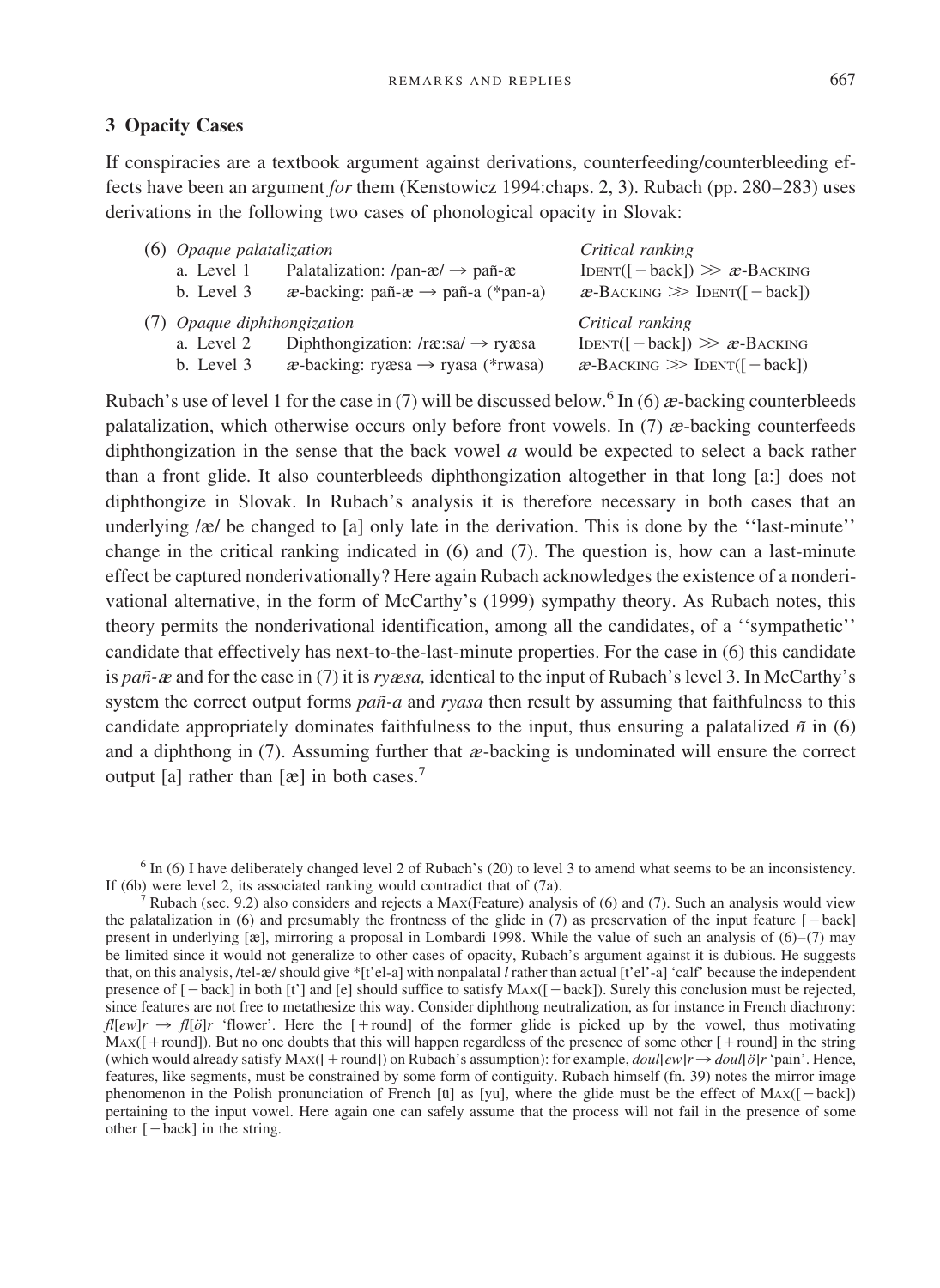Given Rubach's admission that there are nonderivational alternatives to both sets of cases discussed so far, at this point his argument for derivations can only rest on the disparate character of the output-to-output faithfulness and sympathy theories. However, such an argument is difficult to uphold, because Rubach's own analyses of the two sets of cases are rather unrelated to one another. In the case in (1) the two levels correspond to words and phrases as noted. But this is not true of the cases in (6) and (7). In particular, although applying "late," *a*-backing appears to apply not at the phrase level, but "earlier." Since  $\alpha$ -backing in Slovak applies only after nonlabials, its application at the phrase level would predict word-initial  $\left[\frac{a}{\ell}\right]$  alternations controlled by a preceding word-final segment. To the best of my knowledge, such alternations do not exist. Hence, the levels needed for (1) are unrelated to those needed for (6) and (7), leaving only the serial character ofRubach's solution to unify them. One could as easily claim that outputto-output faithfulness and sympathy are similarly unified by their common parallel character, leaving no argument in favor of Rubach's solutions.

More importantly, however, there exists a parallel account of opacity, which is well motivated, is superior to derivations, and can be naturally related to output-to-output faithfulness. This is the theory of targeted constraints developed by Wilson (2000, to appear). Wilson addresses the problem of opacity in OT by way of another problem, which he finds to be related. He notes that certain types of contextual markedness constraints of the form "Avoid X in context Y" are satisfied only by manipulating X, and never Y. Specifically, while one could say that it is marked for one obstruent to directly precede another, the crosslinguistically attested cluster simplification consists only of deleting the first, not the second, as in the Diola-Fogny example *let-ku-jaw*  $\rightarrow$ *lekujaw*/\**letujaw* 'they won't go'—this despite the fact that either outcome would equally satisfy the surface prohibition. Wilson accounts for this asymmetry by introducing a set of what he terms *targeted* constraints, which effectively condition the repair in the right way. Targeted constraints formalize the role of contrast in phonology, along the lines of the dispersion theory developed by Lindblom (1986) and Flemming (1995), and they build on Steriade's (1994, 1997) claim that the positions subject to neutralization of segmental contrasts are those that limit the expression of perceptual cues relevant to the contrast. Targeted constraints penalize weak contrasts, while expressing the fact that weakness of contrast favors neutralization, as exemplified in (8), which yields the correct cluster simplification in the Diola-Fogny case.<sup>8</sup>

- $(8) \rightarrow^*W_{FAK}$ -C
	- a. Avoid an obstruent in preobstruent position.
	- b. Candidate set: candidates that differ exactly by the weak element

This constraint expresses the fact that, owing to weakness of the relevant perceptual cues, an obstruent in preobstruent position effectively stands in a weak contrast with zero: (8a). By restricting the candidate set in the manner of(8b), it also expresses the fact that zero is a better alternative to the latter obstruent, and that nothing else is a better alternative for this particular constraint (other candidates, with more varied structural properties, are irrelevant). Diola-Fogny cluster

<sup>8</sup> The specific notation and some of the examples used in this discussion differ slightly (and inconsequentially) from Wilson's (2000).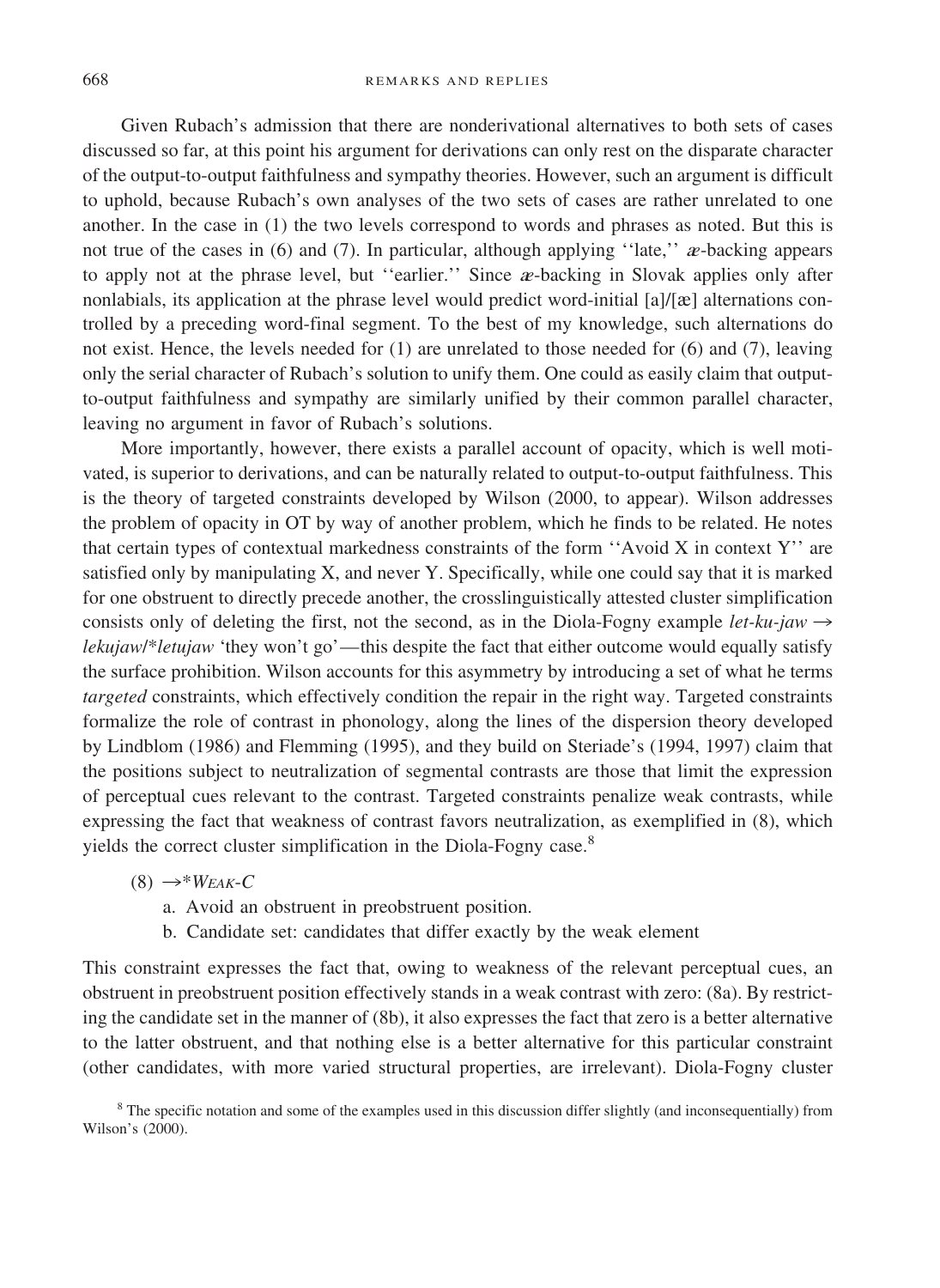| (9) | $let - ku - jaw$     | $\rightarrow^* W$ eak-C | $\rm{Dep}$ | <b>MAX</b>     | $*VELAR$       | *CORONAL |
|-----|----------------------|-------------------------|------------|----------------|----------------|----------|
|     | letkujaw<br>a.       | $\ast$                  |            | $a \geq b$ , c | *              | ∗        |
|     | 晬<br>lekujaw<br>b.   | b>a                     |            | $\ast$         | *              | b>a, c   |
|     | letujaw<br>c.        |                         |            | $\ast$         | $c \geq b$ , a | $\ast$   |
|     | Harmonic<br>ordering | b>a                     | same       | b > a > c      | same           | same     |

simplification can now proceed as in (9), where I ignore epenthetic candidates (violating DEP) to simplify discussion.

In (9) the asterisks indicate constraint violation as in standard OT notation. The cells unoccupied by asterisks are used for the harmonic ordering of candidates given by each constraint. For constraints other than the targeted one, this information is redundant with the asterisks. For example, the notation "a  $>$  b, c" under MAX indicates that candidate (9a) is better than candidates (9b) and (9c) according to MAX. The reason for this is that (9a) does not violate MAX, unlike (9b) and (9c) (as shown by the asterisks). The targeted constraint  $\rightarrow$ \*WEAK-C, however, only compares candidate (9a), which violates it, with candidate (9b), in which the weak C has been removed, as required by (8b). Candidate (9c), in which something other than the weak C has been removed, is irrelevant on this approach. The bottom row in (9) then tallies the overall harmonic ordering of candidates, from left to right, prioritizing the higher-ranked constraints (i.e., conflicts are resolved by rank, as usual). On this analysis, candidate (9b) is correctly selected as the most harmonic and hence the winner (final harmonic ordering  $b > a > c$ ). In contrast, as the distribution of asterisks clearly shows, standard OT would incorrectly pick (9c), so long as [coronal] is less marked than other places of articulation as expressed in the tableau and as generally assumed. The crucial factor in the correct selection is thus the exclusion of candidate (9c) by the targeted constraint.

Note that the cluster simplification problem, while unsolvable within standard OT, would appear to have a solution within a derivational theory of syllabification such as that of Itô (1986). In that framework one can postulate a syllabification stage banning medial codas, yielding *le*(*t*).*ku.jaw*, followed by "stray erasure," yielding the correct output. This analysis can presumably be reproduced in any framework that can duplicate Itô's two stages, including  $DOT$ . The derivational route seems precluded, however, by Steriade's (1994, 1997) arguments that the contexts of neutralization are not always correctly identified by notions of traditional syllable theory such as ''coda.'' Rather, she argues that proper perceptual cuing is the relevant factor, such that a coda would be properly cued—on a par with an onset—if followed by a sonorant. If such arguments are accepted, as they are here or in Wilson 2000, to appear, a derivational account is excluded by the fact that perceptual cues are plainly properties of outputs, not of intermediate

<sup>9</sup> It can in fact be reproduced even in the original formulation of OT (Prince and Smolensky 1993), where faithfulness was defined in terms of PARSE and FILL, as shown in Zec 1995.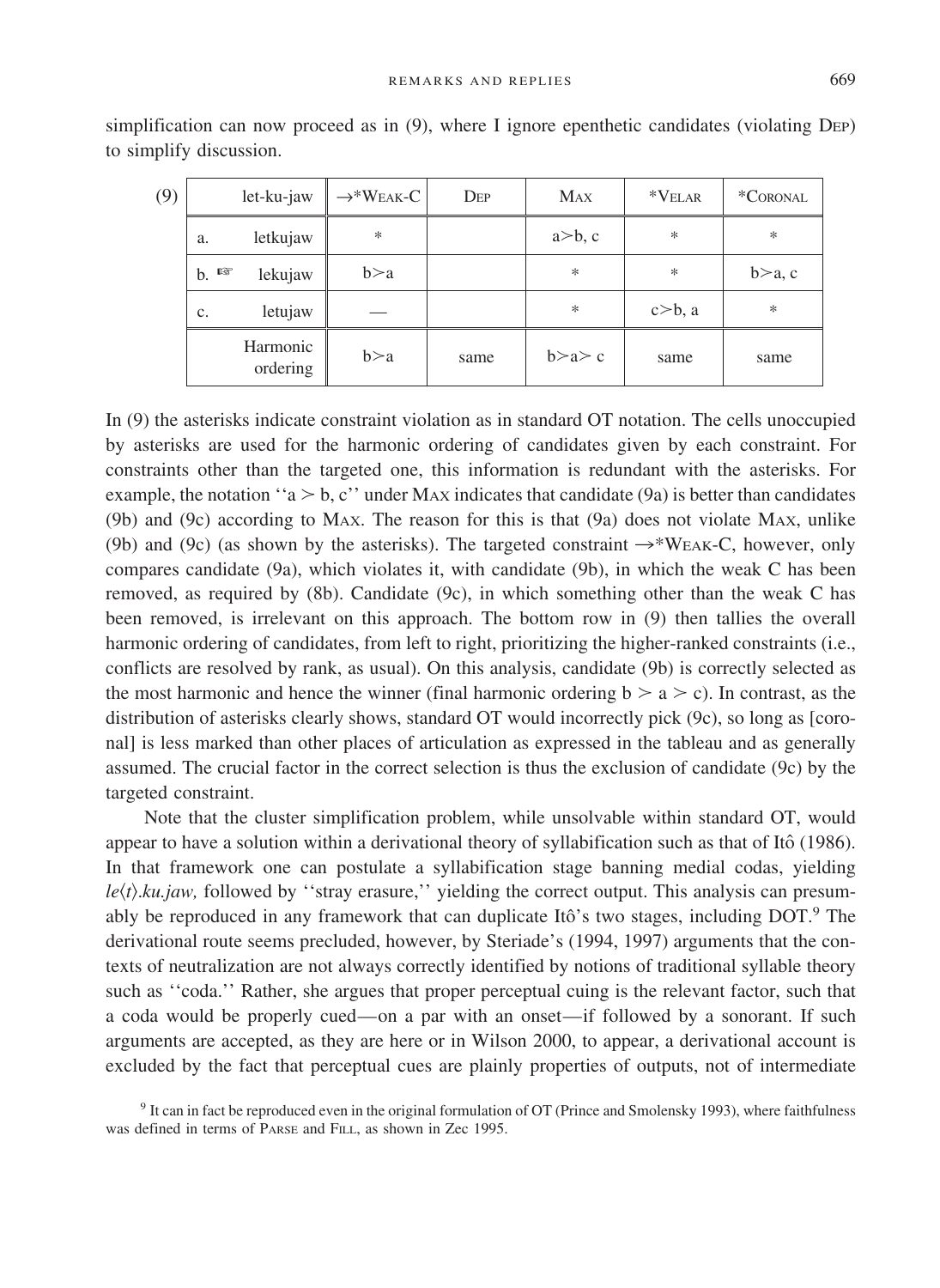representations. Indeed, in Wilson's analysis the bound-for-neutralization candidate (9a) is a hypothetical output, not an intermediate representation in a derivation.<sup>10</sup>

Returning to opacity: Wilson shows further that targeted constraints can successfully deal with it as well. On that approach the  $[\mathfrak{E}] \to [\mathfrak{a}]$  neutralization of  $(6)-(7)$  would instantiate the work of a targeted constraint like  $(10)$ , parallel to  $(8)$ .

 $(10) \rightarrow^* W_{EAK}$ -æ

- a. Avoid  $[-\text{back}]$  with  $[+\text{syllabic}, +\text{low}]$ , except after labials.
- b. Candidate set: candidates that differ exactly by the weak element

This constraint is meant to express the fact that, except after labials, the  $[\mathcal{R}]/[\mathcal{A}]$  contrast is a weak one in Slovak—a situation that is less harmonic than neutralization ofthe contrast. On this view—just as in Rubach's analysis—the reason why [æ] neutralizes to [a] rather than vice versa must be that  $[\mathbf{\hat{z}}]$  is more marked than  $[\mathbf{\hat{a}}]$  in the traditional OT sense of markedness, which is still required in the present system along with the ''weak contrast'' notion ofmarkedness. Similarly, the deleted C in (9) must be more marked than its zero alternative. One might ask for evidence that  $[\mathfrak{g}]/[\mathfrak{a}]$  is indeed a weak contrast, but that evidence is less than necessary in the present context. The present approach is based on the proposition, advanced by Steriade and Wilson and motivated independently, that neutralization occurs under weakness of contrast. Invoking it in the present case is a legitimate use of independent assumptions. It is parallel to Rubach's use of derivations, which are a general resource of his framework. Evidence may be discovered that  $[\mathcal{R}]/[\mathcal{A}]$  is in fact *not* a weak contrast, falsifying the present analysis. Similarly, evidence may be discovered that Rubach's specific derivation is untenable. Until that point the two approaches seem comparably cogent.

| (11) |                      | pan-æ | $\rightarrow^*{\rm W}$ eak-æ | $IDENT([-back])$      | PALATN.   | $[IDENT([ - anterior])]$ |
|------|----------------------|-------|------------------------------|-----------------------|-----------|--------------------------|
|      | a.                   | pan-æ | $\ast$                       | $a > c$ , d           | $\ast$    | a > d                    |
|      | b.                   | pañ-æ | $\ast$                       | b>c, d                | b>a       | b > d                    |
|      | c.                   | pan-a | $c \ge a$                    | ∗                     | $c \ge a$ | c > d                    |
|      | $d.$ $R^*$           | pañ-a | $d$ $> b$                    | ∗                     | d > a     | $\ast$                   |
|      | Harmonic<br>ordering |       | c > a, d > b                 | d>b>c>a <sup>11</sup> |           | same                     |

The constraint in  $(10)$  will now give rise to the opaque interaction of  $(6)$ , as in  $(11)$ .

 $10$  It is sometimes suggested that the type of phonetic grounding expressed in Wilson's analysis obtains only diachronically. The loss of the  $t$  in Diola-Fogny's  $le(t)$ *kujaw*, while indeed due to perceptual factors, would be the result of diachronic reanalysis. This view constitutes a weaker theoretical position, since it treats the relevant allomorphic variation as synchronically arbitrary. I see no need to abandon the stronger position, at the moment. One could equally well suggest that the stages of derivations like Itô's are to be interpreted only diachronically. The same objec

<sup>11</sup> IDENT([-back]) gives ambiguity between  $c > a > d > b$  and  $d > b > c > a$ , but PALATALIZATION selects the latter ordering.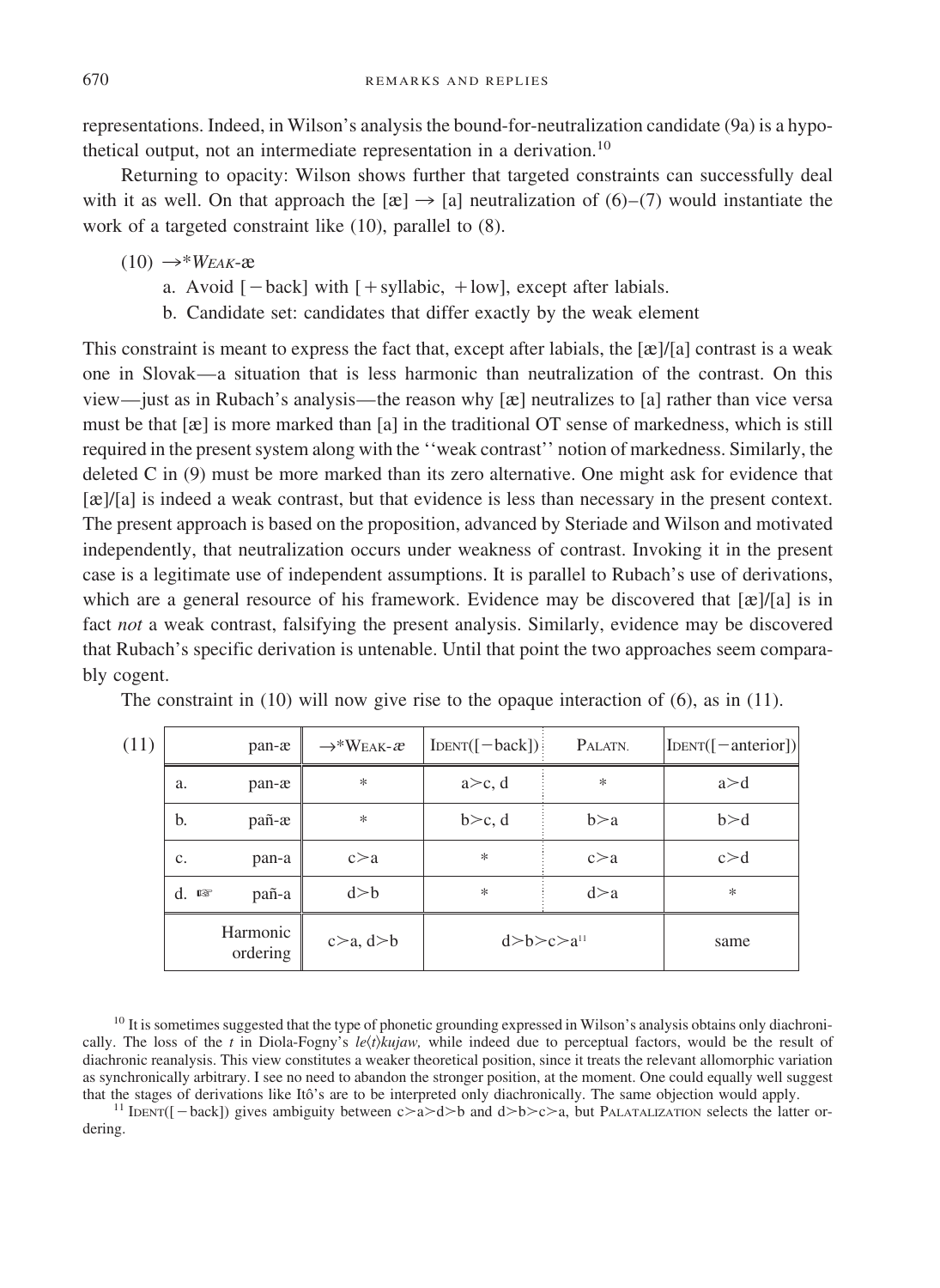Given (10b), the only harmonic orderings established by the targeted constraint in (11) will be c > a and d > b (i.e., here there are two candidate sets: {c, a}, {d, b}). While the overall harmonic ordering of candidates can be tallied in the bottom row step-by-step as before, we can more simply note that the last three constraints together favor the transparent, palatalized candidate (11b). The undominated targeted constraint can then be viewed as simply reasserting (11d) over (11b), causing it to win instead. As before, the success of the analysis hinges on the targeted constraint failing to make certain comparisons, specifically here between candidates (11b) and (11c). In standard OT, which makes all the comparisons, the transparent, nonpalatalized candidate (11c) would win, incorrectly, as is easy to see.

Calculation of the other opaque case, /r $x:sa \rightarrow$  [ryasa] in (7), would be similar and is left as an exercise for the reader.<sup>12</sup>

While Wilson's theory shares formal similarities with McCarthy's sympathy theory, it has certain empirical advantages over it. One is that it is independently motivated by the cluster simplification problem discussed above and by the need to formalize the critical notion of weak contrast. Another is that it is relatable to the output-to-output faithfulness theory, which is also independently motivated. I argue in Burzio 2000b (though in slightly different terms) that the critical characteristic of targeted constraints—the restriction on the candidate set, as in (8b) and (10b)—is essentially a restatement of the gradient attraction (GA) effect discussed above. The reason is that saying that a representation A attracts a similar representation A′ (GA) is indeed equivalent to saying that harmony would improve ifA′ were to be replaced by A as in the pairwise comparisons made by targeted constraints. Unlike candidates  $(11b,d)$ , [pañ-æ, pañ-a], candidates (11b,c), [pañ-æ, pan-a], are not relatable by GA, since attraction of  $[\infty]$  by [a] should have no effect on the rest of the string.

Attraction under a high degree of similarity, which thus seems to capture the nature of segmental neutralizations, is also detectable in patterns of allomorphy, as shown by the pair in (12) mentioned earlier.

|  | $(12)$ a. lévy $\rightarrow$ lévi-able | $(OO-FAITH \gg CiV-LENGTHENING)$               |
|--|----------------------------------------|------------------------------------------------|
|  | b. rémedy $\rightarrow$ remé:di-able   | $(CiV\text{-}Lengthening \gg OO\text{-}Faith)$ |

These cases give rise to an apparent ranking paradox, with OO-FAITH taking on two contradictory ranks. The generalization underlying this and several other similar paradoxes examined in Burzio, to appear b, is that the dominated version of OO-FAITH is always found when base and derivative already differ along some other independent dimension. In (12b) the relevant difference, not shared by (12a), is stress. It thus appears that, just as with segmental contrast, with allomorphy proximity promotes neutralization. The apparent reranking of OO-FAITH in (12) follows from the fact that one of its main components, GA, varies in strength, while the other component, SELECT, enforced by the suffix, remains constant. One could see the high-ranked OO-FAITH/GA of (12a)

<sup>&</sup>lt;sup>12</sup> Note, however, that \*WEAK-a will have to refer to short [ $\infty$ ] only, as reference to [ $\infty$ :] would allow \**ra:sa* to win. This is consistent with the reasoning in the text: vowel length enhances contrast; hence, only short [æ] and [a] contrast weakly.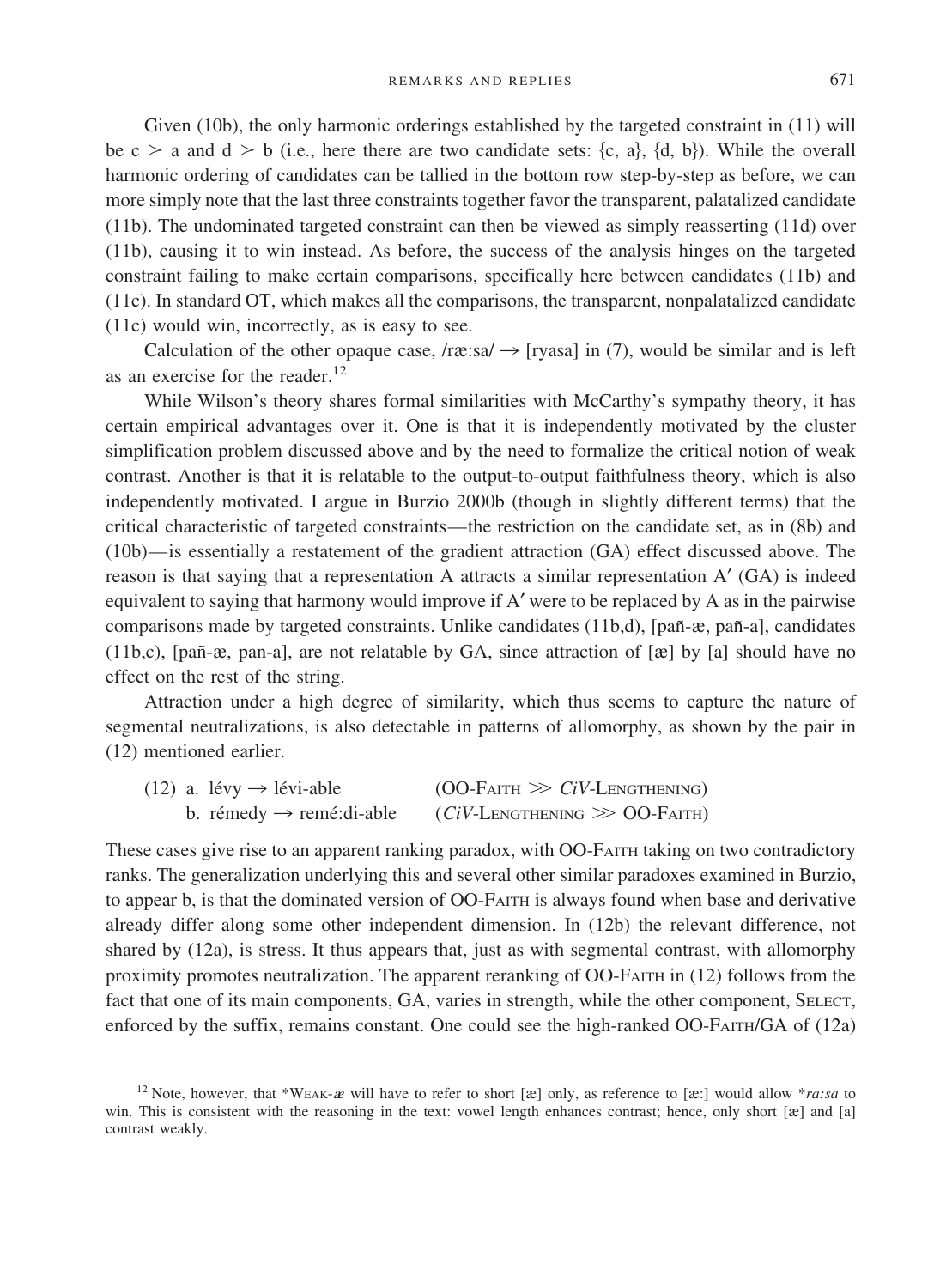672 REMARKS AND REPLIES

as in fact equivalent to a targeted constraint \*WEAK-LENGTH that bans the weak contrast *lévy/lé:vi-*, two structures differing only by the length of one vowel, while the corresponding contrast *rémedy/remé:di-* is tolerated, because the two structures differ in stress as well and thus fail to occur in the same candidate set: (8b), (10b). Conversely, one could as well interpret the pressure to neutralize weak segmental contrasts as a form of OO-FAITH holding between close—mentally instantiated—segmental alternatives: [t] and zero in  $(9)$ , and [ $\alpha$ ] and [a] in (11). As noted above, the GA effect (which describes pressure for identity as being inversely related to the multidimensional distance between two representations) is derivable from a specific assumption on the nature of mental representations: that they constitute sets of entailments, a point discussed in Burzio, to appear a,b.

Once this relationship is established between output-to-output faithfulness and the targeted constraints, it is no longer surprising that both can account for cases of opacity, like (1) and (11), respectively. That account is essentially unitary from the present point of view.

In sum, the facts discussed so far would provide no real argument for derivations even if McCarthy's (1999) sympathy theory was adopted alongside output-to-output faithfulness. These two extensions ofOT may seem unrelated, but so do the two derivational extensions proposed by Rubach. On the other hand, as also argued in Burzio 2000b, Wilson's (2000, to appear) approach to opacity finds a direct conceptual link with output-to-output faithfulness within the perspective developed in Burzio, to appear a,b. It also benefits from the independent motivation provided by the cluster simplification asymmetry of (9), which resists derivational treatments.

#### **4 Other Cases**

The above discussion has defused all of the potential arguments for derivations in Rubach's analyses—essentially the ones that rely on opacity effects. In this section I review two further cases that Rubach invokes as arguments for derivations, but where the use of derivations seems spurious.

One such case concerns the contrast in standard Slovak between *ryasa* ( $\leftarrow$  /r $\alpha$ :sa/) 'cassock', discussed in the previous section, and *dialekt* 'dialect'—specifically, the contrast between the diphthong [ya] and the bisyllabic sequence [ia]. Rubach (pp. 280–282) proposes the derivational account in (13).

| (13) |    |                                 |                           | Critical ranking                                                                   |
|------|----|---------------------------------|---------------------------|------------------------------------------------------------------------------------|
|      | UR |                                 | /ræ:sa/ /dialekt/         |                                                                                    |
|      |    | a. Level 1 Syllabification:     |                           | ræ∴sa di.a.lekt No-Dıpн ≫ Onseт                                                    |
|      |    |                                 |                           | b. Level 2 Diphthongization: ryæ.sa di.a.lekt IDENT(Nuc) $\gg$ ONSET $\gg$ No-DIPH |
|      |    |                                 |                           | $\text{*}$ [æ:] $\gg$ No-Diph                                                      |
|      |    | c. Level $3$ <i>a</i> -backing: | rya.sa di.a.lekt See (7b) |                                                                                    |

It is clear that no derivation would be needed to account just for *di.a.lekt.* So long as the ranking No-DIPH  $\gg$  ONSET holds just as in Rubach's level 1 grammar, the input /dialekt/ will give the correct output. The derivation is only called for by the following incorrect assumption: If the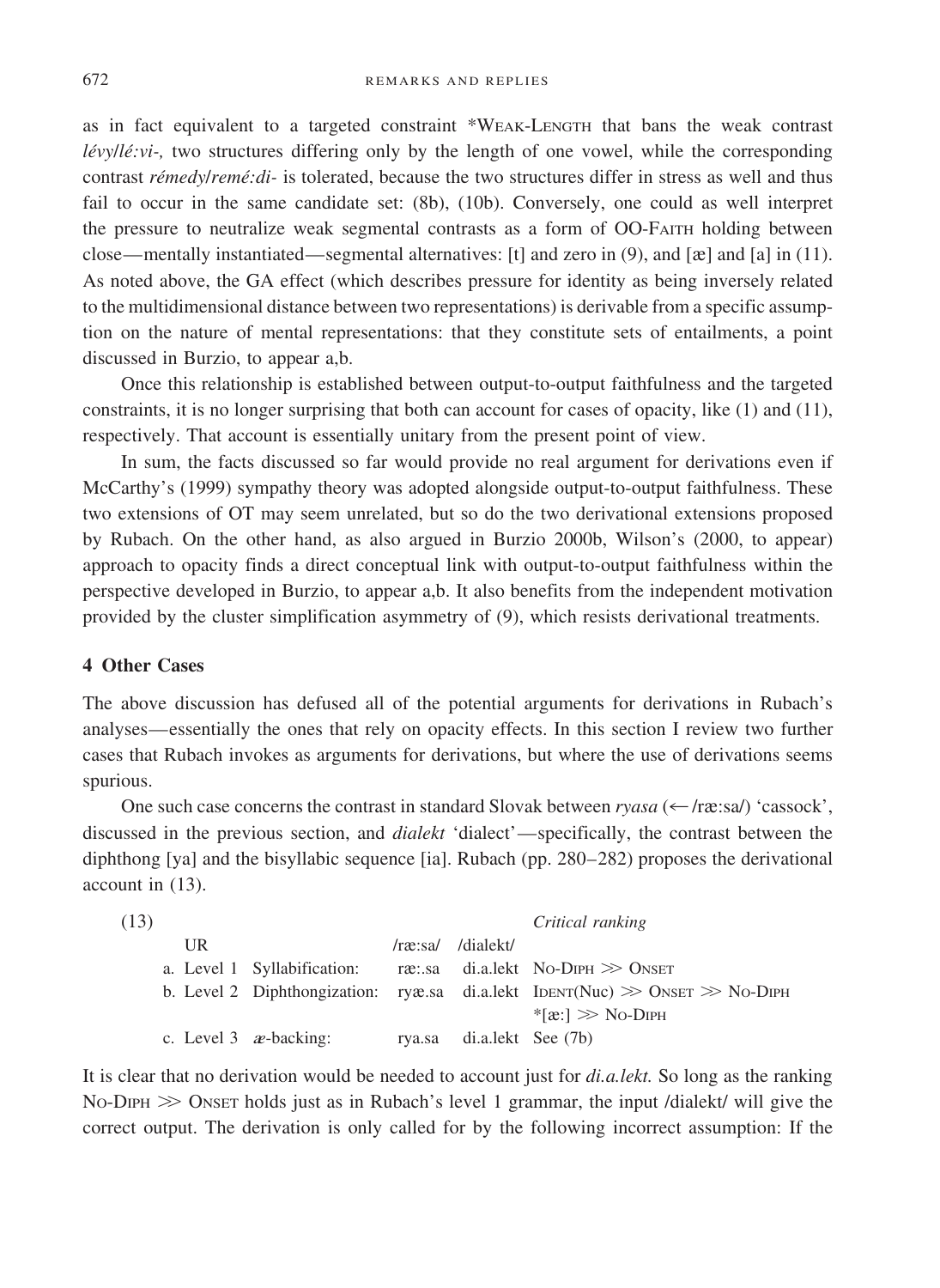ranking No-DIPH  $\gg$  ONSET held throughout, then level 2 *rya*e.sa (with a diphthong, satisfying ONSET) would become *ri.*a*e.sa* (with a hiatus, violating ONSET), yielding surface \**ri.a.sa.* On this assumption, that ranking has to be reversed at level 2 to maintain *ry*a*e.sa,* while *di.a.lekt* is also kept syllabically frozen by IDENT(Nuc). The assumption is incorrect because long vowels do not choose to turn into diphthongs rather than bivocalic sequences, because compelled to do so by ONSET. If they did, then, for example, Italian [fwo.ko] 'fire', diphthongized from Latin [fo.ku], might just as well have become \*[fu.to.ko] instead—an alternative satisfaction of ONSET, but an unimaginable outcome. Rather, long vowels diphthongize because ofincompatibility between their prosodic length and some specific feature (often  $[-ATR]$ ). Hence, the vowel with that specific feature stays short, while prosodic length is achieved by adding the glide, as shown in (14).

| (14) |                    |                     | $f$ 3ko $\parallel$ Stress-to-Weight | $*[\infty]$ | $\rm{Dep}$ | No-DIPH |
|------|--------------------|---------------------|--------------------------------------|-------------|------------|---------|
|      | a.                 | fó.ko               | $*$                                  |             |            |         |
|      | b.                 | fu.(t)5.ko          | *                                    |             | *          |         |
|      | $\mathbf{c}$ .     | f <sub>5</sub> : ko |                                      | *           |            |         |
|      | d.<br>$\mathbb{R}$ | fw5.ko              |                                      |             | *          | *       |

In (14) prosodic length is imposed by a STRESS-TO-WEIGHT constraint (Burzio 1994b:sec. 2.4). Diphthongization occurs under prosodic equivalence, both  $[\infty]$  and  $[w\infty]$  statisfying STRESS-TO-WEIGHT. The breakup of a long vowel into a bivocalic sequence would violate that equivalence—a crucial point that Rubach himself notes in his footnote 15, yet does not take into account. Thus, while Proto-Romance lengthening without diphthongization would give  $*[15::k0]$  (14c), there would be no reason to choose either variant of  $(14b)$  (\*[fu.5.ko] or \*[fu.t5.ko]) instead, since both violate the lengthening imposed by STRESS-TO-WEIGHT in addition to violating some form of DEP. Either structure would automatically lose to simpler [f5.ko] (14a), which only violates the lengthening. Hence, the short vowel option (14a) is guaranteed to ''harmonically bound'' the bivocalic option (14b), ONSET playing no role whatever. This is true in the Slovak case as well, as shown in (15), where length is now imposed by a faithfulness constraint, since length is underlying in Slovak. (I ignore <sup>a</sup>*e*-backing here.)

| (15) |                   | ræ:sa   | IDENT(Length) | $*[\mathbf{\alpha}$ :] | $\rm{Dep}$ | No-DIPH |
|------|-------------------|---------|---------------|------------------------|------------|---------|
|      | a.                | ræ.sa   | $\ast$        |                        |            |         |
|      | b.                | ri.æ.sa | $\ast$        |                        | $\ast$     |         |
|      | c.                | ræ:sa   |               | $\ast$                 |            |         |
|      | $d.$ $\mathbb{R}$ | ryæ.sa  |               |                        | $\ast$     | *       |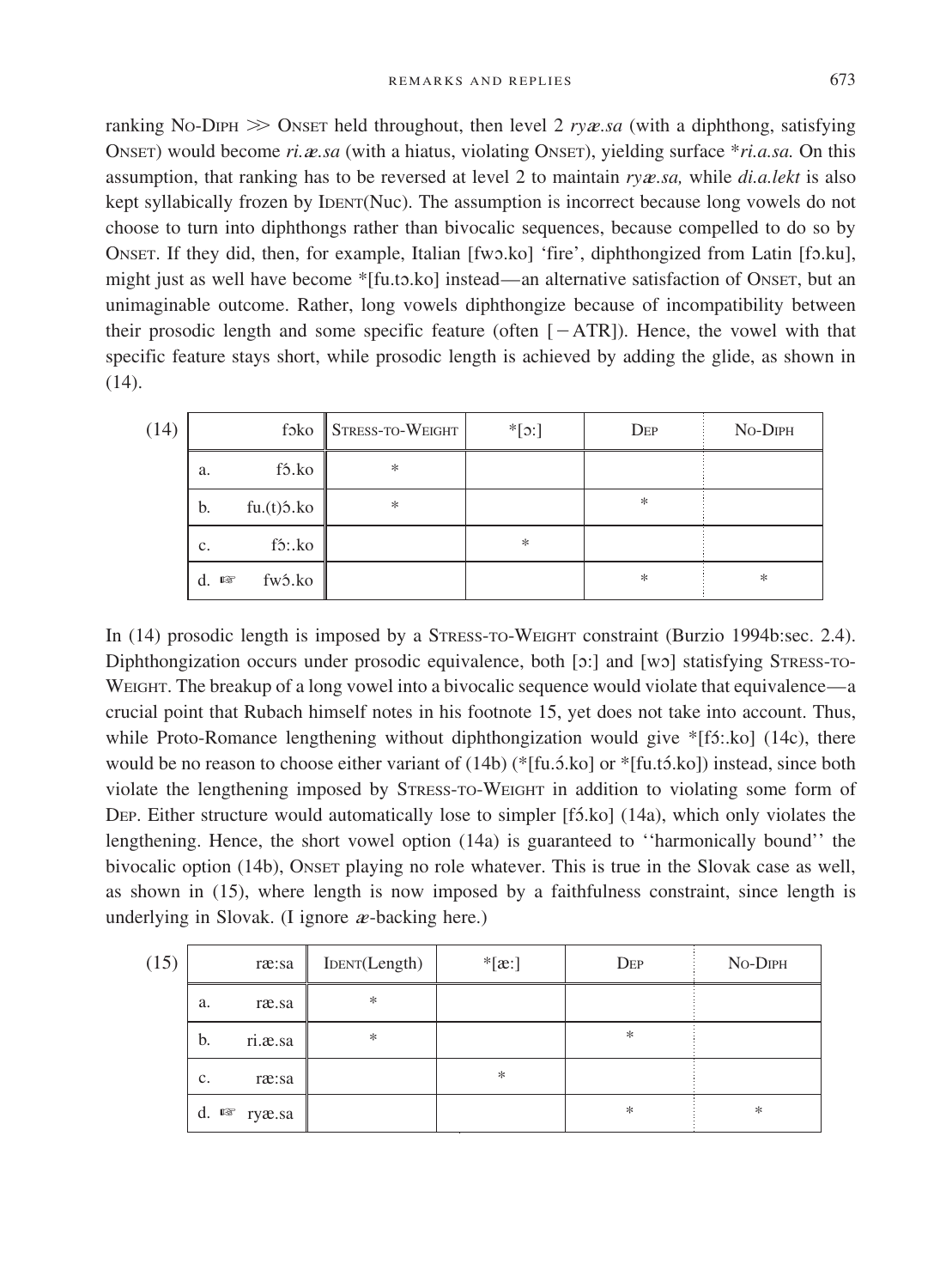As in (14), candidate (15b) *ri.*a*e.sa* from input *r*a*e:sa* directly loses to (15a) *r*a*e.sa* with a short vowel, since *ri.a.sa* has a short vowel anyway (harmonic bounding). Hence, in addition to including a constraint banning length with certain features, the grammar of diphthongization must include a prosodic constraint requiring a long vocalic nucleus, dominating NO-DIPH. This is STRESS-TO-WEIGHT in (14) and IDENT(Length) in (15). The conclusion is that ONSET plays no role in diphthongization. Hence, there is no ranking paradox like the one in (13a–b). Hence, there is no need to rerank the constraints at different levels. Hence, there is no need for the levels.

The second case concerns the asymmetrical outcomes from the symmetrical inputs *Vu* and *uV* in standard Polish.

|  | $(16)$ a. $Vu \rightarrow Vw$ | (p[aw]sa' pause')    |  |
|--|-------------------------------|----------------------|--|
|  | b. $uV \rightarrow uwV$       | (pap[uwa]s 'Papuan') |  |

Rubach proposes the derivations in (17).

| (17) |    |                                 |                  | Critical ranking                              |
|------|----|---------------------------------|------------------|-----------------------------------------------|
|      | UR |                                 | /pausa/ /papuas/ |                                               |
|      |    | a. Level 1 Syllabification:     | paw.sa pa.pu.as  | *ONSET([u]) $\gg$ Onset                       |
|      |    | b. Level 2 Resyllabification: — |                  | pa.pu.was IDENT(Nuc), ONSET $\gg$ *ONSET([u]) |

However, these derivations have no other function than stating an exception to the generalization that  $[w]$  in Polish cannot be an onset or part of an onset: namely, when  $[w]$  is adjacent to [u], as in [pa.pu.was]. Crucially, unlike in the opacity cases, this generalization is surface true. It can be expressed by means of the constraint in  $(18).^{13}$ 

(18) \**INDEP*([*w*])

The features of [w] must be dependent on an adjacent segment.

The critical cases are now simply calculated as in (19) and (20) under the given ranking, with no need for derivations.

| (19) | /papuas/                                    | <b>ONSET</b> | $*O$ NSET([u]) | $*$ INDEP([W]) |
|------|---------------------------------------------|--------------|----------------|----------------|
|      | a.<br>pa.pu.as                              | *            |                |                |
|      | b.<br>pa.pwas                               |              | *              | $\ast$         |
|      | c.<br>pa.pwu.as                             | $\ast$       | *              |                |
|      | d.<br>$\mathbb{F}\mathfrak{F}$<br>pa.pu.was |              | *              |                |

<sup>13</sup> The constraint in (18) needs to be dominated by others, including the one(s) responsible for vocalizing "dark" l's, as in /skoła/  $\rightarrow$  [skowa] (Rubach 2000:292–295). No difficulty arises in this connection. Constraint (18) is also violated by the winner in (20).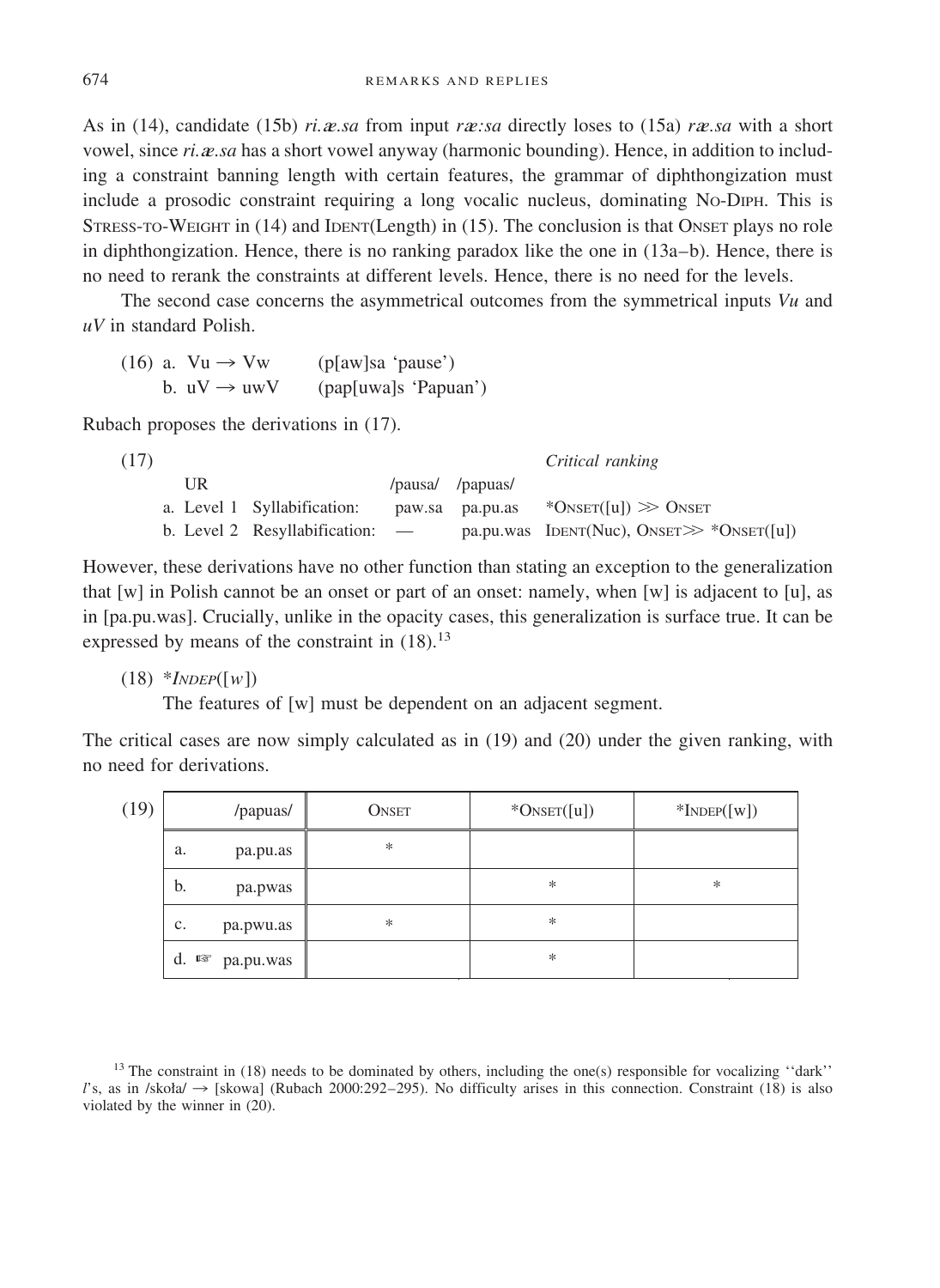| (20) | /pausa/                 | <b>ONSET</b> | $*O$ NSET $([u])$ | $*$ INDEP([W]) |
|------|-------------------------|--------------|-------------------|----------------|
|      | a.<br>pa.u.sa           | $\ast$       |                   |                |
|      | $b.$ $\infty$<br>paw.sa |              |                   | $\ast$         |
|      | c.<br>pa.wu.sa          |              | ∗                 |                |
|      | d.<br>pa.uw.sa          | *            |                   |                |

In  $(19)$  violation of \*ONSET $([u])$  is forced by ONSET (epenthesis must be excluded by high-ranked ONSET, just as in Rubach's analysis). \*INDEP( $[w]$ ) then chooses between the candidates satisfying ONSET,  $(19b)$  and  $(19d)$ . In  $(20)$  realization of /u/ as [w] is optimal because it only violates bottomranked \*INDEP([w]), \*ONSET([u]) being satisfied by [w]'s parse as a coda—an option not available in (19). As Rubach notes, structures like (20c) (e.g., [xé.dra.wu´.lik] 'plumber') are also allowed, however, in addition to (20b) (or [xi.dráw.lik]). Rubach's analysis of such cases in terms of input specification carries over to the present discussion straightforwardly: in [xi.dra.wú.lik] the [u] is syllabic (nuclear) in the input. The correct output is then guaranteed by the ranking IDENT(Nuc),  $\text{O} \triangle \text{NSET} \gg \text{NSET}([u]).$ 

Note that the constraint in (18) also seems to have some independent justification, as it is reminiscent of the one in (21) needed for Italian.

 $(21)$  *\*INDEP*( $[-sonor]$ )

The features of an obstruent *in coda position* must be dependent on an adjacent segment. (Latin *nocte* 'night', *optimu* 'optimal'  $\rightarrow$  Italian *notte*, *ottimo*, etc.)

Within the licensing-by-cue approach proposed by Steriade (1997) and Wilson (2000), preobstruent codas are weak positions for other obstruents because they obscure perceptual cues to place and other features. This impasse is resolved by sharing features with a following onset, which is itself well cued, as reflected in (21). Similarly, one could take onsets to be weak positions for glides ([w] in particular) because oftheir weak closure, and it seems plausible that sharing features with an adjacent vowel would help perceptual identification. While (18) does not specifically refer to onset position, it could do so without affecting the discussion (the violation in (20b) would just be removed). Whatever the strength of this independent justification, it compares favorably with Rubach's derivational account, which will not carry over to (21).

## **5 Conclusion**

Rubach (2000) proposes derivational analyses for a number of phonological alternations in Slavic. His main argument against nonderivational alternatives is that none of them can cover the full range of cases. That argument is undercut by the fact that his own derivational analyses do not constitute a unitary solution. It is further undercut by the fact that unity can be established within a nonderivational approach. I have divided the cases in point into three sets: those amenable to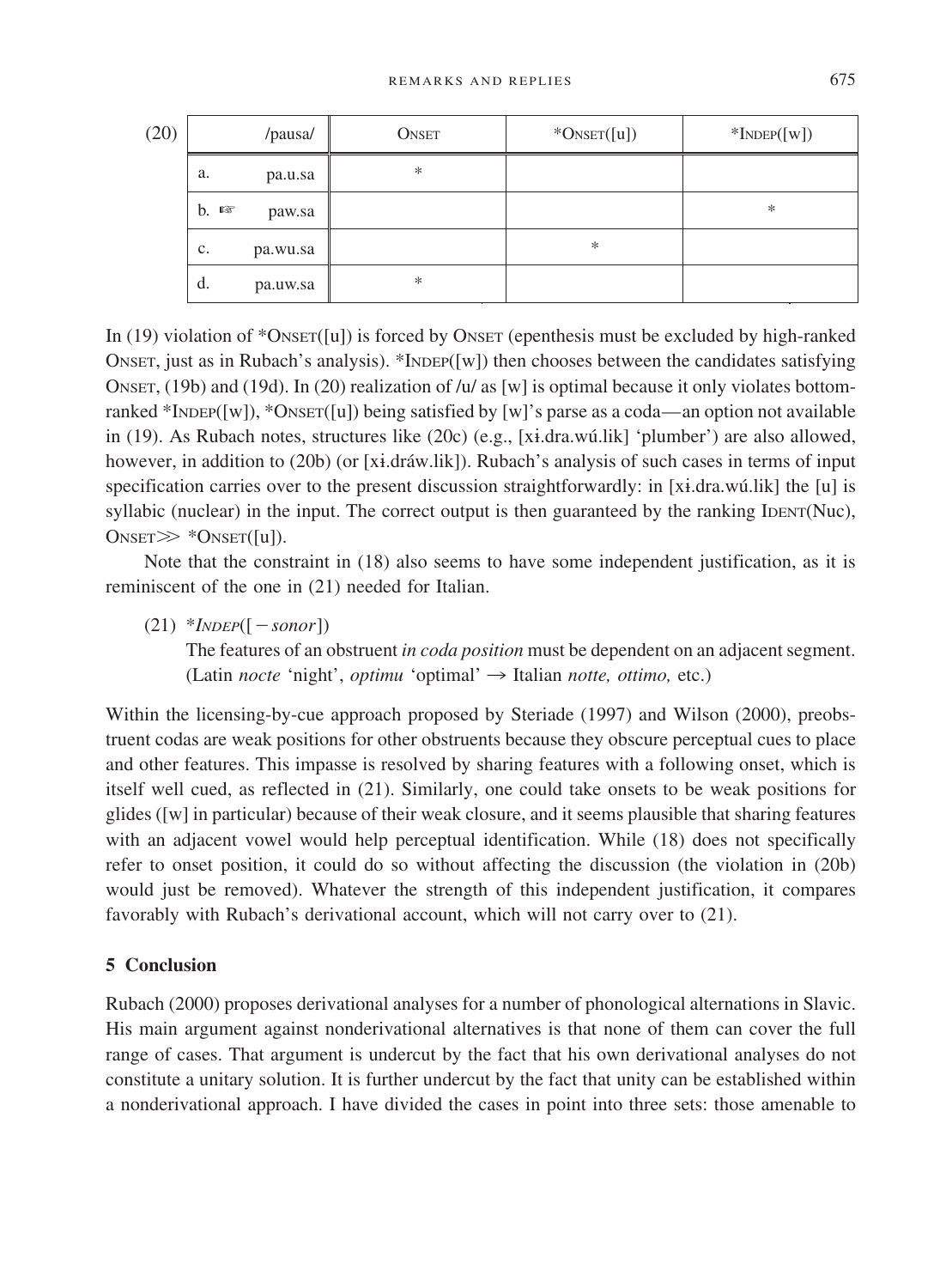an analysis in terms of output-to-output faithfulness; those analyzable in terms of Wilson's (2000, to appear) targeted constraints; and those that can be analyzed directly within simple OT. I have argued for a link between output-to-output faithfulness theory and targeted constraints. The link is provided by the fact that one basis for output-to-output faithfulness is similarity of representations—precisely the basis for targeted constraints (Burzio 2000b). This suggests that ''attraction'' under proximity in multidimensional space is a general property of mental representations (Burzio, to appear a,b). In addition to their unitary basis, output-to-output faithfulness and targeted constraints each enjoy independent motivation that the derivational solutions lack. Unlike derivations, output-to-output faithfulness captures the generalization that those domains that exhibit limited phonological alternations are also morphologically more regular (e.g., English *cri:me-less,* lacking both vowel shortening and morphological idiosyncrasy, compared with *crimIN-al*). Unlike derivations, targeted constraints relate neutralization processes to the same considerations of perceptual distance that are needed to successfully characterize the structure of segmental inventories. Unlike reintroducing derivations, comparing outputs with ''other'' representations, which both outputto-output faithfulness and targeted constraints perform, is a conceptually natural deployment of OT's parallel resources. The above discussion leads to the welcome conclusion that what seems conceptually natural is also empirically supported.

#### **References**

- Benua, Laura. 1997. Transderivational identity: Phonological relations between words. Doctoral dissertation, University of Massachusetts, Amherst.
- Borowsky, Toni. 1993. On the word level. In *Phonetics and phonology 4: Studies in Lexical Phonology,* ed. Sharon Hargus and Ellen Kaisse, 199–234. San Diego, Calif.: Academic Press.
- Burzio, Luigi. 1994a. Metrical consistency. In *Language computations,* ed. Eric S. Ristad, 93–125. Providence, R.I.: American Mathematical Society.
- Burzio, Luigi. 1994b. *Principles of English stress.* Cambridge: Cambridge University Press.
- Burzio, Luigi. 1996. Surface constraints versus underlying representation. In *Current trends in phonology: Models and methods,* ed. Jacques Durand and Bernard Laks, 123–141. Salford, England: University of Salford Publications.
- Burzio, Luigi. 1997. Strength in numbers. In *University of Maryland working papers in linguistics 5: Selected phonology papers from H-OT 97, 27–52. Department of Linguistics, University of Maryland, College* Park.
- Burzio, Luigi. 1998. Multiple correspondence. *Lingua* 103:79–109.
- Burzio, Luigi. 2000a. Cycles, non-derived-environment blocking, and correspondence. In *Optimality Theory: Phonology, syntax, and acquisition,* ed. Joost Dekkers, Frank van der Leeuw, and Jeroen van de Weijer, 47–87. Oxford: Oxford University Press.
- Burzio, Luigi. 2000b. Segmental contrast meets output-to-output faithfulness. *The Linguistic Review* 17: 368–384.
- Burzio, Luigi. To appear a. Missing players: Phonology and the past-tense debate. *Lingua.* [Preliminary version in *University of Maryland working papers in linguistics 10: Proceedings of the Maryland Mayfest on Morphology 1999, 73-112.* Department of Linguistics, University of Maryland, College Park.]
- Burzio, Luigi. To appear b. Surface-to-surface morphology: When your representations turn into constraints.